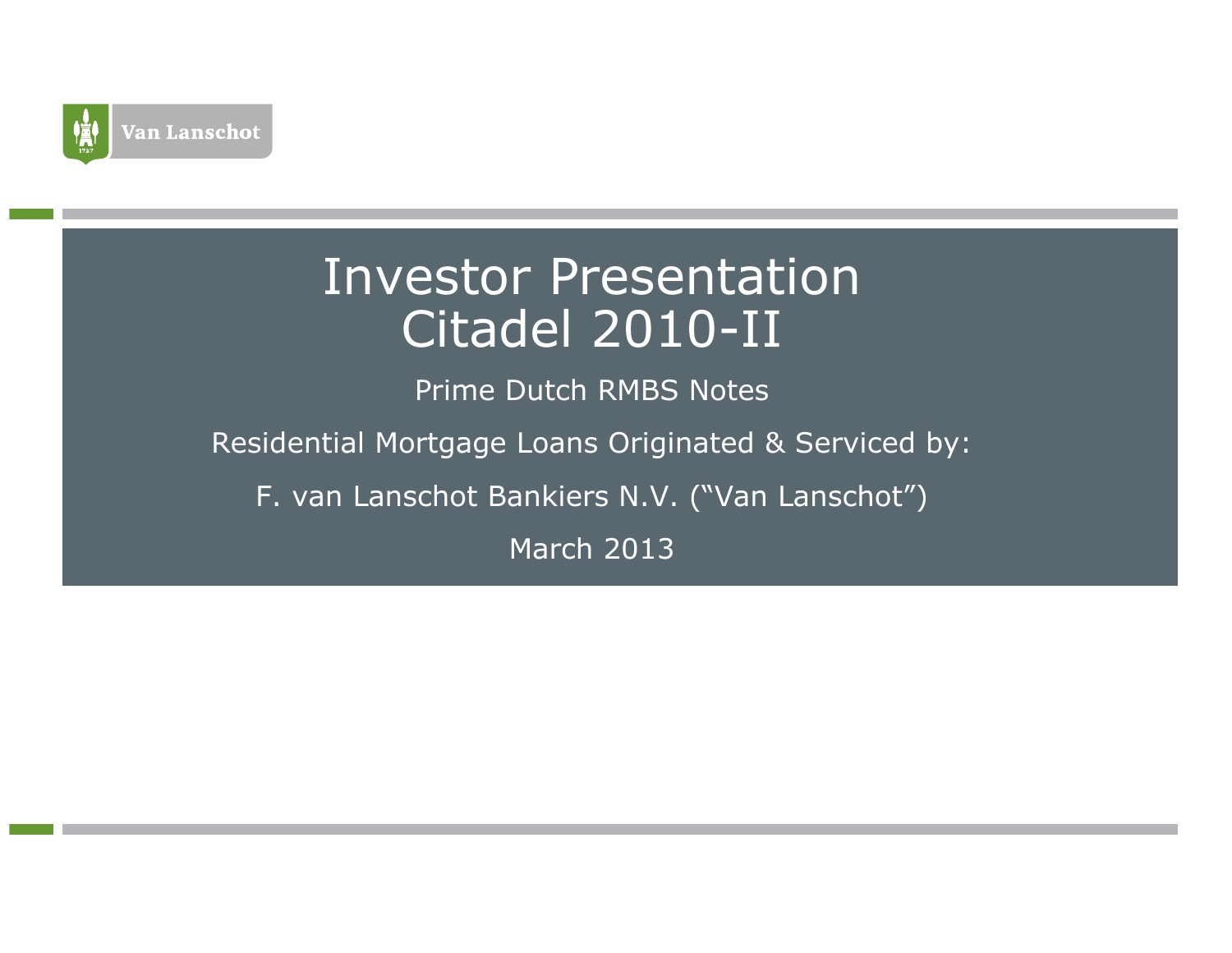# Content

| 1.          | Citadel 2010-II                      | $\overline{2}$ |
|-------------|--------------------------------------|----------------|
| 2.          | Van Lanschot                         | 13             |
| 3.          | <b>Origination &amp; Servicing</b>   | 25             |
|             |                                      |                |
|             |                                      |                |
|             | Annexes                              |                |
| $I_{\star}$ | <b>Contact Details</b>               | 32             |
|             | II. Pool Characteristics             | 34             |
|             | III. Transaction Structure           | 37             |
|             | IV. Dutch Economy and Housing Market | 45             |
|             | V. Dutch Tax Regime                  | 52             |
|             | VI. Disclaimer                       | 55             |
|             | <b>VII. Stratification Tables</b>    | 57             |
|             |                                      |                |

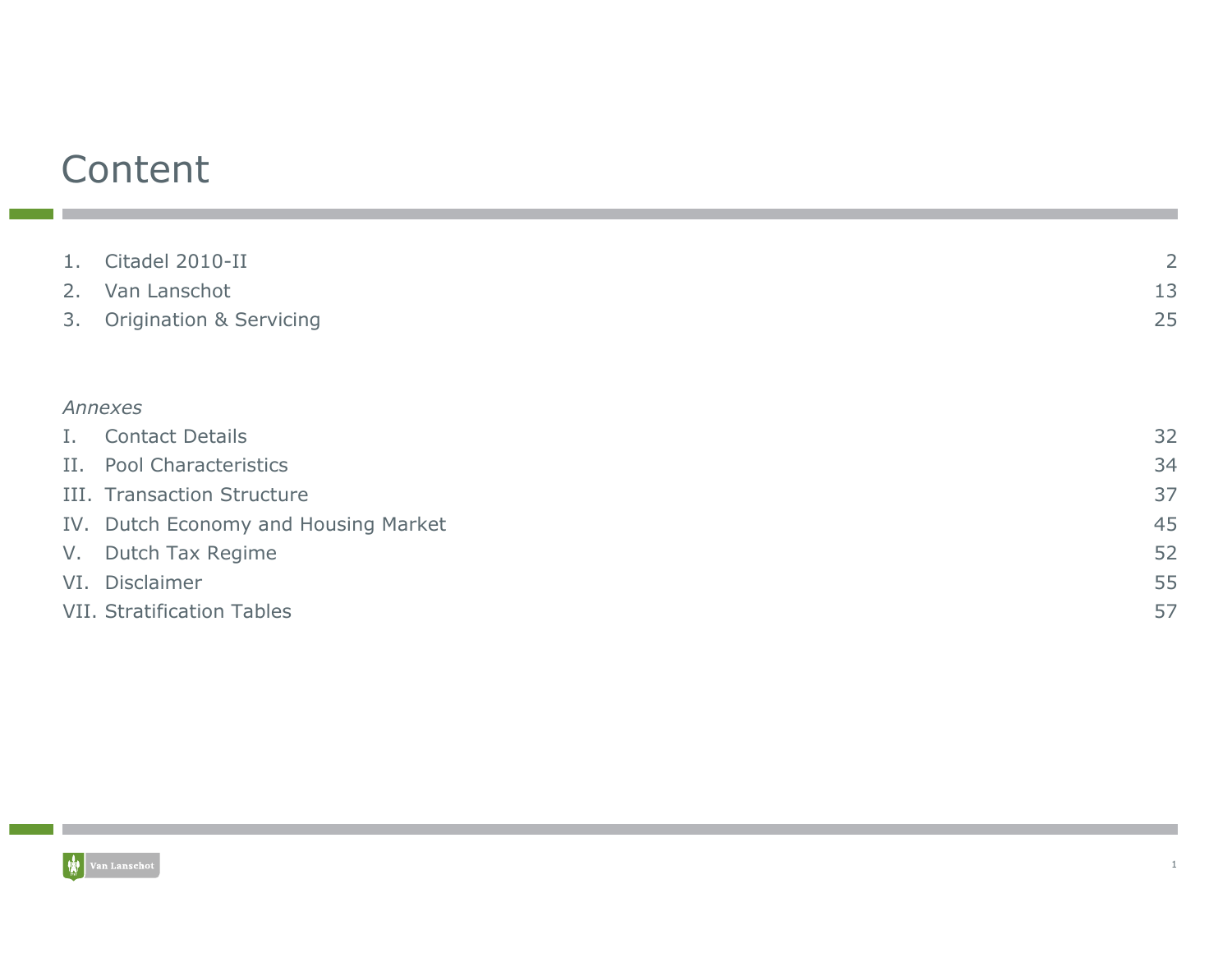

# 1. Citadel 2010-II

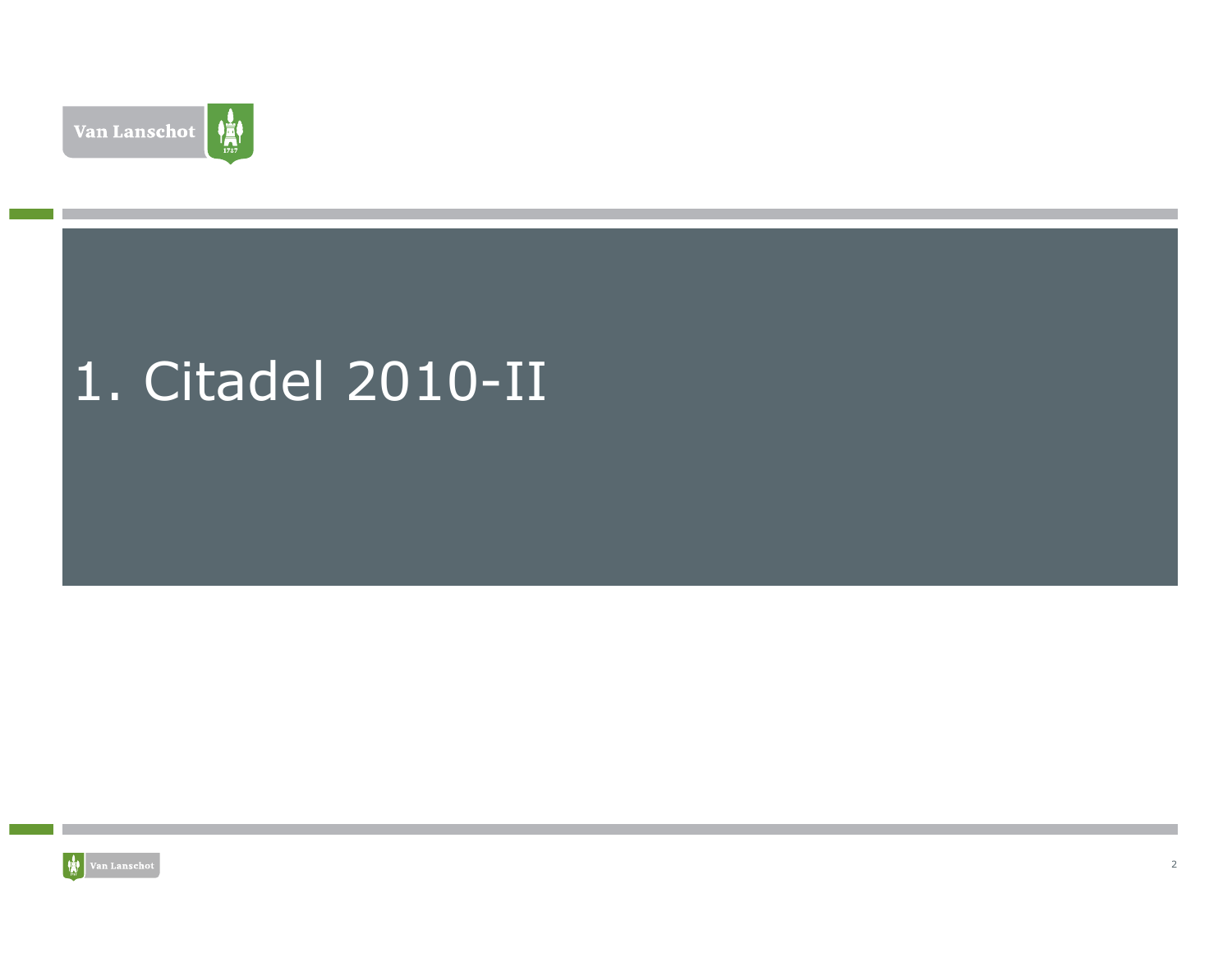# Transaction highlights

| <b>Experienced</b><br><b>Originator</b>            | Van Lanschot (BBB+ (negative) / A- (negative)) (S&P/Fitch) is a Dutch private bank focusing on high<br>net-worth clients<br>Van Lanschot is an experienced originator and servicer of Dutch mortgage loans<br>Low historical losses on Van Lanschot's residential mortgage loan portfolio                                                                                                                                                                                                                                                                                                    |
|----------------------------------------------------|----------------------------------------------------------------------------------------------------------------------------------------------------------------------------------------------------------------------------------------------------------------------------------------------------------------------------------------------------------------------------------------------------------------------------------------------------------------------------------------------------------------------------------------------------------------------------------------------|
| <b>Proposed Re-Offering</b>                        | Proposed Re-Offering of prime Dutch RMBS notes issued by Citadel 2010-II B.V. in July 2010 initially<br>$\bullet$<br>retained by originator F. van Lanschot Bankiers N.V.<br>Offered: Class A notes* (outstanding principal balance € 772,343,835; WAL: 2.3 years based on<br>$\bullet$<br>6% CPR)<br>$\bullet$<br>Class A notes rated AAA/AAA by S&P and Fitch                                                                                                                                                                                                                              |
| <b>Structure Citadel</b><br>2010-II                | Transaction benefits from strong credit enhancement:<br>$\bullet$<br>subordination for the Class A notes currently 24.6% (20.3% at issuance)<br>non-amortising reserve account equal to 1.00% of the Class A-D notes at closing ( $\epsilon$ 12.4mn)<br>50 bps p.a. excess spread guaranteed through interest rate swap<br>Liquidity facility of 1.25% of the outstanding Class A-D notes with a floor of 0.50% of the Class A-D<br>$\bullet$<br>notes at closing ( $\epsilon$ 6.2mn)<br>Collateral account to cover set-off and other claim exposure above a certain threshold<br>$\bullet$ |
| <b>Strong Collateral</b><br><b>Citadel 2010-II</b> | € 1.025bn* pool of prime Dutch residential mortgage loans<br>$\bullet$<br>High weighted average seasoning of 7.9 years<br>$\bullet$<br>Low loan to original foreclosure value (LTFV) of 84.8% at issuance (July 2010) (currently 80.5%)<br>$\bullet$<br>All mortgage loans originated by Van Lanschot (i.e. no intermediaries)<br>$\bullet$<br>Very low arrears and no losses since closing<br>$\bullet$<br>No negative credit bureau (BKR) registrations at origination<br>$\bullet$<br>$\bullet$<br>All life insurance policies provided by third parties                                  |

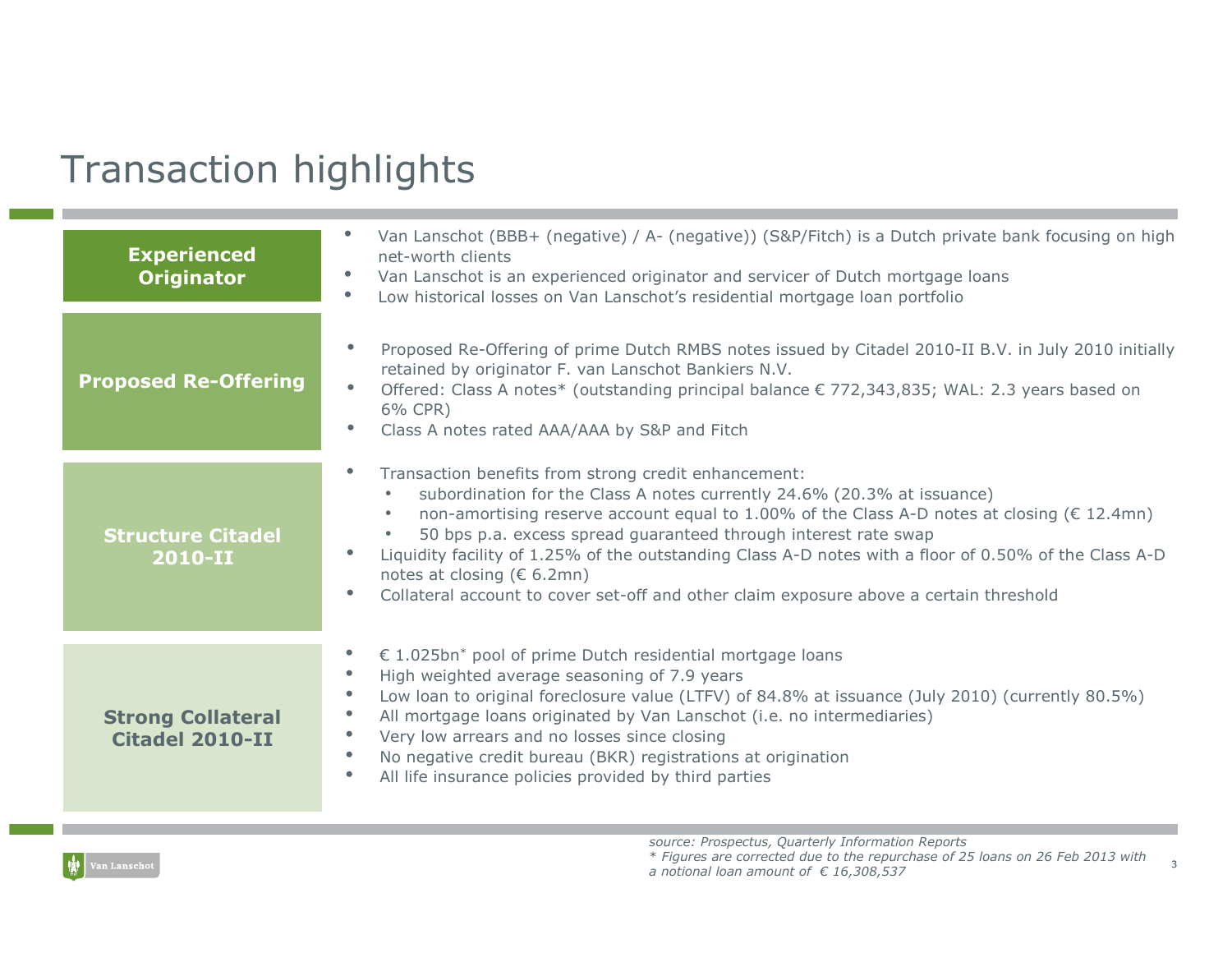### Capital structure and main features Class A notes

| Class  | Current<br>Rating<br>(S&P/F) | <b>Balance as per</b><br>28 Feb 2013 | Subordi-<br>2013 | nation as $ $ as per 28<br>$***$ | Total CE Remaining<br>WAL as<br>per 28 Feb Feb 2013 per 28 Feb<br>$2013$ *** | Balance at<br>Issuance | Subordi-<br>nation at<br>issuance | Total CE at<br>issuance ** | Remaining<br>WAL at<br>issuance<br>$***$ | Expected<br>Maturity<br>$****$ | Legal<br>maturity | Coupon          | Step-up<br>Coupon                |
|--------|------------------------------|--------------------------------------|------------------|----------------------------------|------------------------------------------------------------------------------|------------------------|-----------------------------------|----------------------------|------------------------------------------|--------------------------------|-------------------|-----------------|----------------------------------|
| A      | AAA/AAA                      | 772,343,835                          | 24.6%            | 25.8%                            | 2.3                                                                          | 990,650,000            | 20.3%                             | 21.3%                      | 4.2                                      | Aug 2015                       |                   |                 | Nov 2042 3mE+120 bps 3mE+240 bps |
| B.     | AAA/AAA                      | 84,550,000                           | 16.4%            | 17.6%                            | 2.5                                                                          | 84,550,000             | 13.5%                             | 14.5%                      | 5.1                                      | Aug 2015                       | Nov 2042          | 3 <sub>mE</sub> | 3mE                              |
|        | $A$ -/BBB                    | 136,700,000                          | 3.0%             | 4.3%                             | 2.5                                                                          | 136,700,000            | 2.5%                              | 3.5%                       | 5.1                                      | Aug 2015                       | Nov 2042          | 3mE             | 3mE                              |
| D      | nr/nr                        | 31,100,000                           | $0.0\%$          | $1.2\%$                          | 2.5                                                                          | 31,100,000             | $0.0\%$                           | 1.0%                       | 5.1                                      | Aug 2015                       | Nov 2042          | 3mE             | 3 <sub>mE</sub>                  |
| Total  |                              | 1,024,693,835                        |                  |                                  |                                                                              | 1,243,000,000          |                                   |                            |                                          |                                |                   |                 |                                  |
|        | nr/nr                        | 12,450,000                           |                  | $0.0\%$                          |                                                                              | 12,450,000             |                                   | $0.0\%$                    |                                          | Aug 2015   Nov 2042            |                   | 3mE             | 3mE                              |
| $-1.5$ |                              | .                                    |                  | $\sim$ $\sim$ $\sim$ $\sim$      |                                                                              |                        |                                   |                            |                                          |                                |                   |                 |                                  |

\*) Figures are corrected due to the repurchase of 25 loans on 26 Feb 2013 with a notional loan amount of € 16,308,537

\*\*) Includes the reserve account of 1% of the Class A-D notes and excludes the excess spread of 50bps p.a.

\*\*\*) Based on CPR of 6%, no defaults and delinquencies, source: Bloomberg

\*\*\*\*) There will be a step-up and call option on the Quarterly Payment Date falling in August 2015

#### Main features of the offered Class A notes:

- •The Class A note coupon is 3 months Euribor + 120 bps
- •Issuer call: the first optional redemption date is on 26 August 2015
- •Margin step-up: if the Class A notes are not redeemed on the first optional redemption date the margin will double
- • Credit enhancement for the Class A notes by way of:
	- • Subordination of Class B-E Notes in respect of interest and principal in accordance with the Priority of Payments: currently 24.6% for the Class A notes (20.3% at issuance)
	- • Non-amortising reserve account funded at closing by the proceeds of the Class E notes: currently 1.2% (1.0% at issuance) of the Class A-D notes  $(\epsilon 12.43mn)$
	- • Excess spread guaranteed by the interest rate swap: 50 bps per annum applied to the aggregate outstanding amount of the Class A-D notes less any outstanding PDL balance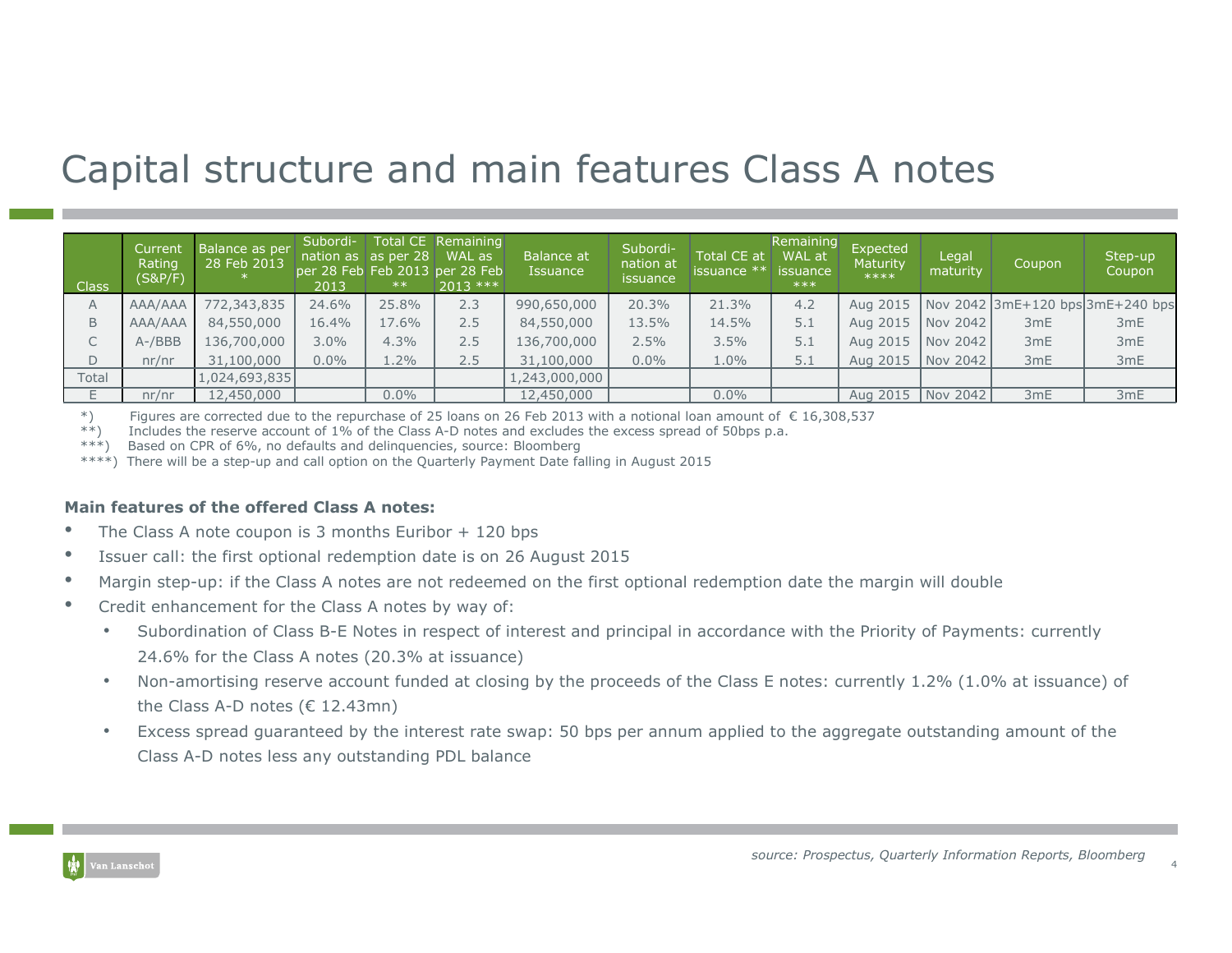### Citadel 2010-II structure

#### Citadel 2010-II structured in line with other DutchRMBS transactions:

- •Dutch SPV owned by a Foundation (Stichting) Trustee
- True sale of mortgage loans through silent assignment law  $\bullet$ at closing
- Mortgages and other rights of the issuer pledged to the •security trustee via pledge agreements
- • Only prime Dutch residential mortgage loans originated by Van Lanschot
- $\bullet$  No substitution but only further advances to a limited extent and subject to certain criteria
- All interest rate risk hedged with the swap counterparty $\bullet$

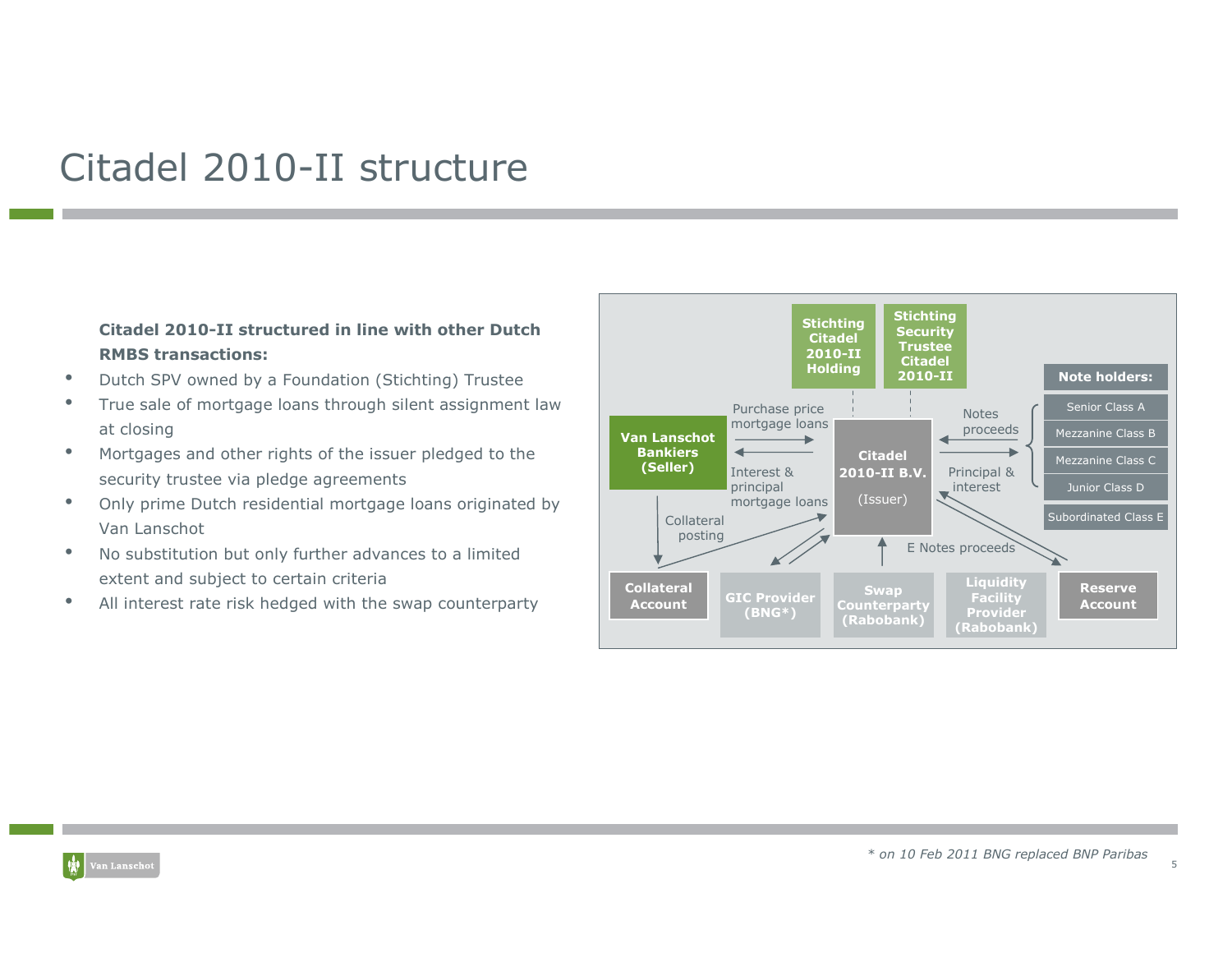# Key structural features

#### Principal Priority of Payments

 The Class B, C and D notes will be redeemed after the class A notes in sequential order •

#### Reserve Fund

A non-amortising reserve fund of 1% of Class A-D notes funded at closing ( $\epsilon$  12.43mn), currently at 1.2% •

#### Liquidity Facility

 An amortising liquidity facility of 1.25% of the outstanding Class A-D notes with a floor of 0.50% of the Class A-D notes at closing (€•6.2mn) provided by Rabobank (AA-/Aa2/AA) (S/M/F)

#### Hedging – Interest Rate Swap

- • Rabobank (AA-/Aa2/AA) provides a swap to the Issuer to hedge the mismatch between the interest on the mortgage loans and the coupon on the notes
- The swap notional is the aggregate outstanding amount of the Class A-D notes less any outstanding PDL balance•
- •An excess spread of 50bps p.a. is guaranteed in the swap

#### Account Bank & GIC

 Provided by Bank Nederlandse Gemeenten (BNG \*) (AAA/Aaa/AAA) (S/M/F) •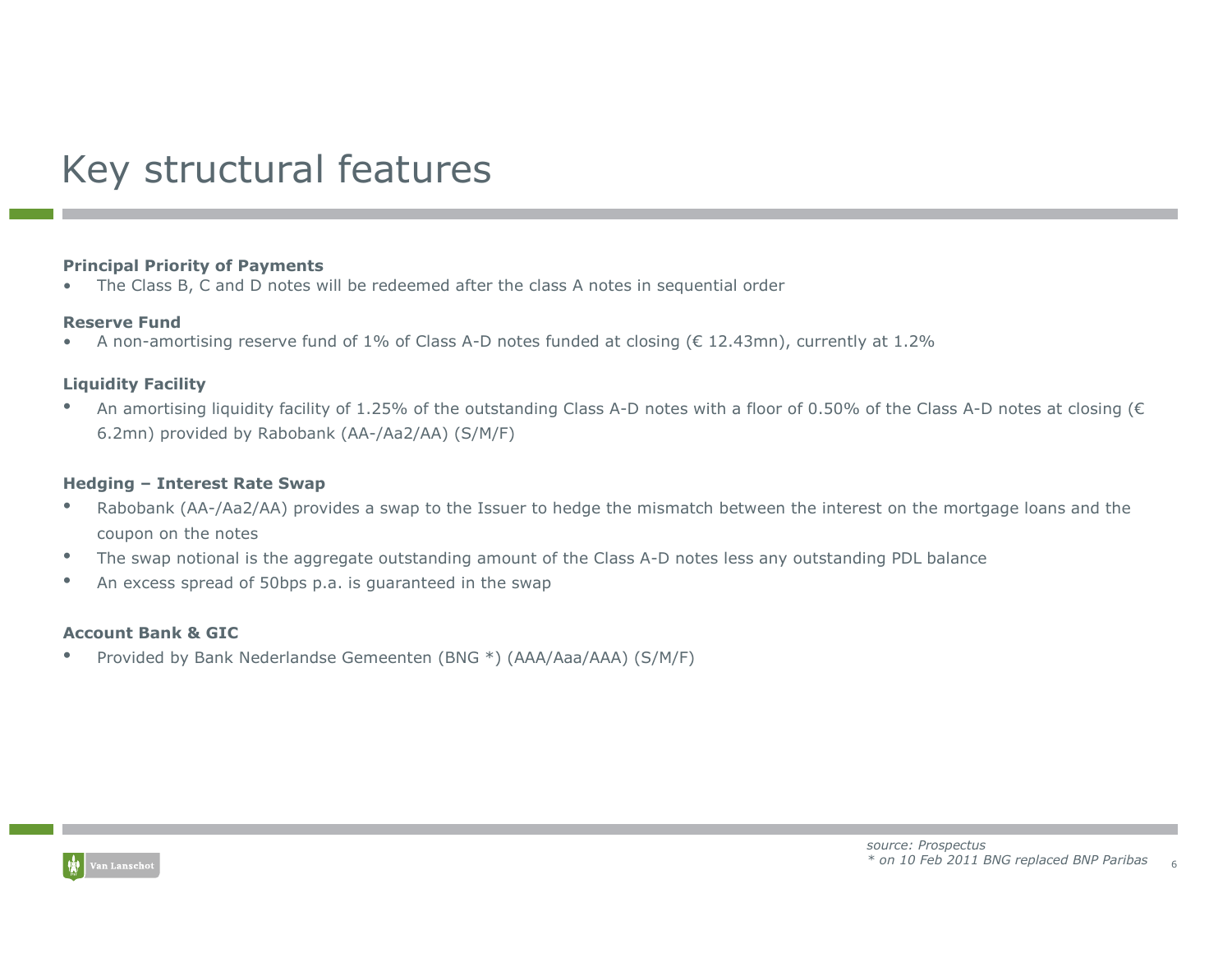# Key structural features (continued)

#### Set-off risk

- 12.59% of life mortgage loans in the pool; Van Lanschot does not provide life insurance itself •
- •Life insurance policies are provided by various insurance companies
- •All investment portfolios are held in the name of the borrower i.e. held bankruptcy-remote from Van Lanschot
- •No savings mortgage loans in the pool
- • Collateral account to cover:
	- $\bullet$ set-off exposure above 10% of the initial pool balance (current exposure 8.60%, initial exposure 8.2%), and
	- • other claim exposure above 10% of the pool balance (current exposure 6.97%, initial exposure 6.3%), (as long as Van Lanschot is rated below A (LT) / F1 (ST) by Fitch or A-1 (ST) by S&P)

#### Commingling risk

- All borrowers pay interest and principal due under the mortgage loans by way of direct debit into the collection account of Van Lanschot •on the first day of each month
- On the 13<sup>th</sup> day of each month all amounts of principal, interest, prepayment penalties and interest penalties are transferred to the •master collection account of the Issuer (held with BNG)
- • Following an assignment notification event and expiry of any applicable remedy period the seller shall notify the borrowers, theinsurance companies and any other relevant parties of the assignment of the mortgage receivables and the beneficial rights related thereto

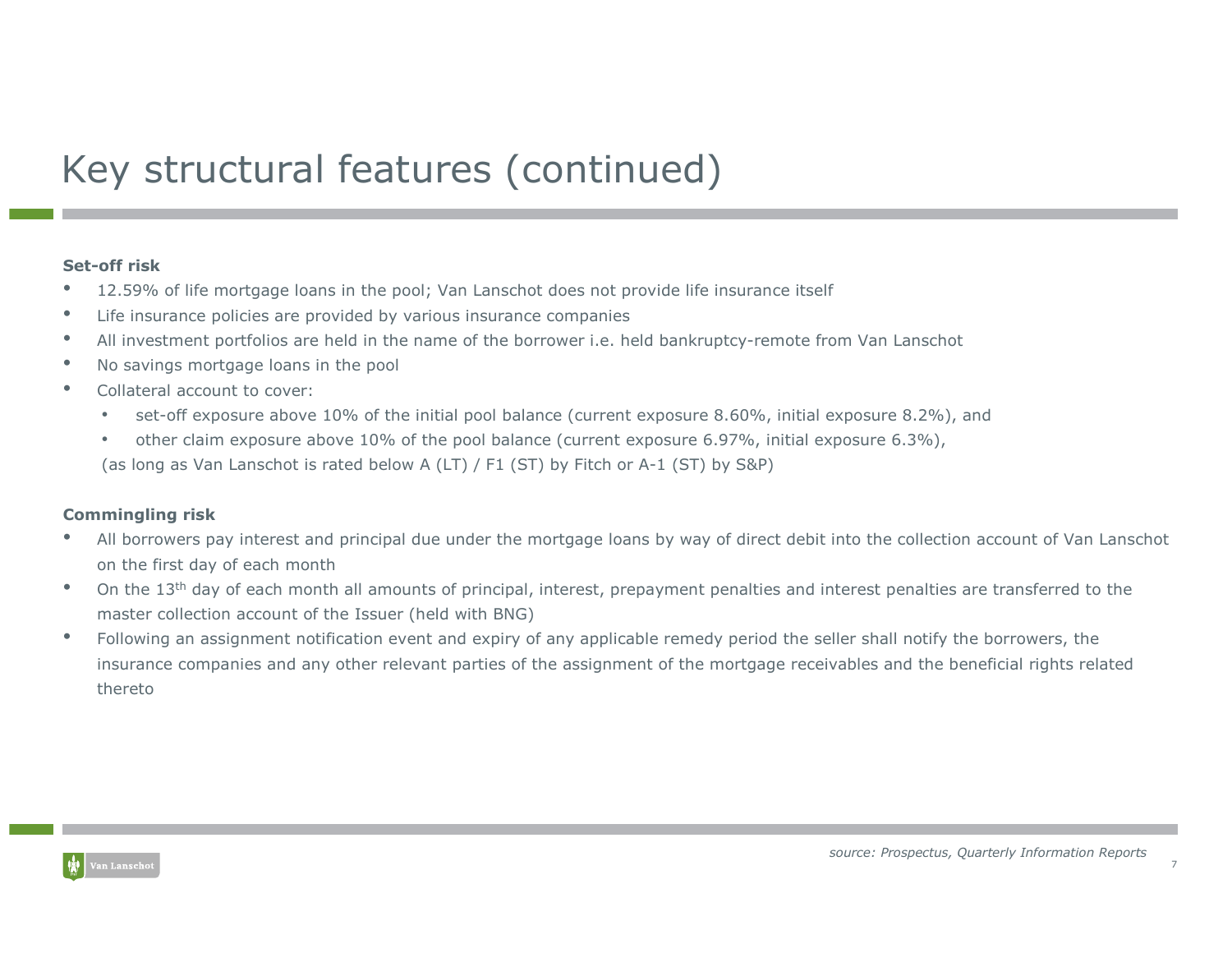# Key portfolio characteristics

#### Key portfolio characteristics

|                                 | 28/02/2013 * At closing |                     |
|---------------------------------|-------------------------|---------------------|
| - Portfolio size                |                         | € 1.025bn € 1.243bn |
| - Number of mortgage loans      | 2,092                   | 2,468               |
| - Number of mortgage loan parts | 4,035                   | 4,783               |
| - WA current loan balance       |                         | € 253,951 € 259,879 |
| - WA interest rate              | $4.11\%$                | 4.30%               |
| - WA current LTFV               |                         | 80.50% 84.82%       |
| - WA seasoning                  |                         | 94.4 mths 63.6 mths |
| - WA remaining maturity         | 261.6 mths 292.3 mths   |                     |
| - WA remaining term to reset    |                         | 48.6 mths 68.7 mths |
| - Interest-only                 | 77.92%                  | 76.06%              |
| - Life insurance mortgage       | 12.59%                  | 13.28%              |
| - Investment mortgages          | 6.59%                   | 7.80%               |
| - Annuity                       | 1.31%                   | 1.40%               |
| - Linear                        | 1.59%                   | 1.46%               |
|                                 |                         |                     |

#### Eligibility criteria

|                   | Each mortgage loan is a life mortgage loan, investment<br>mortgage loan, linear mortgage loan, annuity mortgage loan,<br>interest-only mortgage loan or a combination thereof |
|-------------------|-------------------------------------------------------------------------------------------------------------------------------------------------------------------------------|
|                   | Loan to Original Foreclosure Value (LTFV) max 125%                                                                                                                            |
|                   | First and subsequent ranking mortgages                                                                                                                                        |
| $\qquad \qquad -$ | No Joans in arrears                                                                                                                                                           |
|                   | Only properties in the Netherlands                                                                                                                                            |
| $\qquad \qquad -$ | Maximum amount of $\epsilon$ 3,000,000                                                                                                                                        |
| -                 | All payments via direct debit                                                                                                                                                 |
|                   | Borrower is a private individual and not an employee of the<br>seller                                                                                                         |
| $\qquad \qquad -$ | No legal maturity beyond November 2040                                                                                                                                        |
|                   | Each mortgage loan originated by the Seller                                                                                                                                   |
| -                 | Each mortgage loan denominated in euro                                                                                                                                        |
| -                 | Property primarily used for residential purpose                                                                                                                               |
|                   | Property not subject to residential letting at origination of<br>mortgage loan                                                                                                |

source: Prospectus, Quarterly Information Reports

 \* After repurchase of 25 loans on 26 Feb 2013 with a notional loan amount of € 16,308,537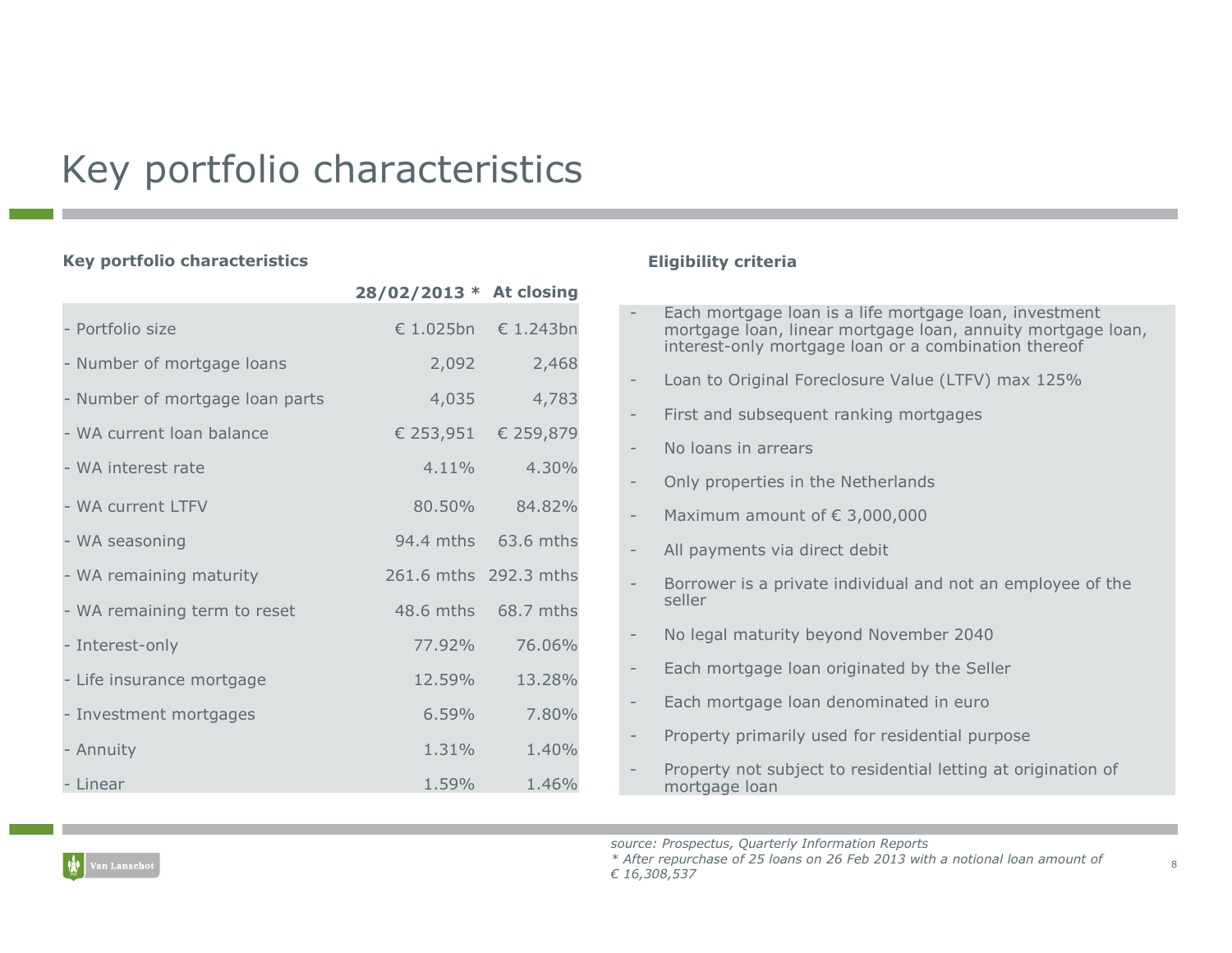# WAL and CPR analysis

#### Base case WAL

• The WAL of the Class A notes, assuming a CPR of 6% and an issuer call on the first notional •redemption date in August 2015 is 2.3 years

#### WAL\* sensitivity to CPR and issuer call at first optional redemption date

| CPR scenarios                                                   | <b>CPR 0%</b> | <b>CPR 2%</b> | <b>CPR 4%</b> | <b>CPR 6%</b> | <b>CPR 8%</b> | CPR 10%   | <b>CPR 12%</b> |
|-----------------------------------------------------------------|---------------|---------------|---------------|---------------|---------------|-----------|----------------|
| Assuming issuer<br>call on first<br>optional<br>redemption date | $2.5$ yrs     | $2.4$ yrs     | $2.3$ yrs     | $2.3$ yrs     | $2.2$ yrs     | $2.1$ yrs | $2.1$ yrs      |
| Assuming no<br>issuer call                                      | 20.5 yrs      | $15.1$ yrs    | $11.1$ yrs    | 8.3 yrs       | $6.5$ yrs     | $5.2$ yrs | $4.3$ yrs      |

#### Main assumptions for weighted-average life (WAL) calculations

- •No arrears
- •No losses
- •No event of default / no enforcement notice
- •No clean-up call
- •No regulatory call

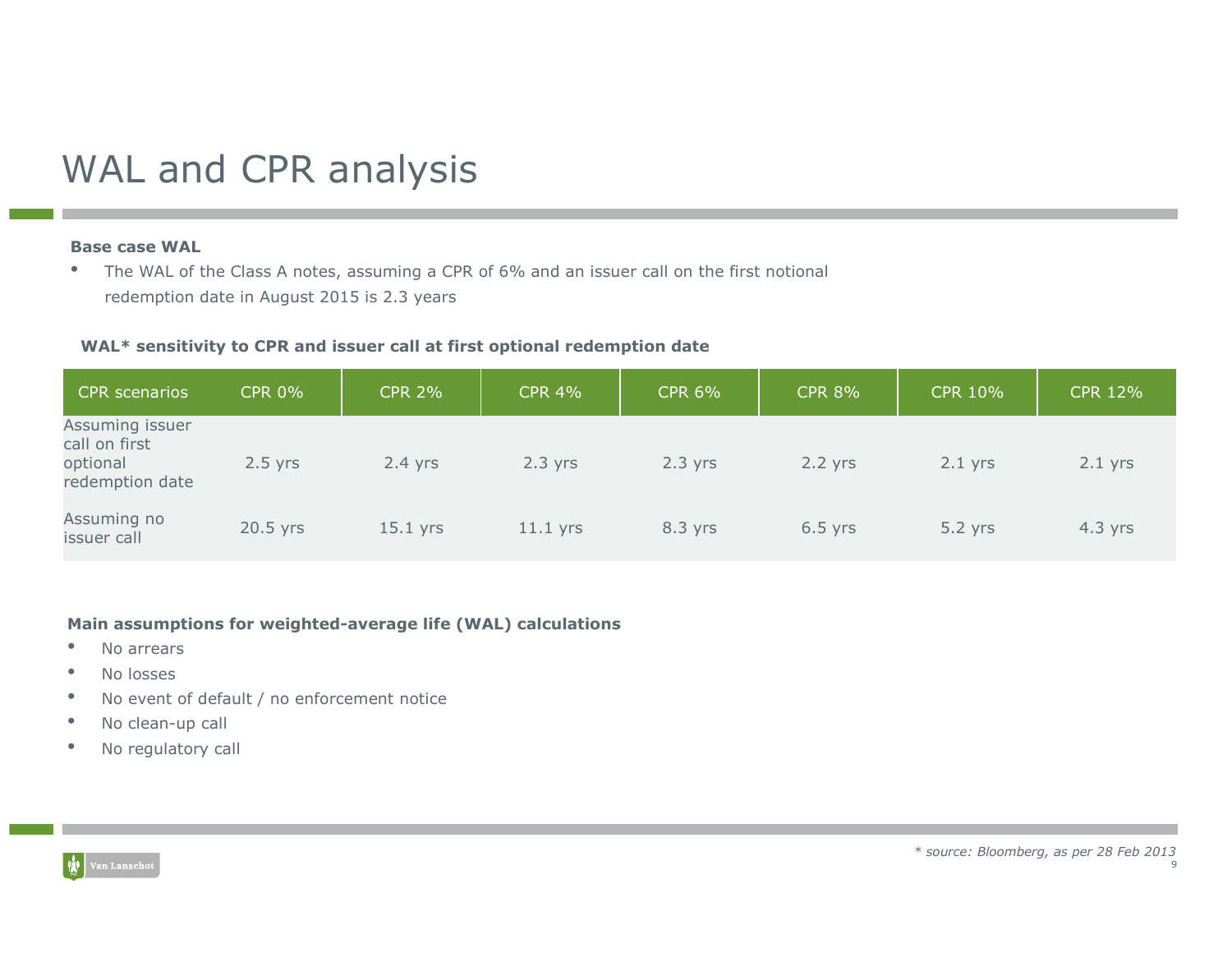# Citadel Transactions

There are currently three transactions outstanding under the Citadel programme. The key characteristics\* are:

| <b>Transaction</b>            | <b>Rating</b><br>A-notes | <b>Original</b><br>size | <b>Current size*</b> | Placed (original / current amount) Retained                  |                                                 | <b>Losses to</b><br>date |
|-------------------------------|--------------------------|-------------------------|----------------------|--------------------------------------------------------------|-------------------------------------------------|--------------------------|
| Citadel 2010-I AAA / AAA $**$ |                          | € 1,237 bn              | $\epsilon$ 997 m     | A1 notes € 247.4m / € 7.8m<br>A2 notes € 530.6m / $∈$ 530.6m | $\epsilon$ 466m<br>A2 partly, other notes fully | No losses                |
| Citadel 2010-II AAA / AAA **  |                          | € 1,243 bn              | € 1,025 bn $***$ -   |                                                              | fully                                           | No losses                |
| Citadel 2011-I AAA / AAA $**$ |                          | € 1,515 bn              | € 1,276 bn           | ۰                                                            | fully                                           | No losses                |



- \* Based on the most recent issued Quarterly Investor Reports
- \*\* S&P/Fitch

\*\*\* After repurchase of 25 loans on 26 Feb 2013 with a notional of  $\epsilon$  16,308,537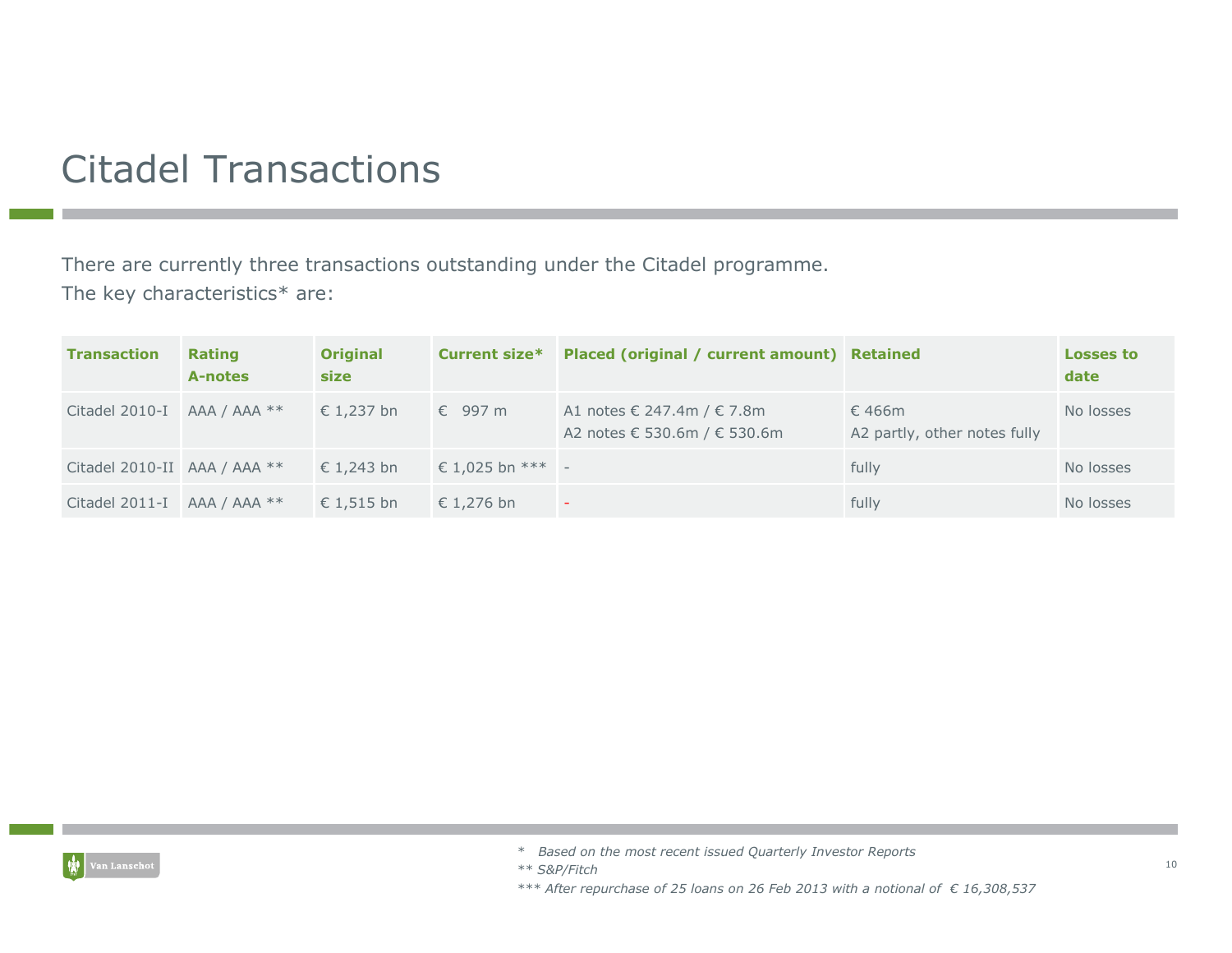### Performance of Citadel transactions

#### Delinquencies (30+ days, %) Cumulative losses



No losses in Citadel 2010-I, 2010-II, 2011-I since issuance





囐

source: Quarterly Information Reports, Bloomberg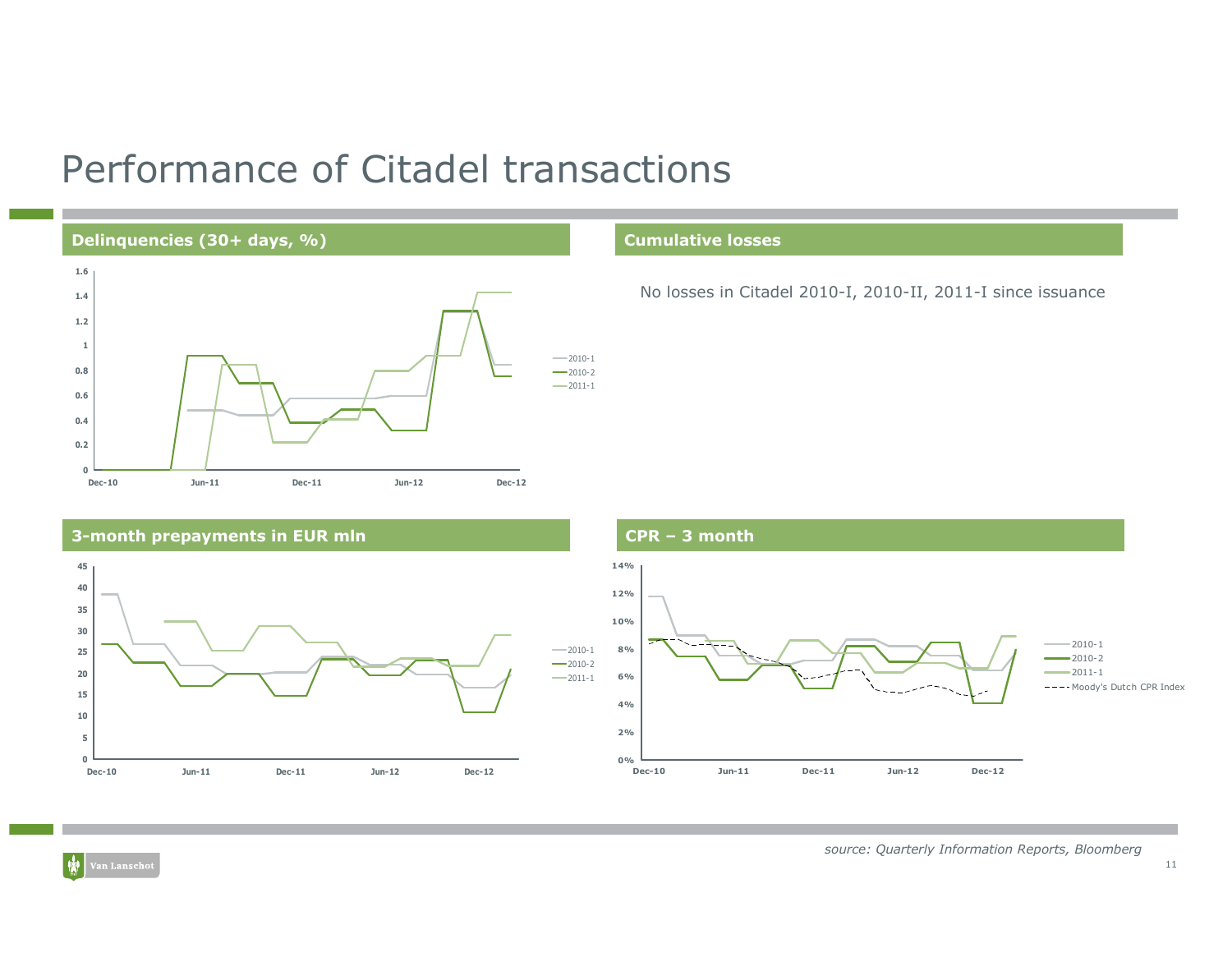# Selective Dutch RMBS comparison

| <b>Programme</b><br>Date                | Citadel 2010-II<br>February 2013 | <b>Storm 2013-I</b><br>January 2013 | <b>Dutch MBS XVIII</b><br>February 2013 | Saecure 12<br>December 2012 |
|-----------------------------------------|----------------------------------|-------------------------------------|-----------------------------------------|-----------------------------|
| <b>Pool characteristics at issuance</b> |                                  |                                     |                                         |                             |
| <b>WA Current LTFV</b>                  | 80.5%                            | 85.8%                               | 78.2%                                   | 88.2%                       |
| WA Seasoning (months)                   | 94                               | 39                                  | 107                                     | 34                          |
| Av Loan Balance (EUR)                   | 253,951                          | 210,829                             | 164,583                                 | 193,465                     |
| <b>WA Interest Rate</b>                 | $4.11\%$                         | $4.7\%$                             | 4.8%                                    | 4.8%                        |
| Fixed rate / floating rate              | 71.6% / 28.4%                    | $91.2\% / 8.8\%$                    | 83.5% / 16.5%                           | 91.7% / 8.3%                |
| Interest-only                           | 77.9%                            | 65.5%                               | 62.4%                                   | 47.4%                       |
| <b>Credit enhancement at issuance</b>   |                                  |                                     |                                         |                             |
| Class A Subordination                   | 24.60%                           | $6.00\%$                            | 5.00%                                   | 7.00%                       |
| Reserve Fund                            | $1.20\%$                         | 1.00%                               | $0.50\%$                                | 3.00%                       |
| <b>Total Credit Enhancement</b>         | 25.80%                           | $7.00\%$                            | 5.50%                                   | 10.00%                      |
| <b>Excess Spread</b>                    | 0.50%                            | $0.50\%$                            | $0.50\%$                                | 0.50%                       |

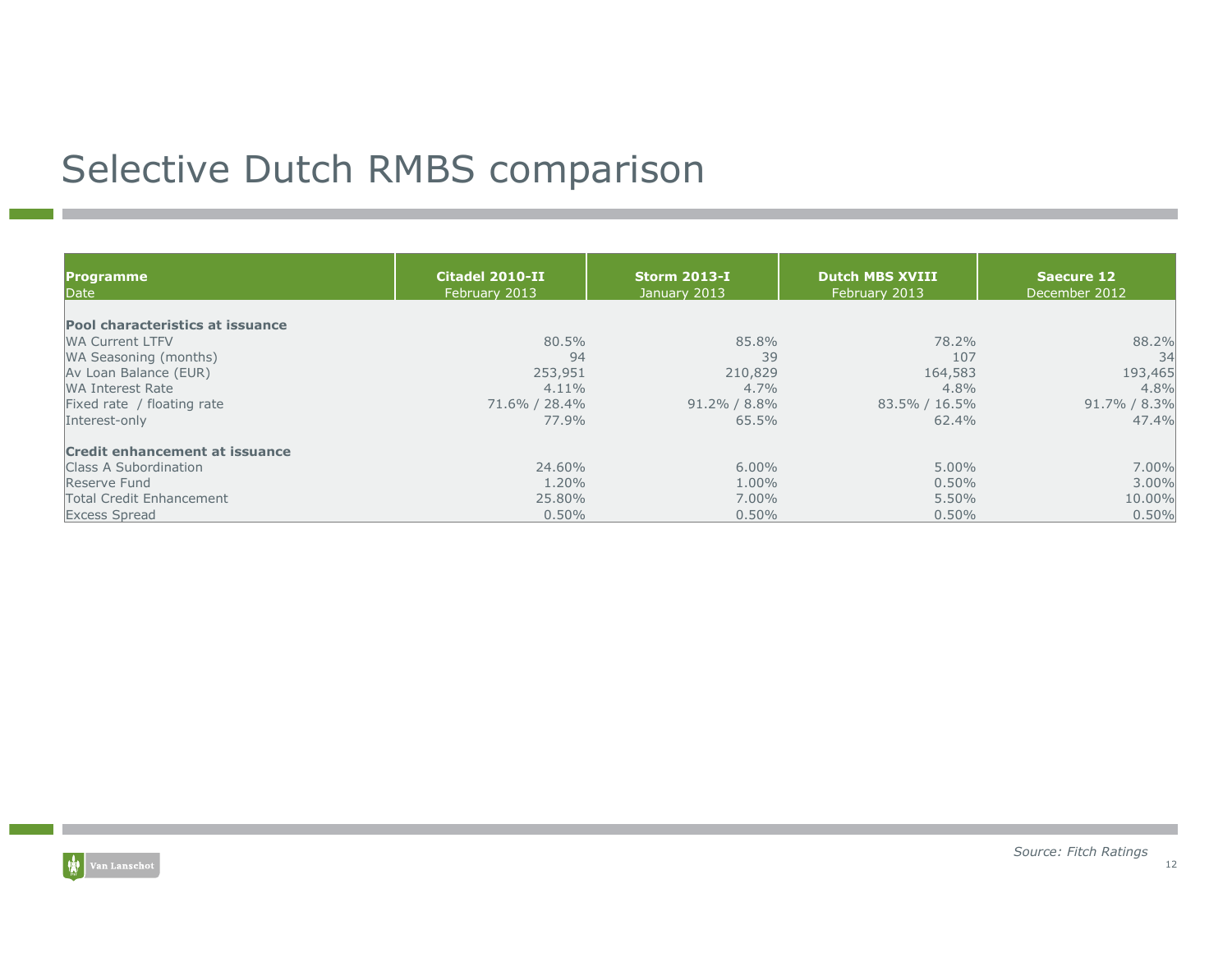# 2. Van Lanschot

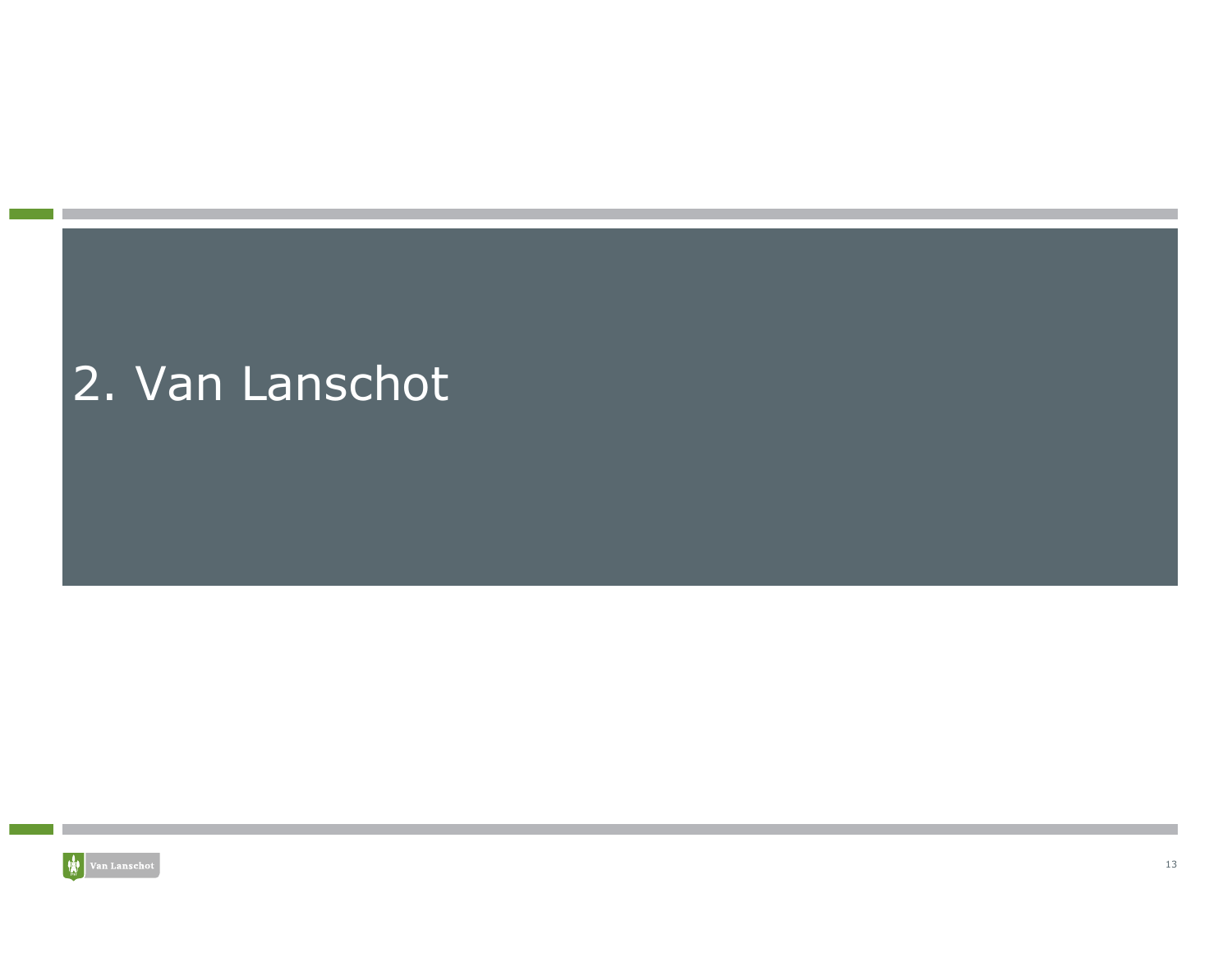## Evolution into an independent Private Bank



#### Van Lanschot aims to be the best private bank in the Netherlands and Belgium

- •Van Lanschot's strategy is focused on offering high quality financial services
- •Van Lanschot has a solid capital base, strong funding and liquidity position
- •Van Lanschot has offices in the Netherlands and Belgium and also has a presence in Switzerland, Edinburgh and New York

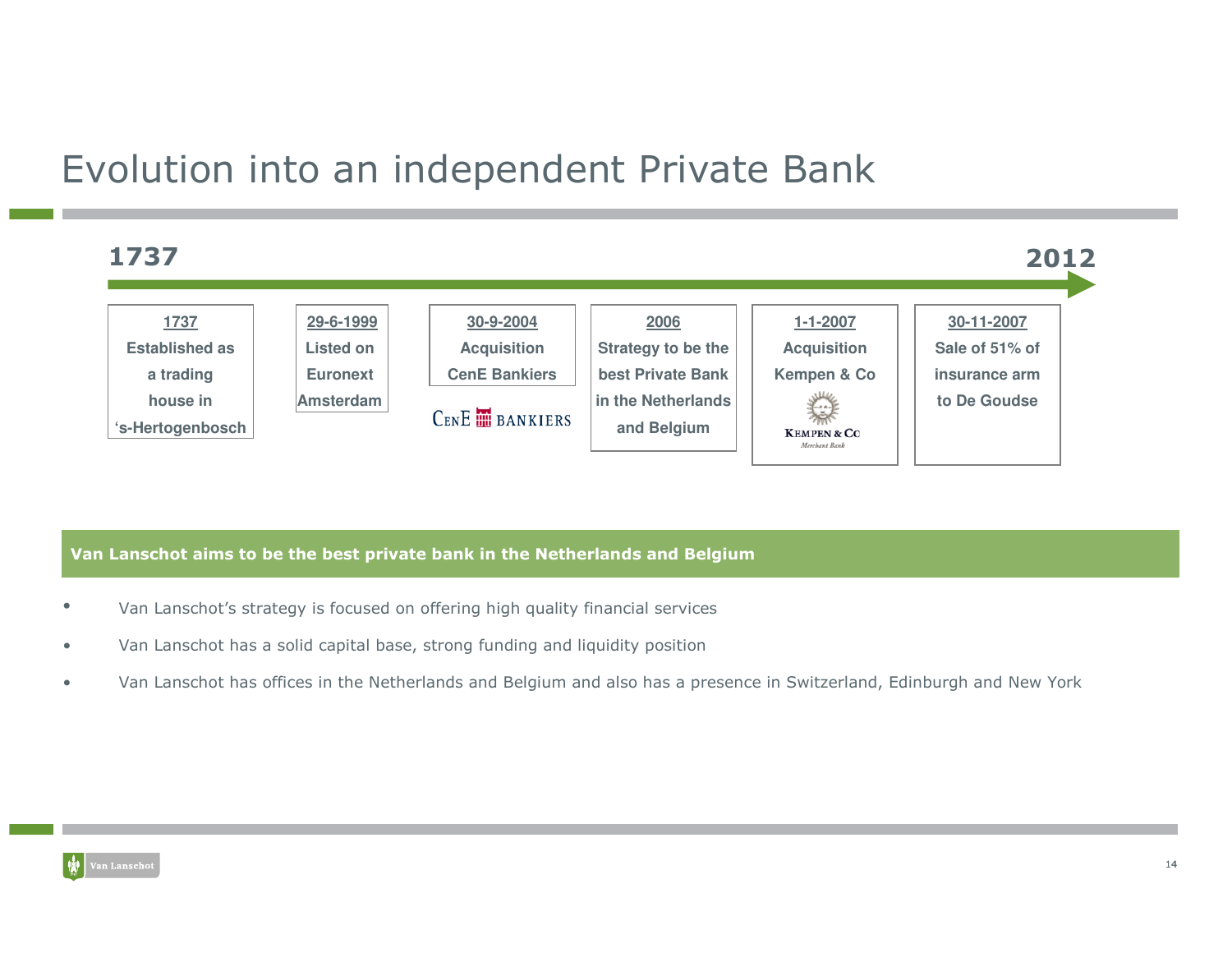## Van Lanschot: a local and authentic bank

- • Widespread presence in the Netherlands (21 branches) and Belgium (5 branches)
- •Almost 2,000 employees
- •International Private Banking concentrated in Switzerland
- • Full range of financial services to our target client groups:
	- wealthy individuals<br>- entrepreneurs and
	- entrepreneurs and their businesses<br>husiness prefecsionals and executiv
	- business professionals and executives<br>- charitable associations
	- charitable associations<br>- institutional investors
	- institutional investors
- $\bullet$  Van Lanschot is the number 2 player in the Netherlands and Belgium with a market share of around 15% in the private banking market
- $\bullet$  A relationship-oriented bank, with genuine personal attention, whereby the interests of the client really do come first
- • Strong brand with an outspoken experience – exclusive, solid – as has been the case for the past 275 years

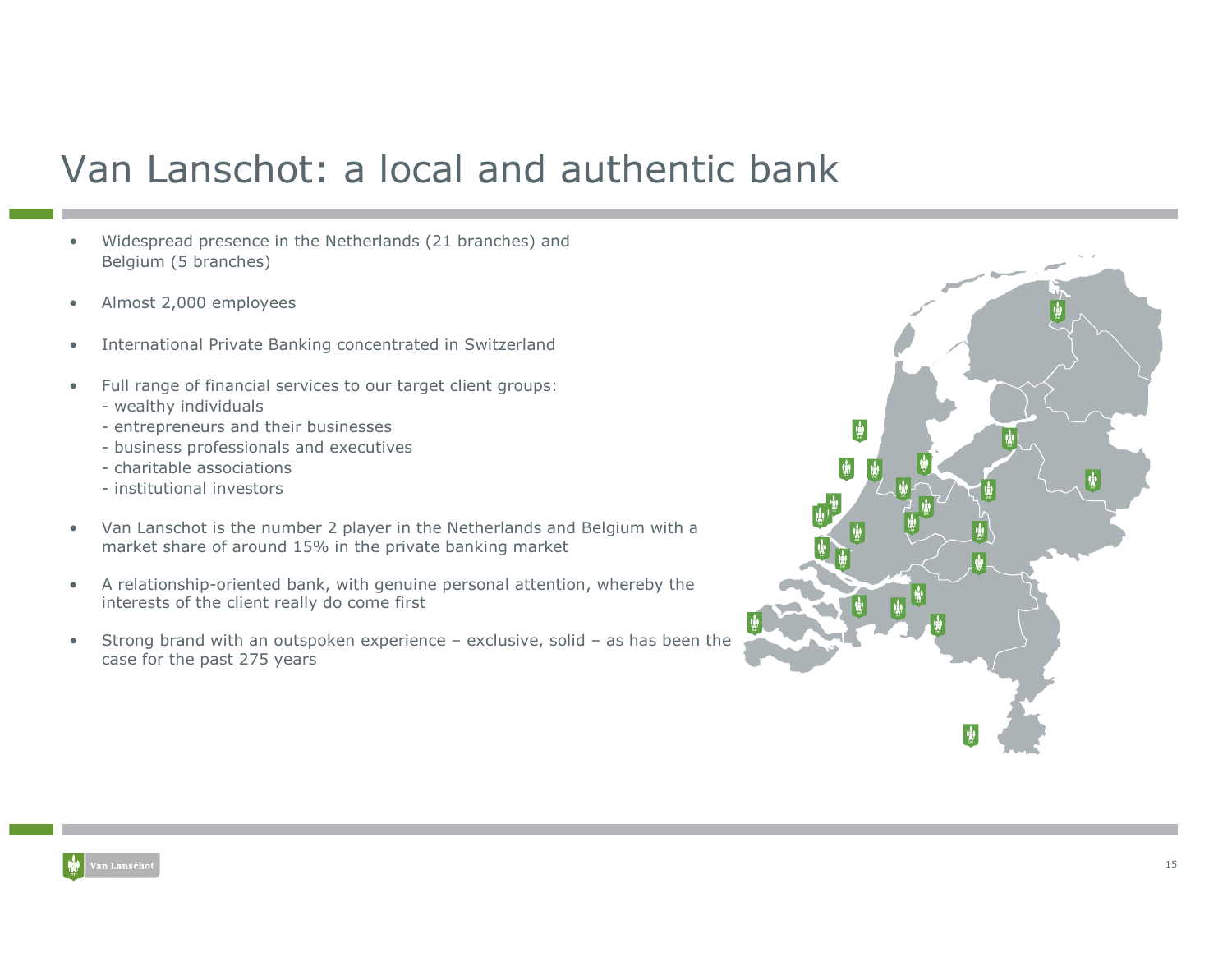# Van Lanschot's strategy

| <b>Mission</b>              | To offer high-quality financial services to wealthy individuals, entrepreneurs and other select client<br>$\bullet$<br>groups, whereby the interest of our clients is leading                                                                       |
|-----------------------------|-----------------------------------------------------------------------------------------------------------------------------------------------------------------------------------------------------------------------------------------------------|
| <b>Vision</b>               | Van Lanschot aims to be the best private bank in the Netherlands and Belgium<br>$\bullet$                                                                                                                                                           |
| <b>Targets</b><br>2010-2013 | To be able to measure the achievement of its vision, Van Lanschot has formulated targets relating to<br>$\bullet$<br>clients and employees, and financial targets; Van Lanschot aims to realise the targets in harmony<br>with all its stakeholders |
| <b>Strategy</b>             | Focus on private banking<br>$\bullet$<br>Enhance commercial effectiveness<br>$\bullet$<br>Invest continually in service quality<br>$\bullet$<br>Maintain a solid profile<br>$\bullet$                                                               |
| <b>Core values</b>          | Independent<br>$\bullet$<br>Committed<br>$\bullet$<br>Professional<br>$\bullet$<br>Ambitious<br>$\bullet$                                                                                                                                           |
| <b>Strategic review</b>     | The bank is undertaking a strategic review; more details will be presented in May at the latest<br>$\bullet$                                                                                                                                        |

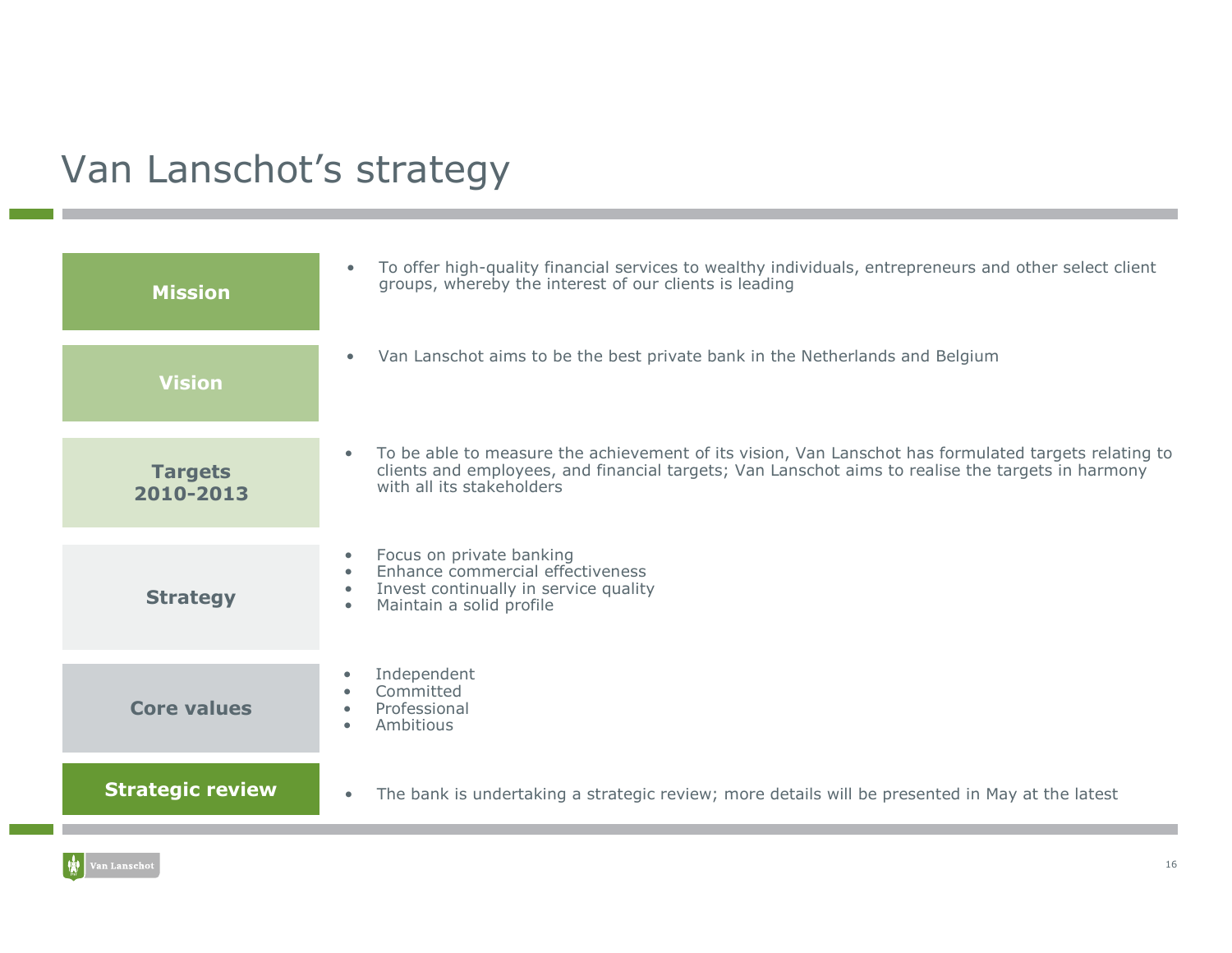# Shareholder structure

Van Lanschot is listed on the Amsterdam stock exchange; market cap  $\epsilon$  550 million $^*$ 

| <b>Delta Lloyd</b>              | 30%        | Shareholder since the early 1970s<br>$\sim$                                                                                                                                                                        |
|---------------------------------|------------|--------------------------------------------------------------------------------------------------------------------------------------------------------------------------------------------------------------------|
| <b>ABP</b>                      | <b>13%</b> |                                                                                                                                                                                                                    |
| <b>Rabobank</b>                 | 12%        | - As a result of the acquisition of Friesland Bank on 2 April 2012                                                                                                                                                 |
| <b>Stichting Frieslân Boppe</b> | <b>11%</b> | Charitable association, former shareholder of Friesland Bank<br>$\overline{\phantom{a}}$                                                                                                                           |
| <b>Van Lanschot family</b>      | <b>11%</b> | Shareholder agreement renewed in May 2011, with right to maintain<br>$\overline{\phantom{a}}$<br>shareholding at current level in the event of share issues and to nominate<br>one member of the Supervisory Board |
| <b>SNS Reaal</b>                | 5%         |                                                                                                                                                                                                                    |
| <b>Management and staff</b>     | 4%         | - As a result of the acquisition of Kempen & Co<br>Increasing employee ownership through remuneration policy and employee<br>$\overline{\phantom{a}}$<br>share plan                                                |
| <b>Freefloat</b>                | <b>14%</b> |                                                                                                                                                                                                                    |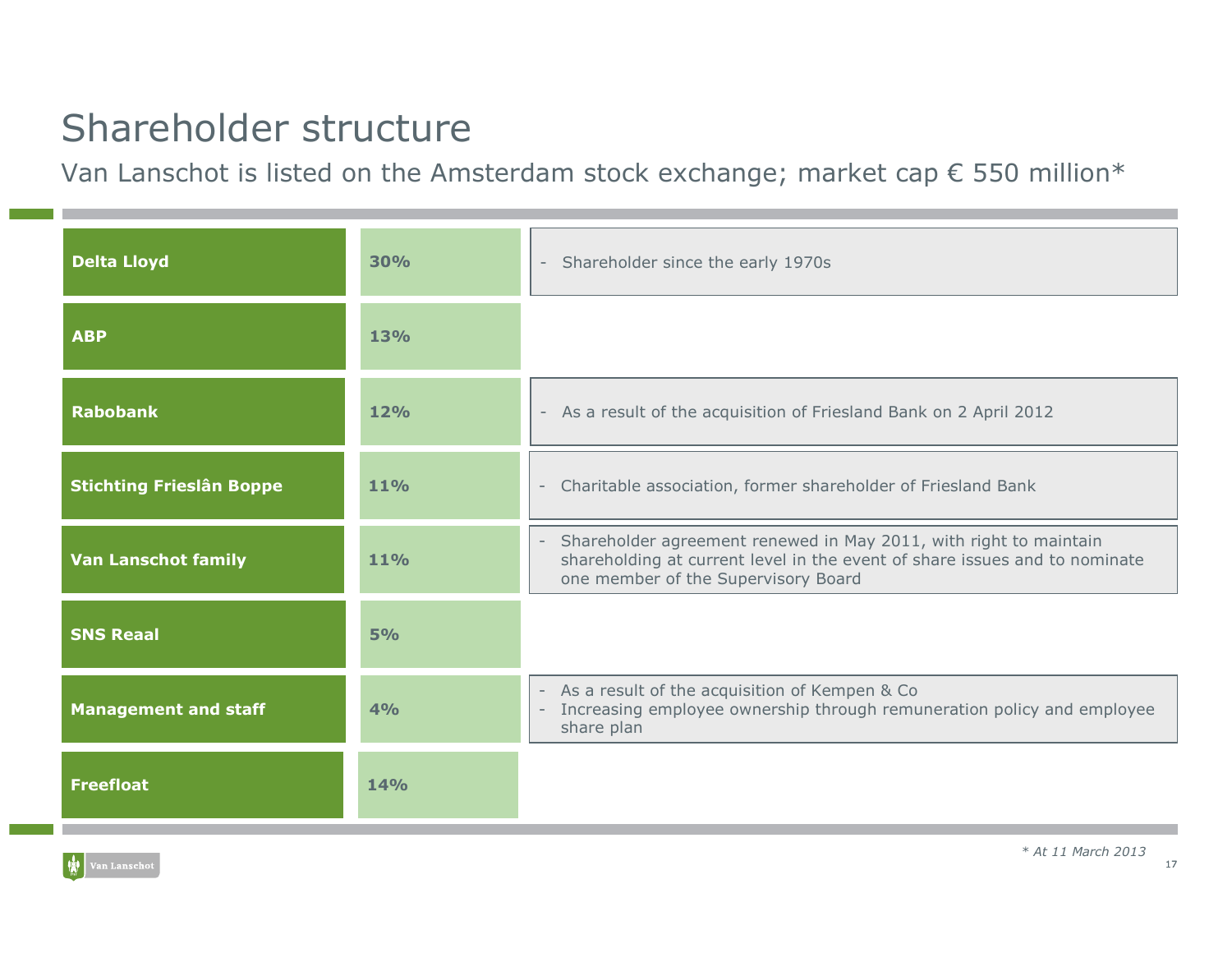# 2012 Annual results

#### **Highlights**

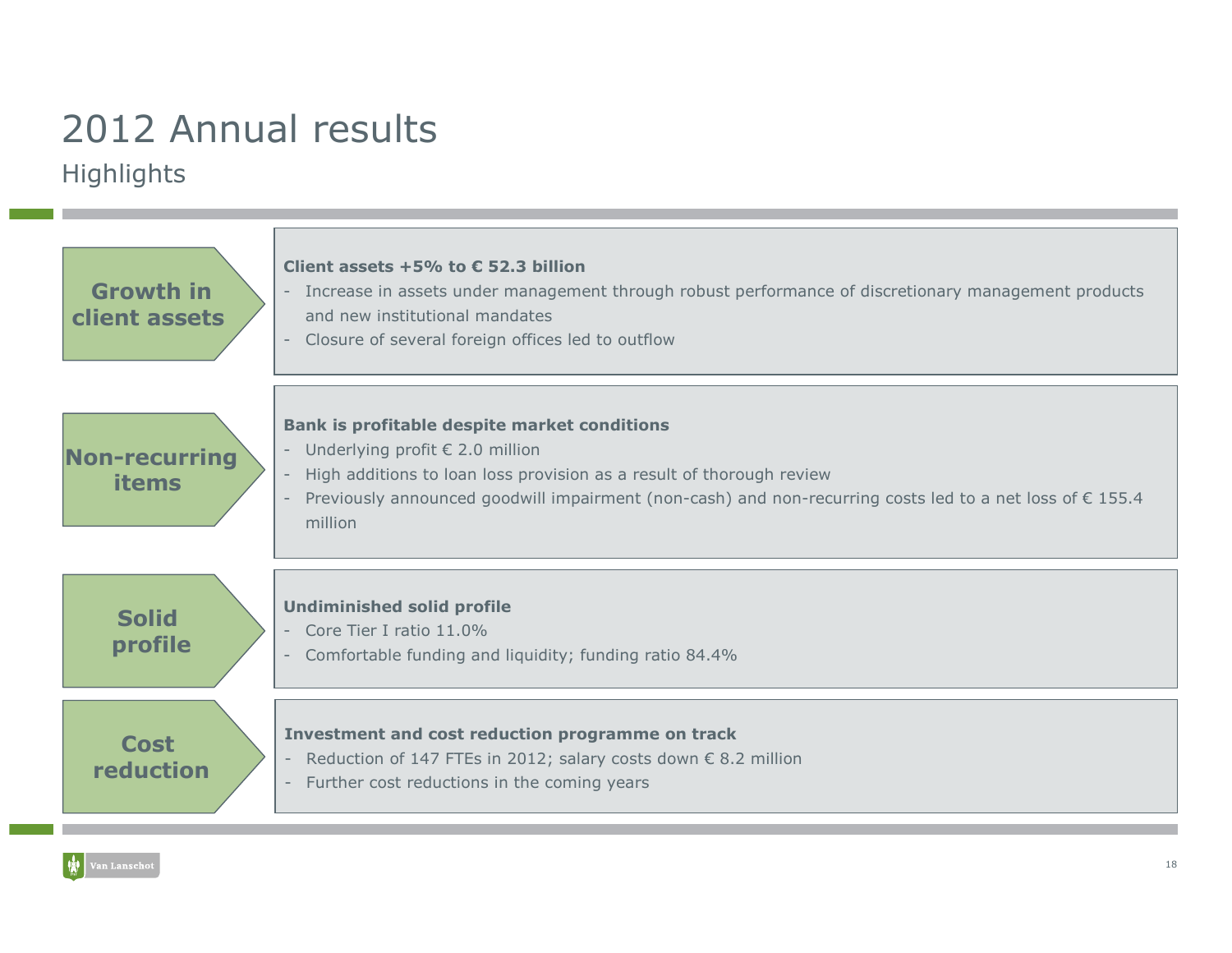# Transparent balance sheet

Only 13% of the balance sheet is encumbered

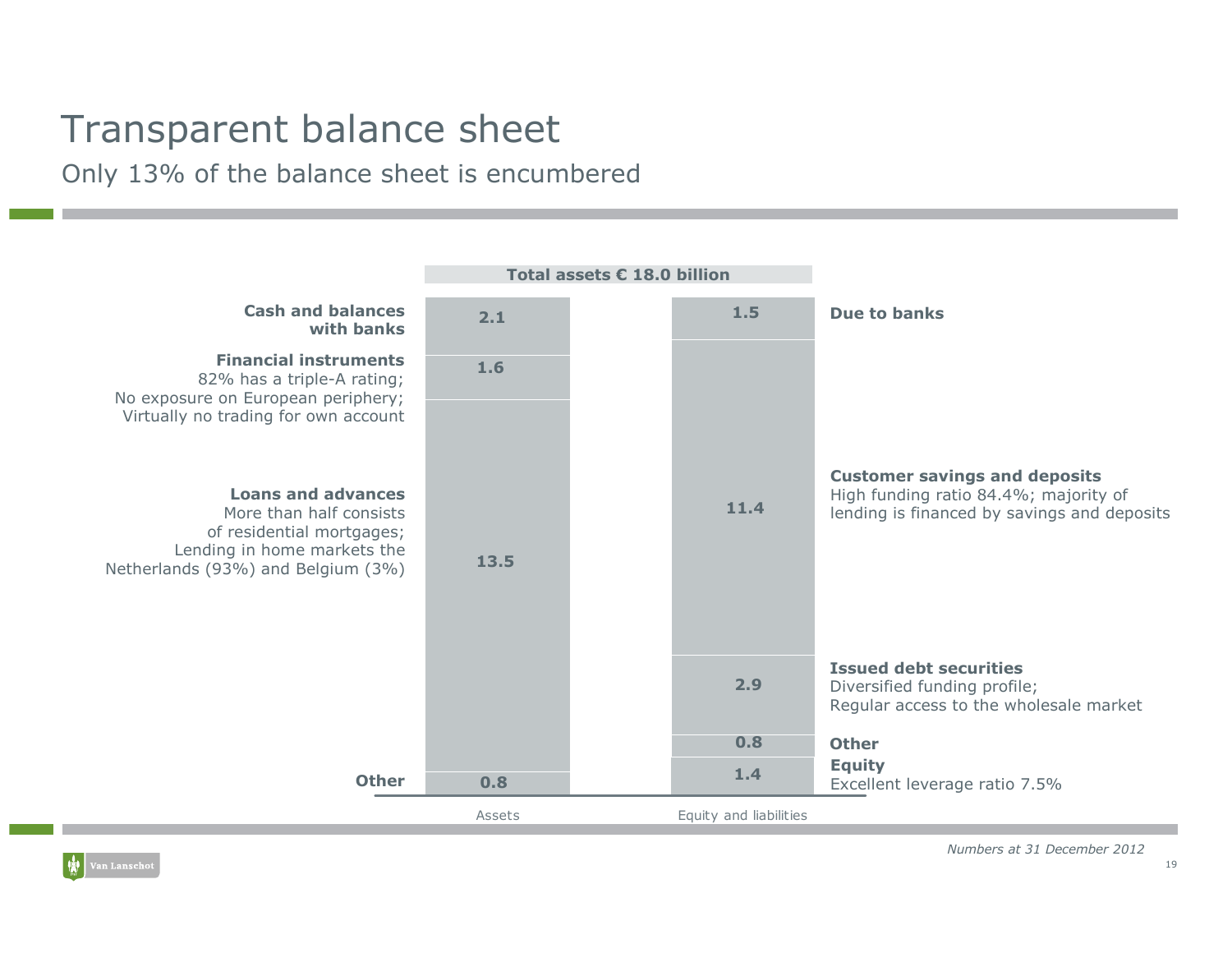### Loan book

Increased loan loss provisioning in line with prudent strategy



- •Total loan book at 30 June 2010 € 13.5bn
- • Thorough review of loan book carried out; impaired loans adequately provisioned based on current valuations
- •Addition to provision of  $\epsilon$  115 million, or 107 bps of average risk weighted assets
- • High quality loan portfolio despite higher addition to loan loss provisions
	- $\bullet$ Residential mortgages in the Netherlands and Belgium
	- $\bullet$ Good sector diversification, low concentrations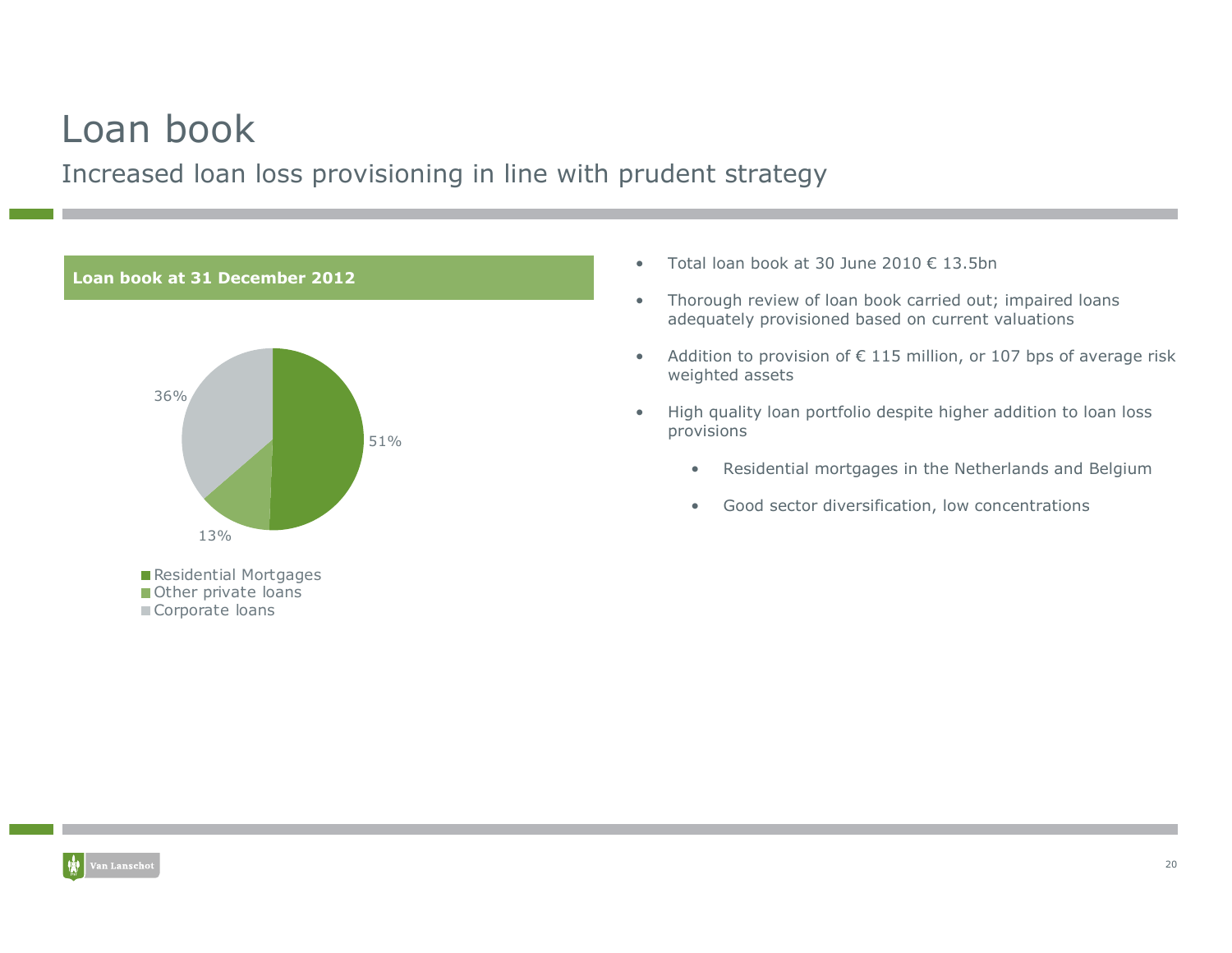# Loan book with a focus on private banking

Impaired loans (NPLs) relatively low at 3.9%; high coverage ratio of 56%

| $(x \in million)$               | <b>Total</b><br>exposure | $\frac{9}{6}$ | <b>Impaired</b> | <b>Total</b><br>loan loss | Addition to   NPL $(\% )$<br>loan loss<br>provision   provision 2012 |      | <b>Coverage</b><br>ratio $(% )$ |
|---------------------------------|--------------------------|---------------|-----------------|---------------------------|----------------------------------------------------------------------|------|---------------------------------|
| Mortgages                       | 6,945                    | 51%           | 94              | 57                        | 16                                                                   | 1.4% | 61%                             |
| Other private loans             | 1,827                    | 13%           | 128             | 64                        | $\overline{4}$                                                       | 7.0% | 50%                             |
| Corporate loans                 | 5,002                    | 36%           | 314             | 178                       | 97                                                                   | 6.3% | 57%                             |
| <b>Total</b>                    | 13,774                   | 100%          | 536             | 299                       | 117                                                                  | 3.9% | <b>56%</b>                      |
| <b>Impairments (incl. IBNR)</b> | 310                      |               |                 |                           |                                                                      |      |                                 |
| <b>Total loan book</b>          | 13,464                   |               |                 |                           |                                                                      |      |                                 |

#### Mortgages:

- Low NPLs at 1.4%•
- •Mortgage loans for an amount above € 2 million make up only € 0.5 billion or 4% of the total loan book
- •In addition to the usual collateral, mortgage clients also hold clients assets at the bank representing 48% of the total mortgage debt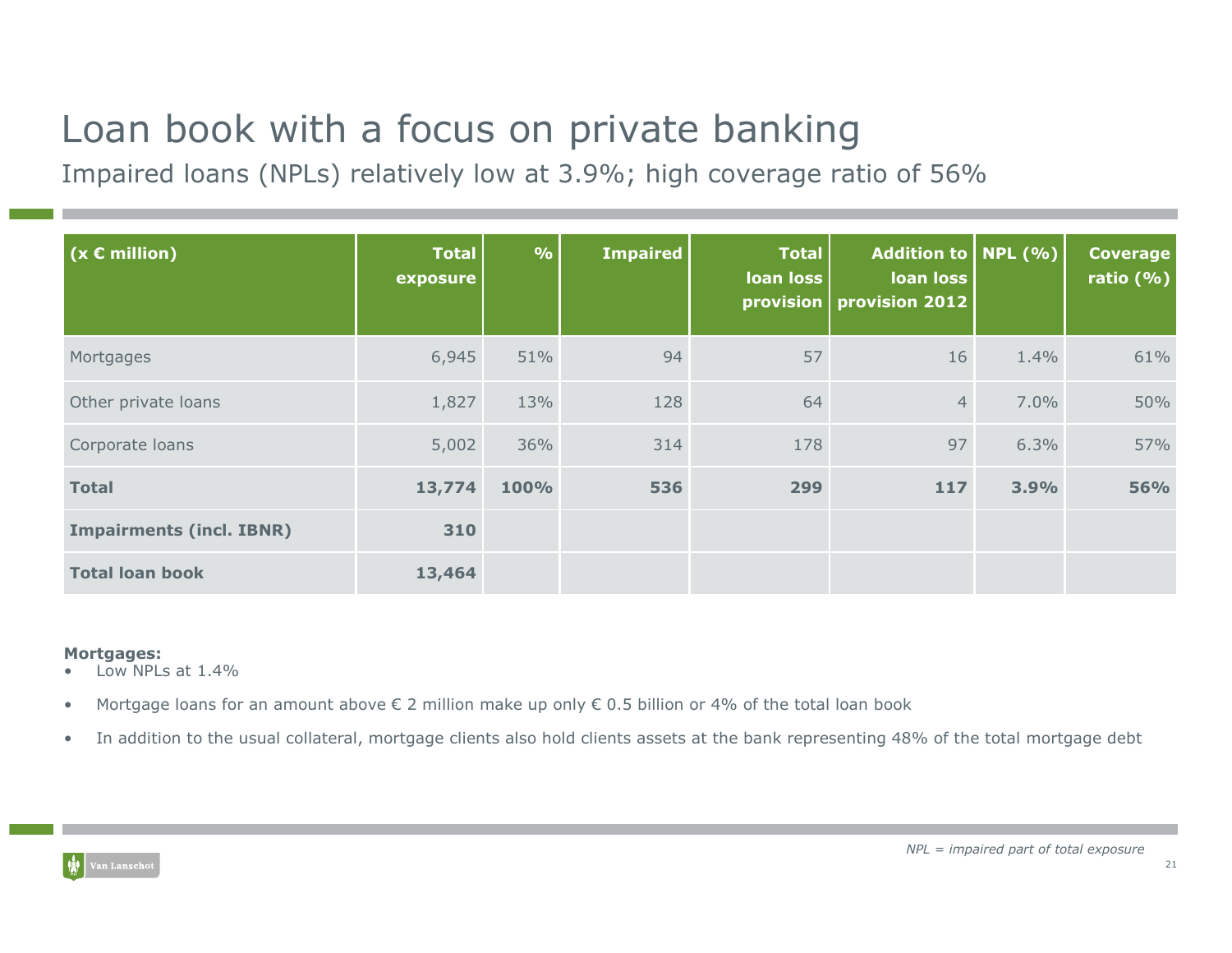# Stable funding

High level of customer deposits, the traditional funding source of a private bank



- •Funding ratio\* 84.4%
- • Strong funding position due to stable base of customer savings and deposits
- •Low dependence on money and capital markets
- $\bullet$ Almost € 3bn liquidity buffer at 31 December 2012

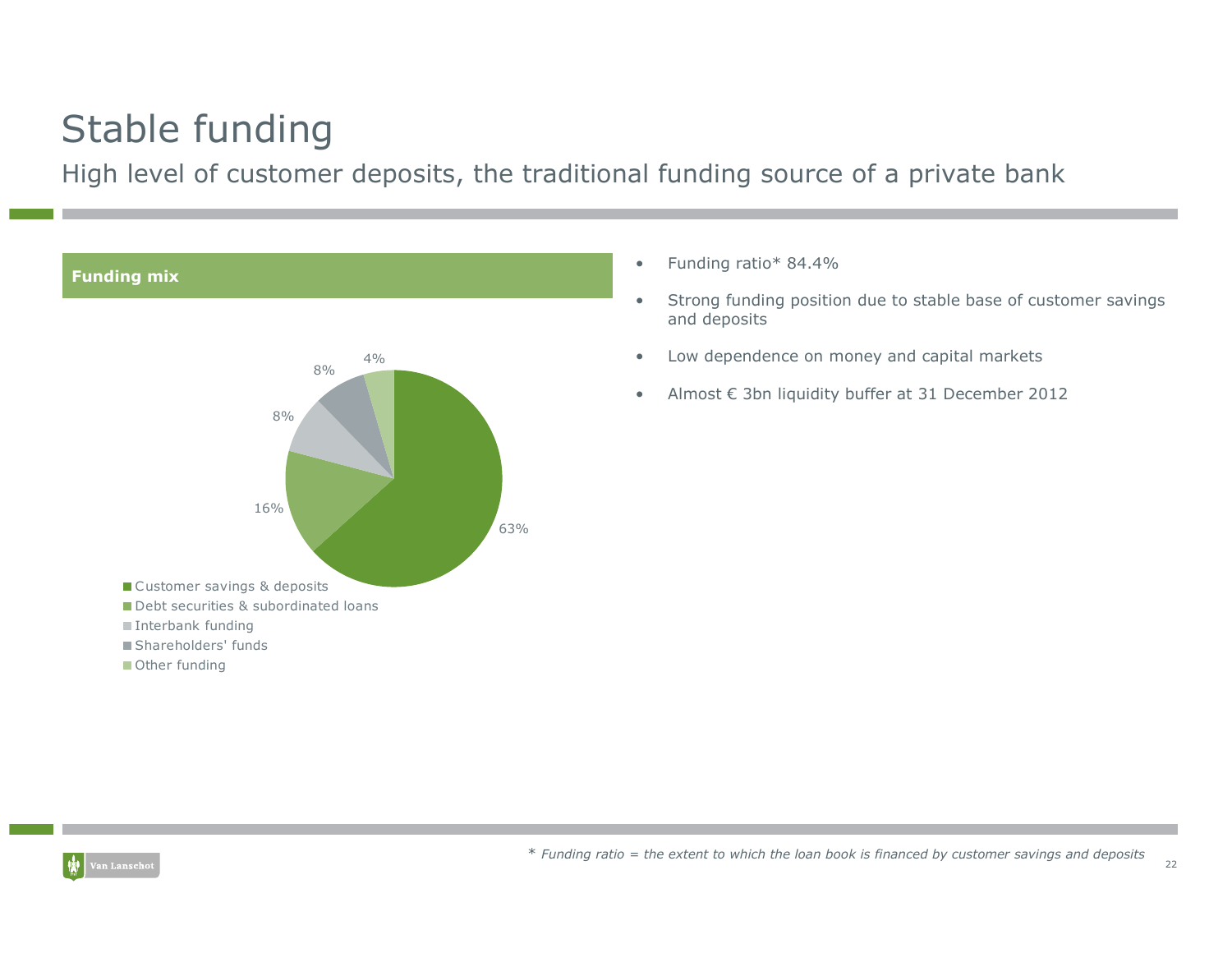# Strong funding position

Well diversified in terms of maturity and funding sources





- Liquidity buffer close to € 3 billion
- Regular access to the wholesale market underlines the<br>confidence of investors in Van Lanschot confidence of investors in Van Lanschot
- Successful funding transactions on the capital market in <br>2012: more than 6.1 billion of long-term funding raised 2012; more than € 1 billion of long-term funding raised
	- 7-year retail note (€ 126 million)
	- Placement of RMBS notes (€ 150 million)<br>• 4-year sonier bonds (€ 500 million)
	- 4-year senior bonds (€ 500 million)
	- 3,5-year senior bonds (CHF 250 million)
	- Medium Term Notes (€ 70 million)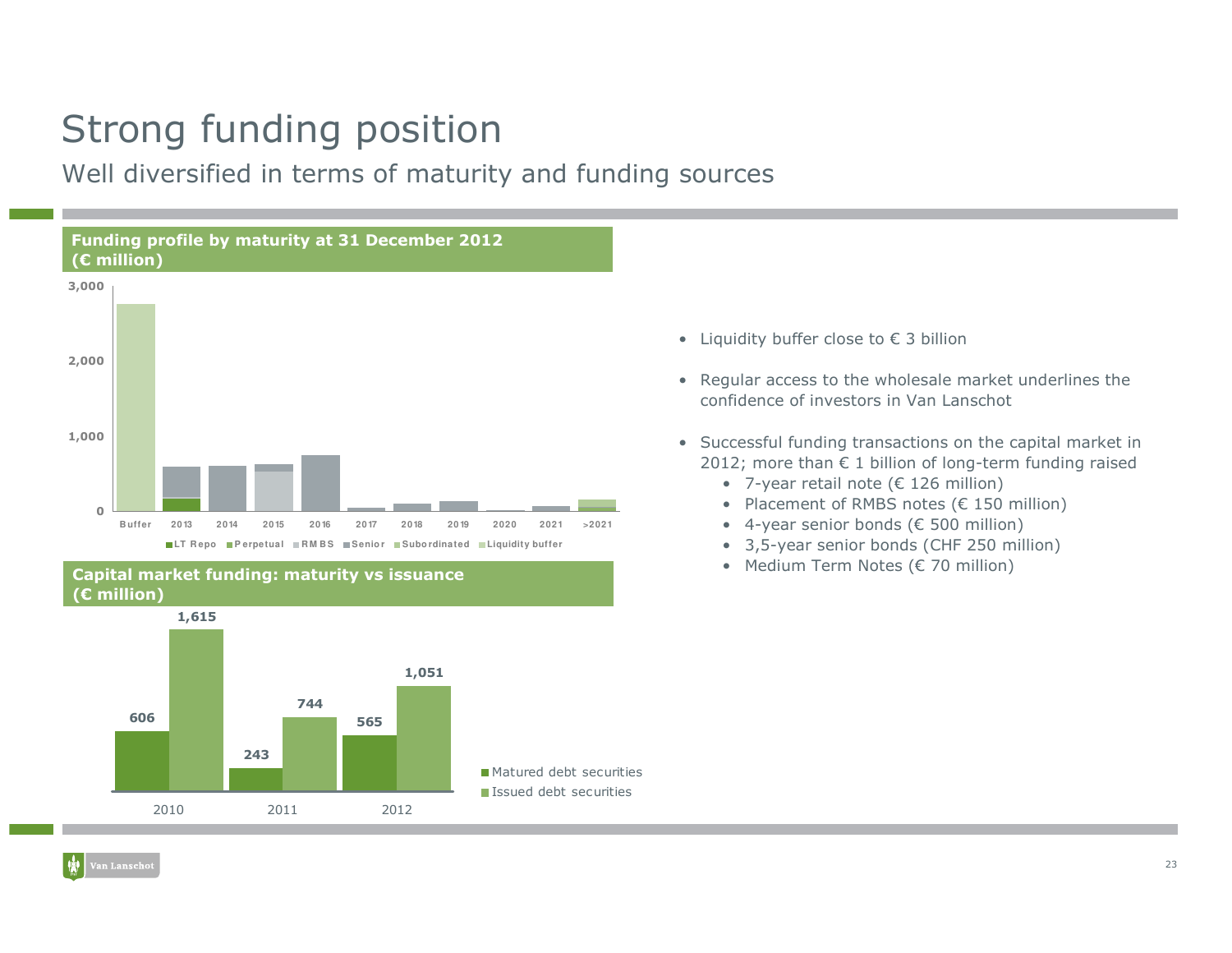### Solid profile

Capital and funding ratios remain strong

Strong capital position; Core Tier I ratio 11.0% Solid capital ratios without government support Impact of transition to full IRB is limited to 47 bps Further deleveraging: risk weighted assets down at € 10.5 billion<br>Ample liquidity and funding thanks to sustemer savings and depe Ample liquidity and funding thanks to customer savings and deposits (funding ratio 84.4%) and access to the wholesale market

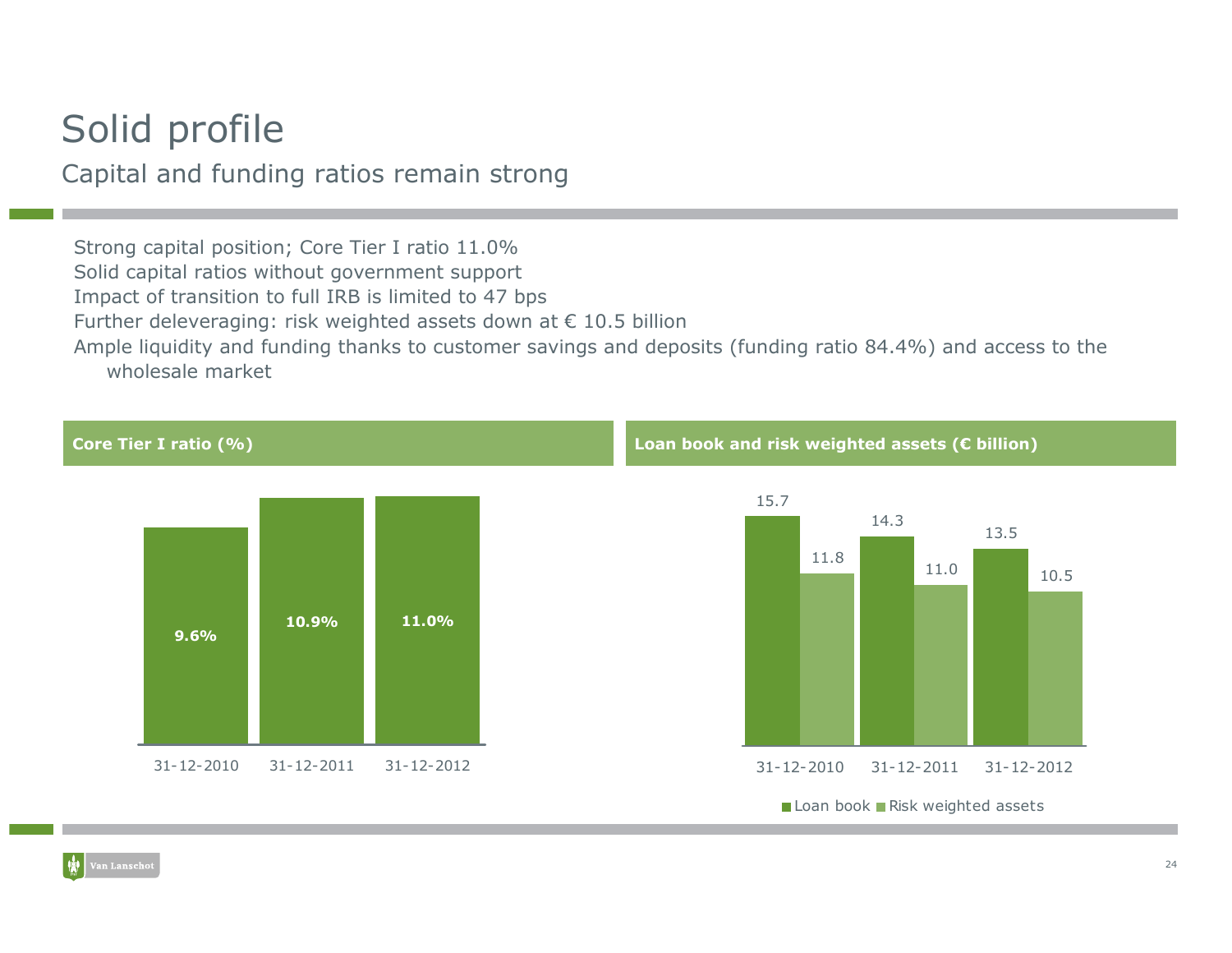# 3. Origination & Servicing

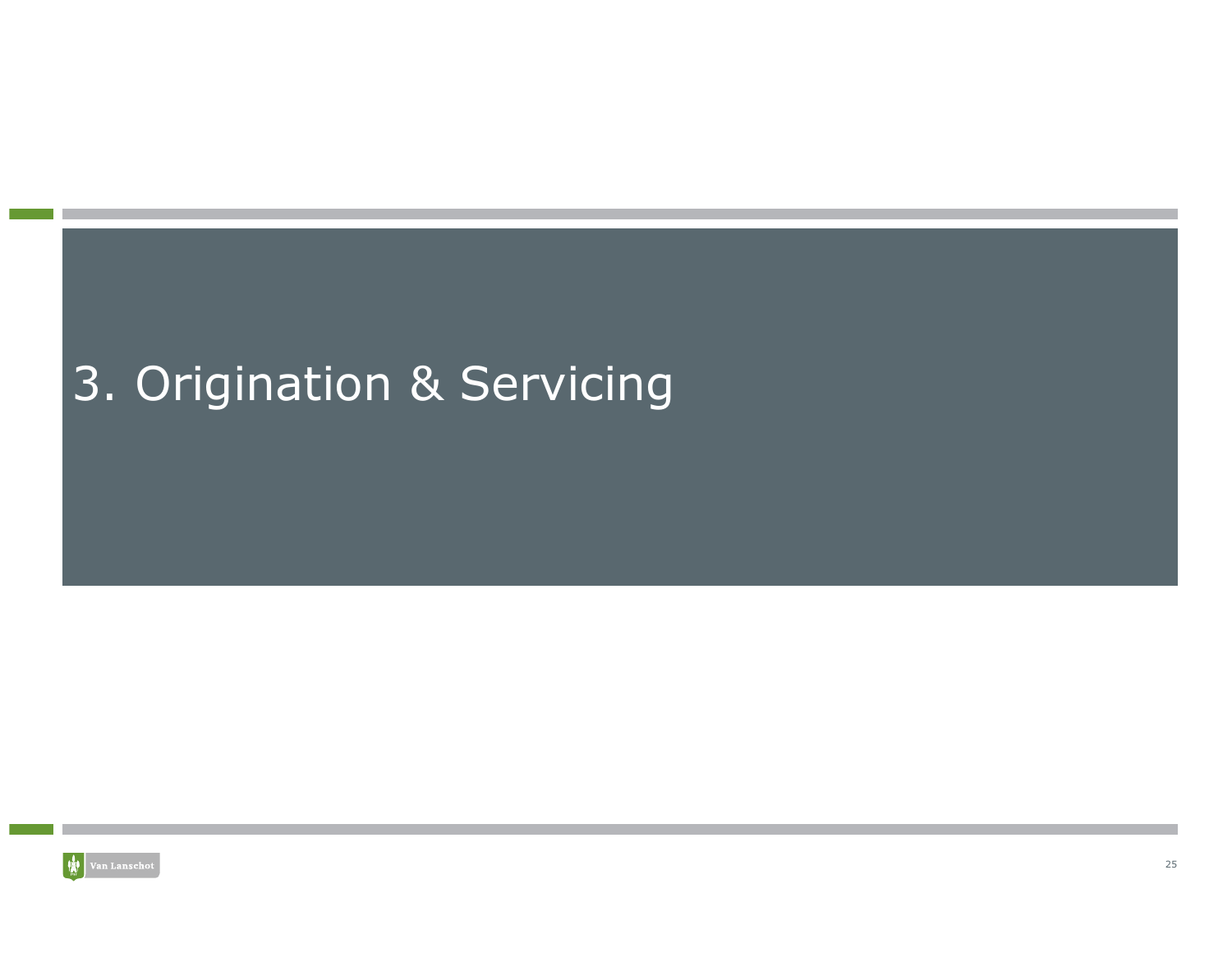## Van Lanschot's product offering

#### Van Lanschot offers private banking services to wealthy individuals

- •Advice on financial planning and wealth management
- •Mortgage loans offered to target group clients as part of a full-service financial solution concept
- •Focus on tailor-made advice and high quality service level
- •Different types of mortgage loans
- •Advice on best mortgage loan type and interest rate for the client: "does the solution suit the client"
- •Van Lanschot's "advisory policy"
- • Check on income and assets: is the client able to pay the interest and redemptions, while maintaining desired standard of living
	- •Risk awareness: changing interest rates, declining house prices
	- •Scenarios and calculations for key moments in the lifecycle

#### Origination at Van Lanschot

- •All mortgage loans are originated at branch offices of Van Lanschot
- •There is no use of intermediaries in origination of mortgage loans since 2009
- •Always direct contact with the client, even if client was introduced by intermediary (in period before 2009)
- • Underwriting separate from commercial teams: all mortgage loan applications are checked and approved by Van Lanschot at head office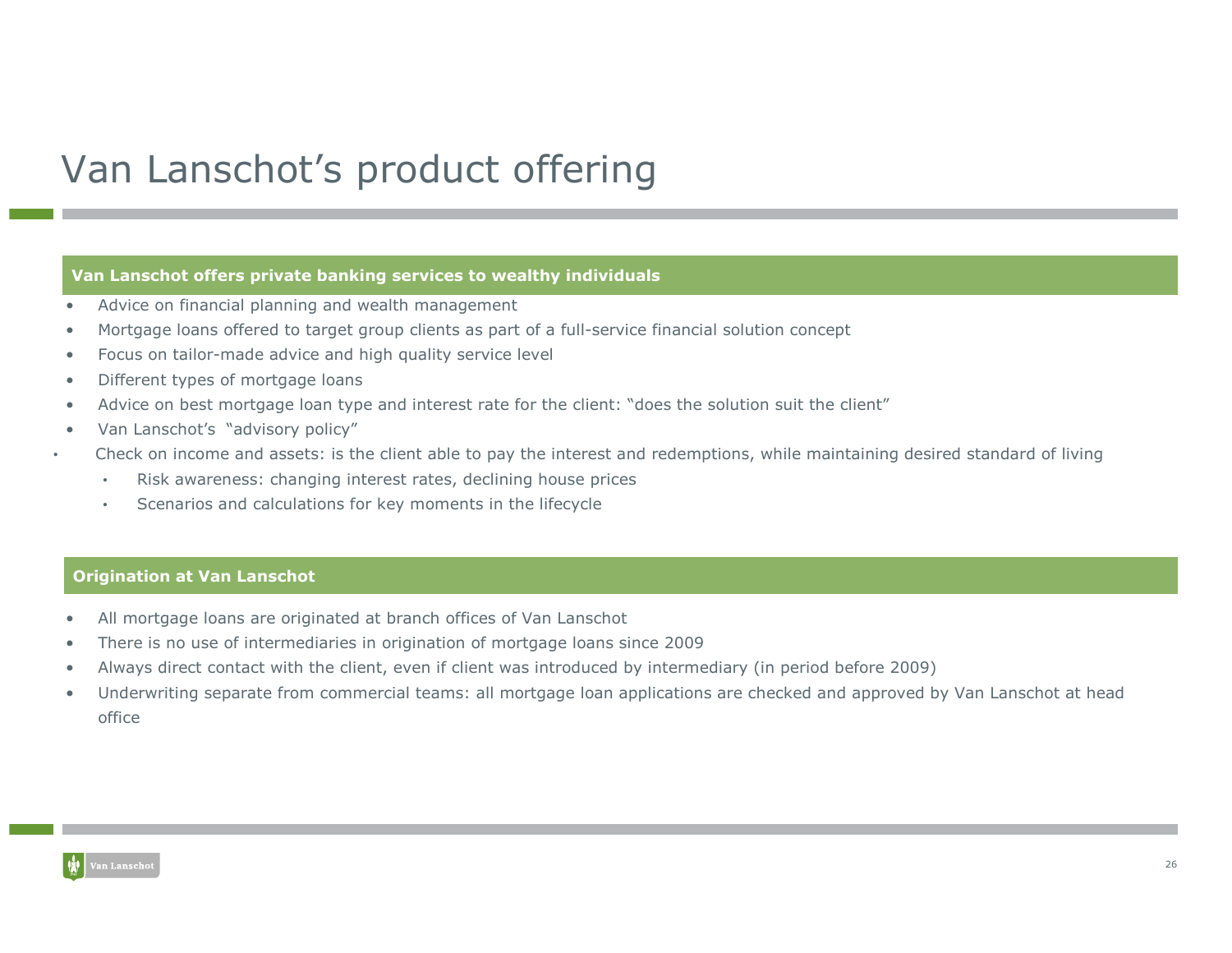# Origination & underwriting (I/II)

#### Underwriting criteria for *current new* mortgage financing

- •Dutch nationality or permanent resident in the Netherlands
- •Employment contract for indefinite period, in principle no temporary contracts
- •Self-employed borrowers (three years of history, except for business professionals and medical practitioners)
- •Cohabiting (registered) or married partners are jointly and severally liable
- • Loan to income has to be compliant with Dutch Code of Conduct. Income components for calculation:
	- •Fixed salary, subject to employer's declaration and salary slips, of both borrowers taken into account
	- •Variable income partly taken into account under strict restrictions
	- •Income from invested capital limited to 3% of capital
	- •Net rental earnings (interest, installments and maintenance fees deducted)
- •Mortgages up to € 2mn: maximum 105% of market value
- • Mortgages above € 2mn: maximum 100% of market value, including minimum 25% invested capital (pledged to or retained at Van Lanschot)
- •Interest-only up to 50% of market value
- •Various Fraud & Insurance requirements

#### Fraud & Insurance requirements

- •Various fraud checks done (BKR, SFH, VIS, EVA, employer's certificate)\*
- •Continuous contact between banker and client
- •Mandatory hazard insurance based on reconstruction value
- •Life insurance compulsory above 70% Loan to market value
- •Risk of disability needs to be covered for self-employed borrowers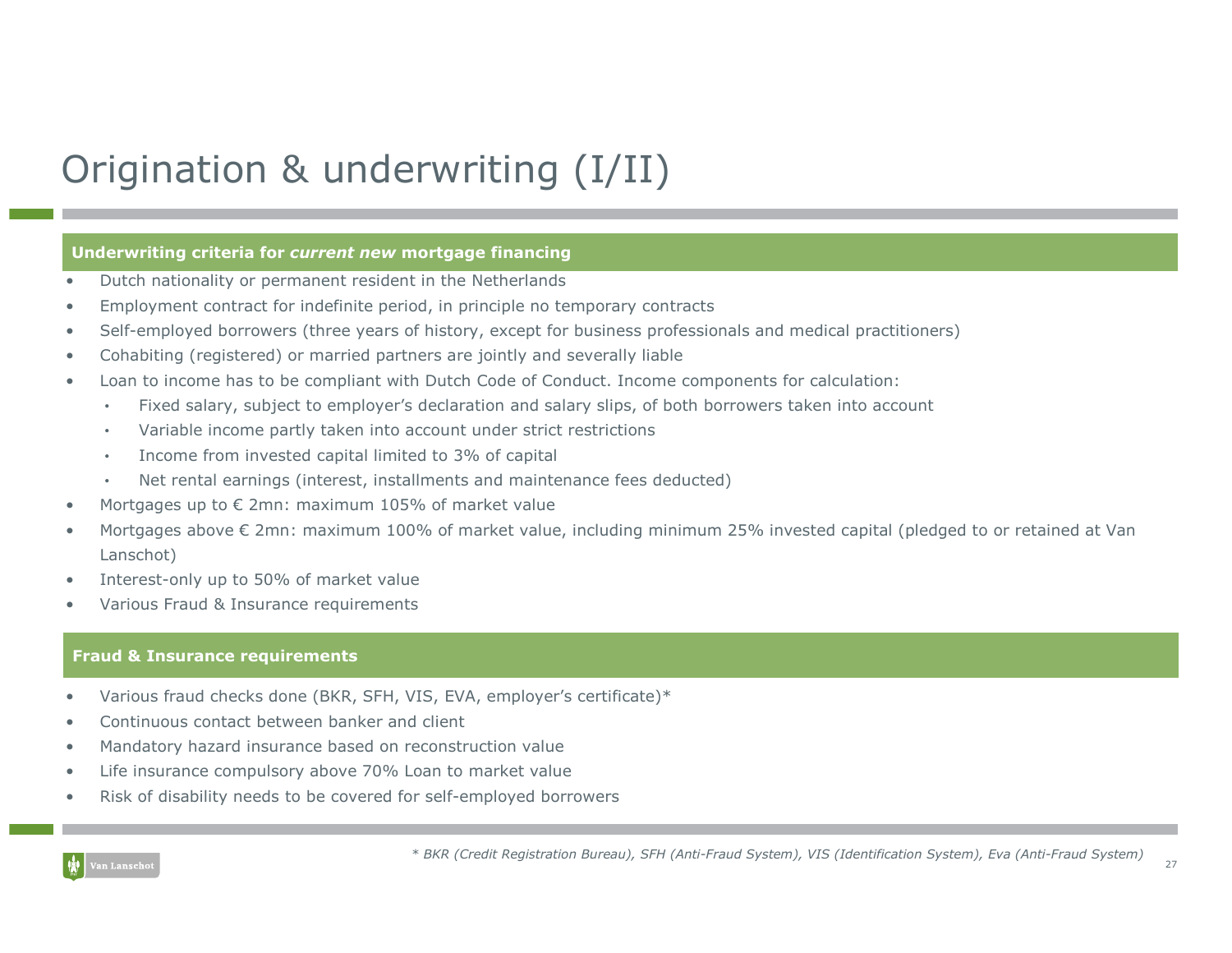# Origination & underwriting (II/II)

#### Loan approval

- Regional Finance Specialists: up to  $\epsilon$  1.000.000, only for employees with a contract for indefinite period and if fully compliant with Dutch Code of Conduct and policy (4 eyes principle)
- •Credit Approval and Control: up to  $\epsilon$  3mn, at three different levels (minimum 4 eyes)
- • Credit Risk Committee: > € 3mn, consisting of all members of Board of Managing Directors, Director of Credit Risk Management, Head Credit Approval and Control and Private & Business Banking-Directors
- •No standard exception policy due to customer base of wealthy individuals

#### Property valuation

- •Mandatory property valuation
- •Full appraisal is carried out according to the requirements of the Dutch Central Bank
- •Only valuation reports from qualified appraisers and valuation agents
- •Valuation reports should not be older than 6 months
- •Exceptions:

Sales contract for newly built properties (not in pool)

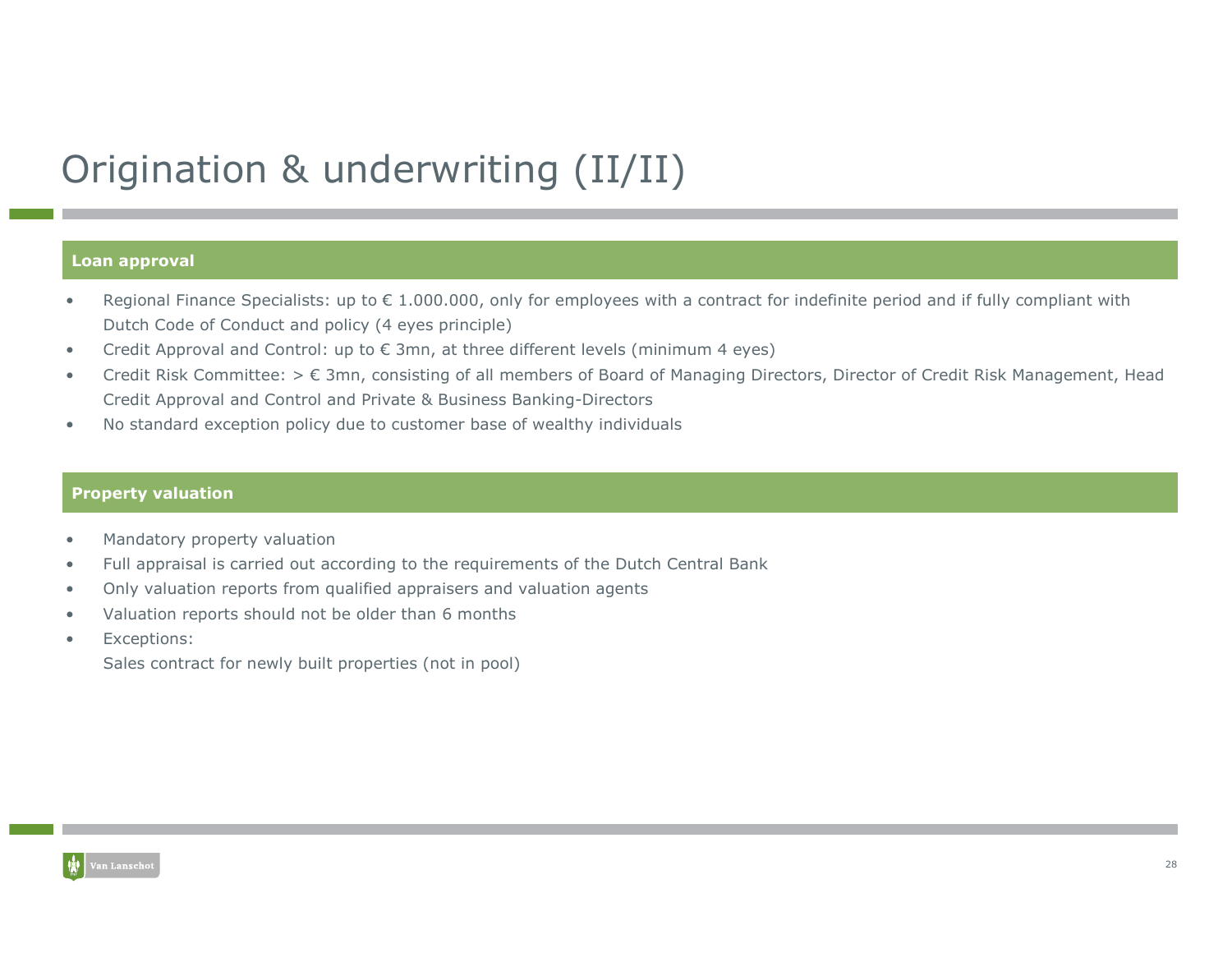### Servicing & arrears management

#### **Servicing**

- •All in-house: no outsourcing
- •All mortgage loan payments via direct debit from current account with Van Lanschot

#### Arrears management / Timeline

- •Mortgage loans are considered in arrears if current account is overdrawn for more than one day and for an amount in excess of € 250
- •All accounts which are overdrawn are monitored by a central desk of the risk management
- • Account managers have to report on accounts overdrawn in excess of € 5,000 at least monthly to risk management and the following procedure has to be executed:

Day 0: non-payment of borrower

- Day 25: a reminder letter is sent to the client with request to settle the overdrawn amount
- Day 45: a second letter is sent
- Day 70: a third letter is sent
- Day 90: the recovery department is informed about the default status
- •During this period, the account manager is in regular contact with clients to resolve the arrears

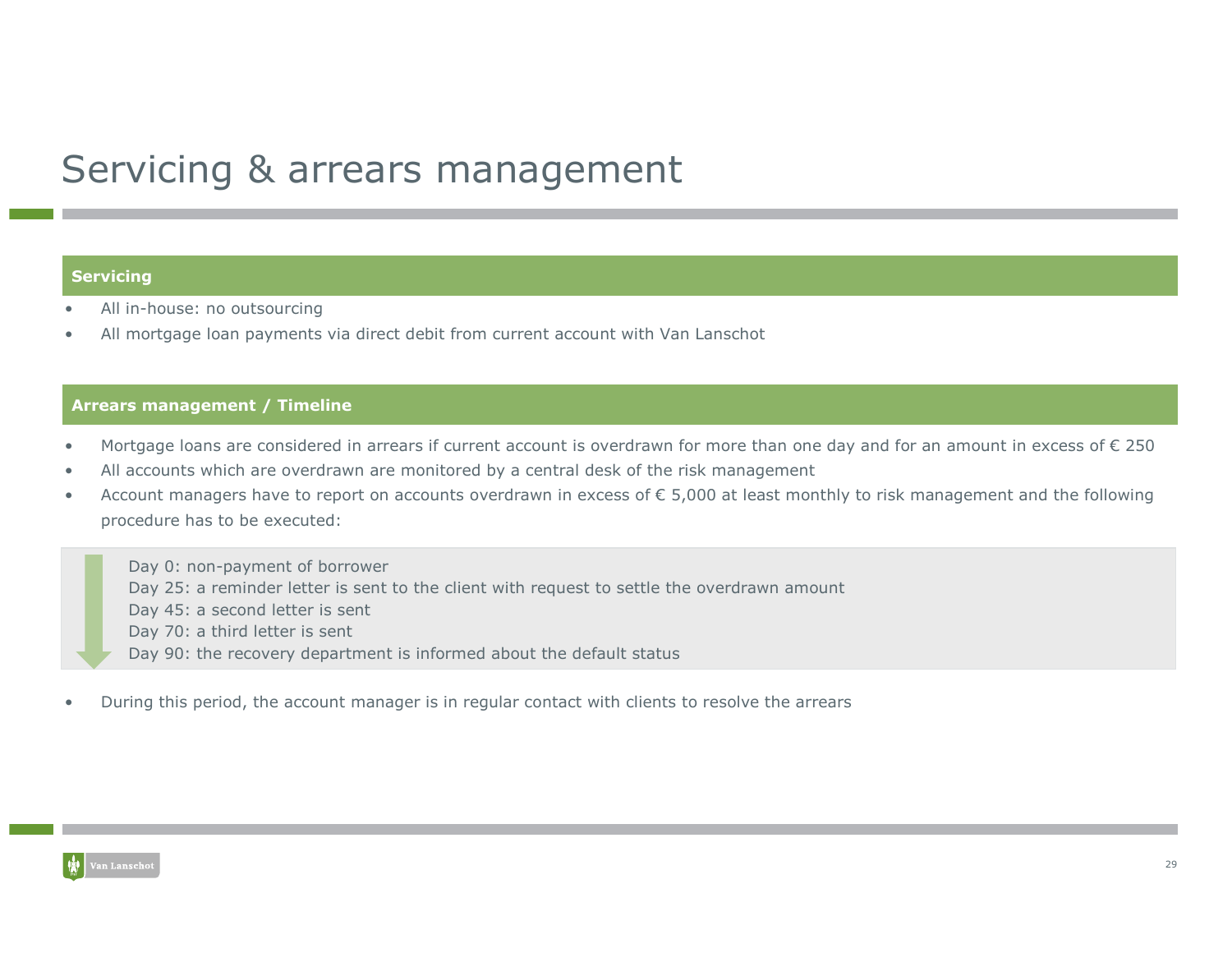# Recovery & foreclosure (I/II)

#### Recovery department

- •The recovery department contacts the client and assesses his position with Van Lanschot in terms of value and relationship
- Two possibilities arise:
	- •Situation is considered to be curable: tailor-made rectification plan and vigorous follow-up
	- •Situation is not considered to be curable: foreclosure process is initiated
- There are no specific timelines for foreclosure, this is client-specific

#### Foreclosure and repossession

- •Van Lanschot always tries to convince the client to sell the property on a voluntary basis
- •If the client does not agree to a voluntary sale, the sale will be forced via public auction
- •Van Lanschot is always present at auctions, either through an employee or a representative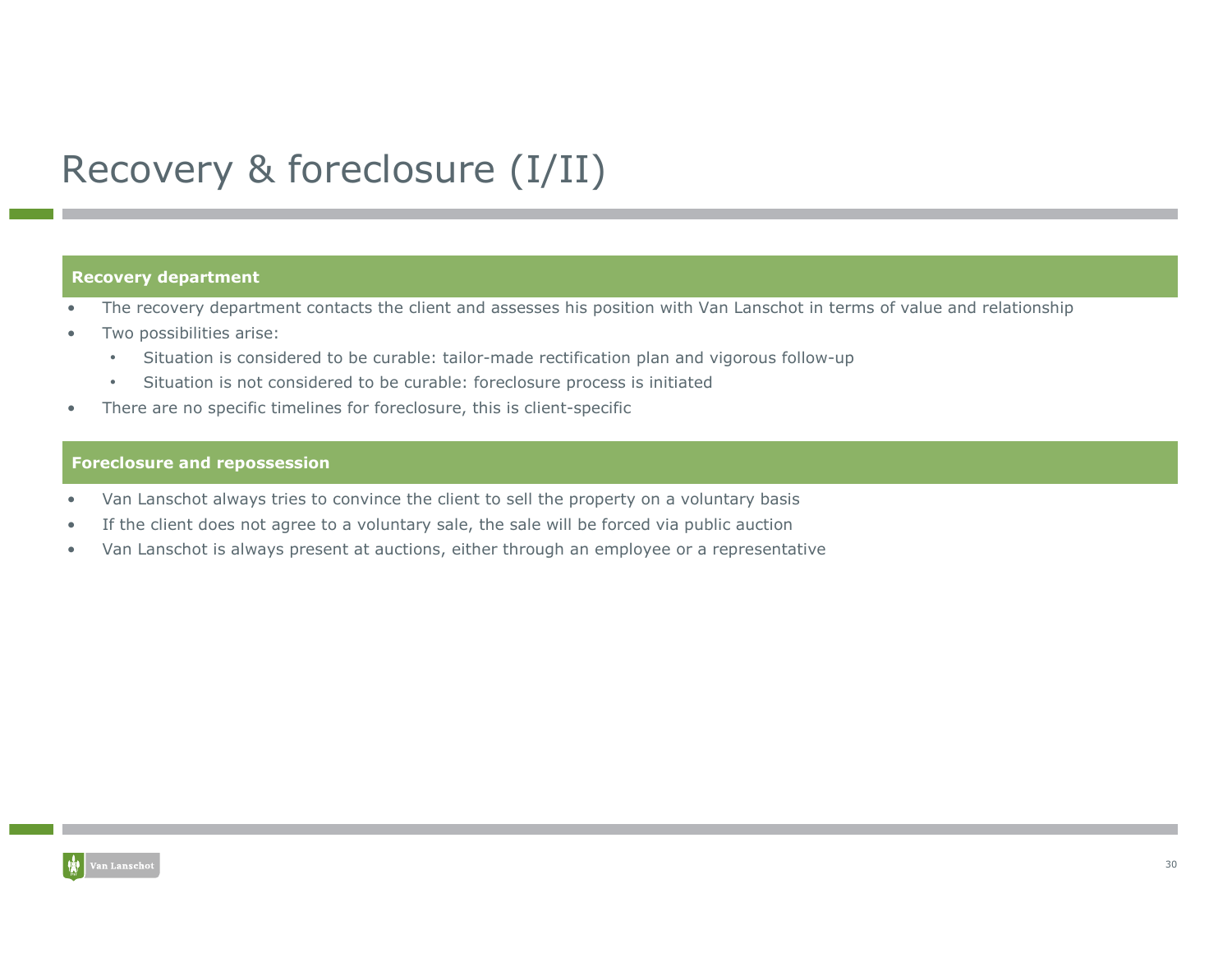# Recovery & foreclosure (II/II)

#### Foreclosure procedures

- •New appraisal of the real estate
- •Account manager discusses the minimum price internally
- •Mandate given by Director of Credit Risk Management to participate and bid at public auction
- • An account manager of the Recovery Department or a representative of the bank attends the auction, and participates in order to raise the price at least up to the minimum price
- Real estate bought by the bank is held by a private company of Van Lanschot •
- • The facility department of the bank makes sure that all necessary actions are taken to maintain the property and sell it at a reasonable price.

#### **Workforce overview**

•Recovery department Private Banking: 6 full time employees

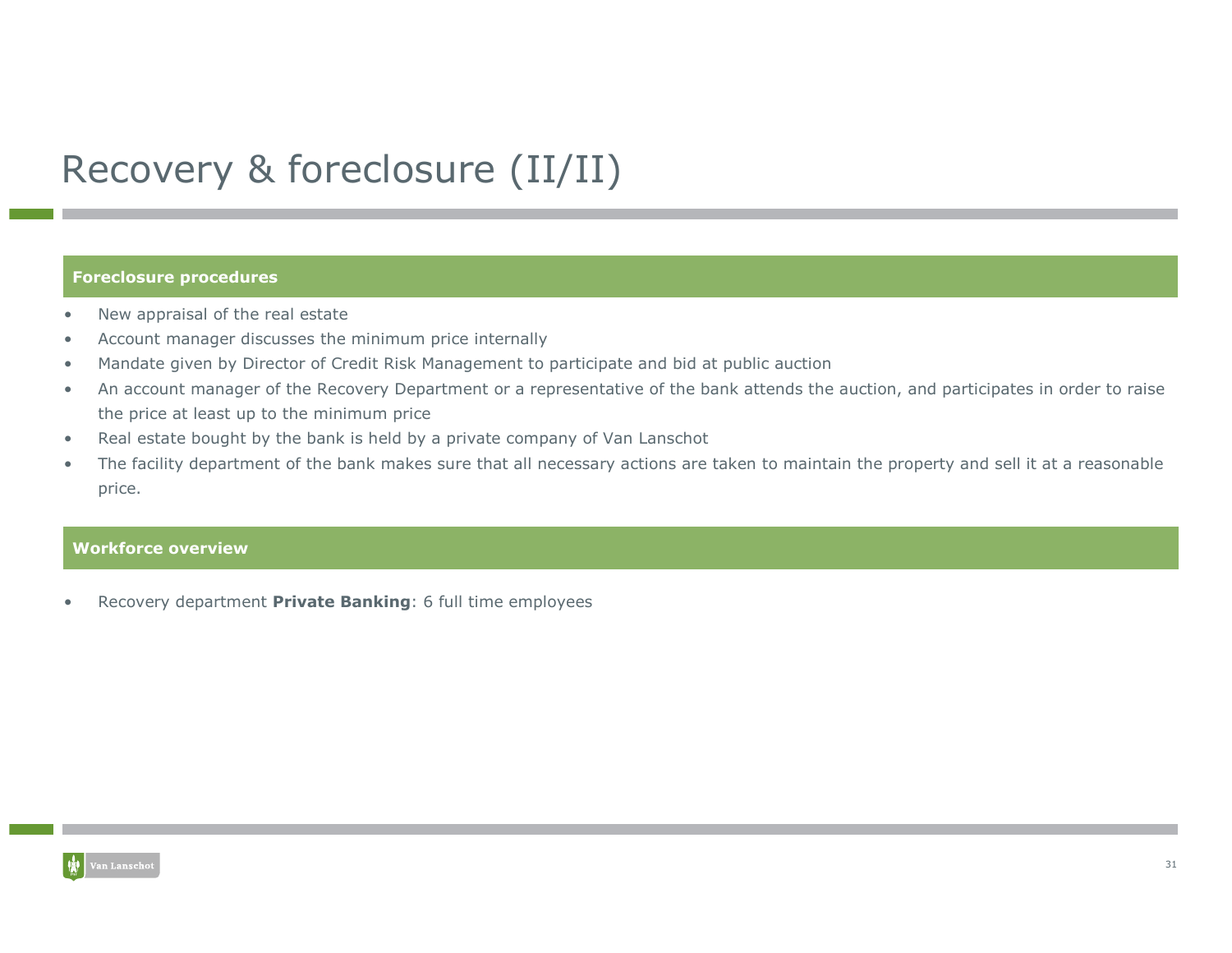

# Annex I.

# Contact Details

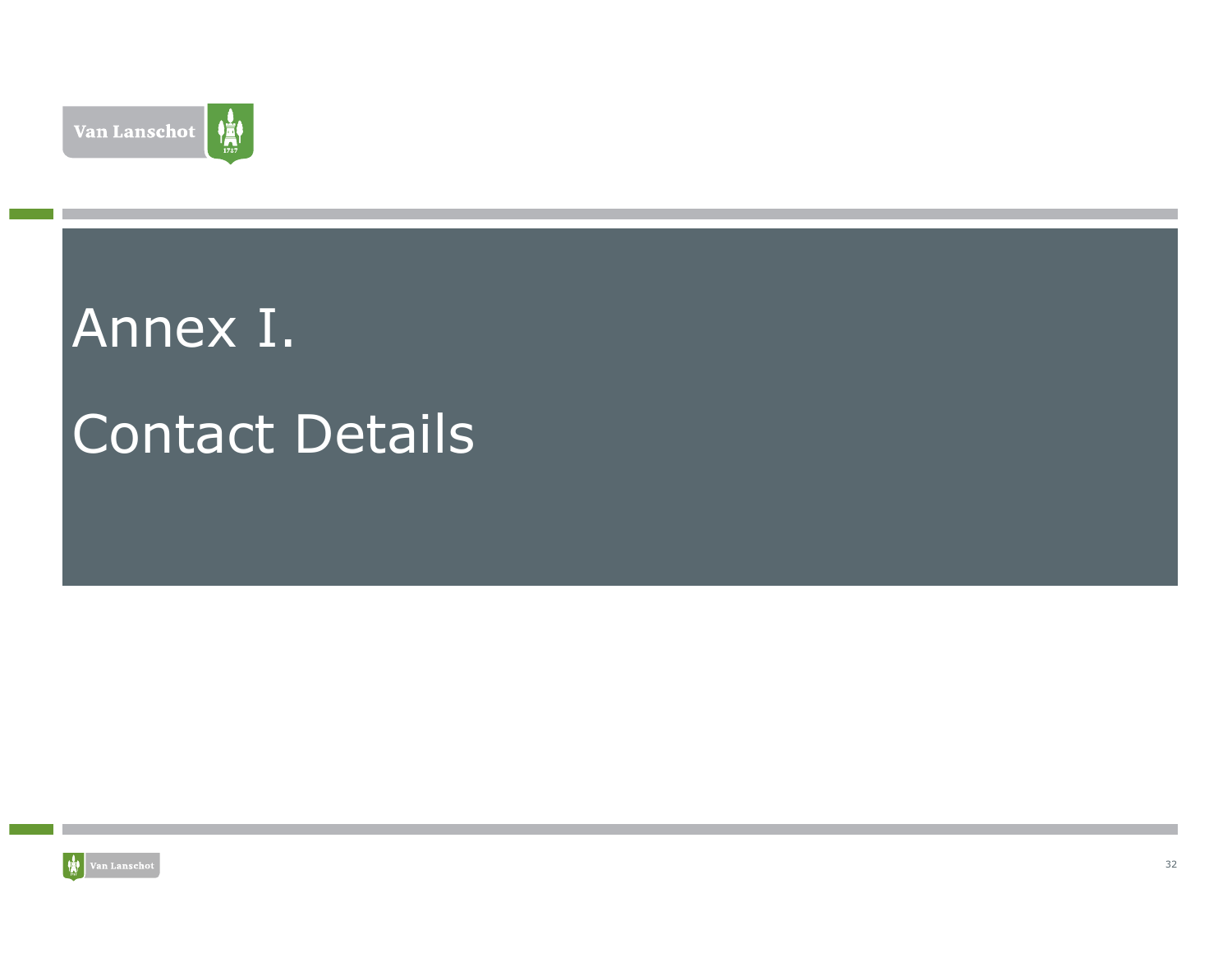### Contacts at Van Lanschot

Constant Korthout(CFRO)

Geraldine Bakker-Grier(Manager Investor Relations)

Erik Bongaerts<br>(Director Treasury)

Ralf van Betteraij(Manager Treasury Funding Management)

Iryna Snihir +31 73 548 87 09 (Treasury Funding Management) i.snihir@vanlanschot.com



 +31 73 548 33 99constant.korthout@vanlanschot.com

> +31 73 548 33 50g.a.m.bakker@vanlanschot.com

 +31 73 548 83 10(Director Treasury) e.bongaerts@vanlanschot.com

> +31 73 548 87 18r.vanbetteraij@vanlanschot.com

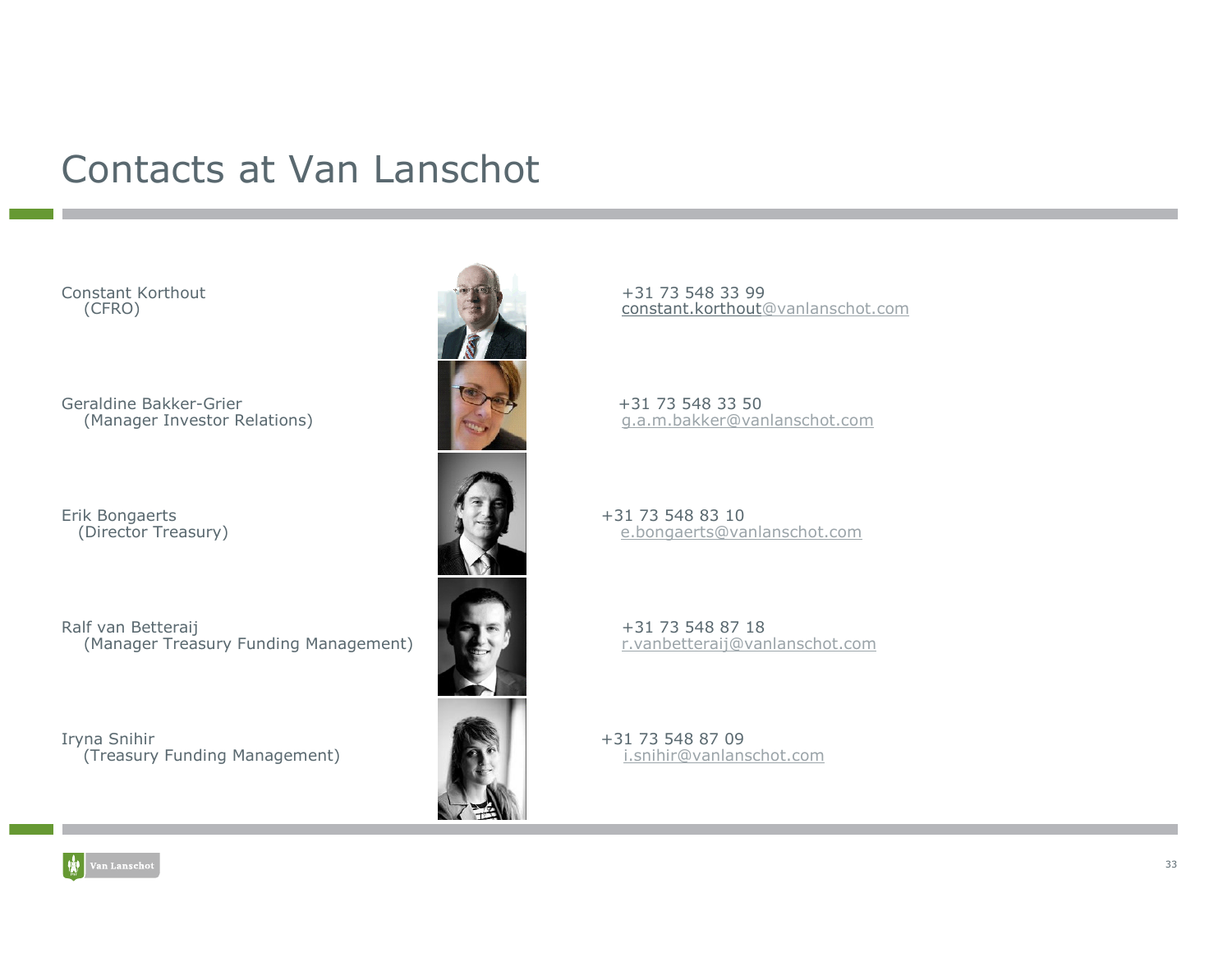

# Annex II.

# Portfolio Characteristics

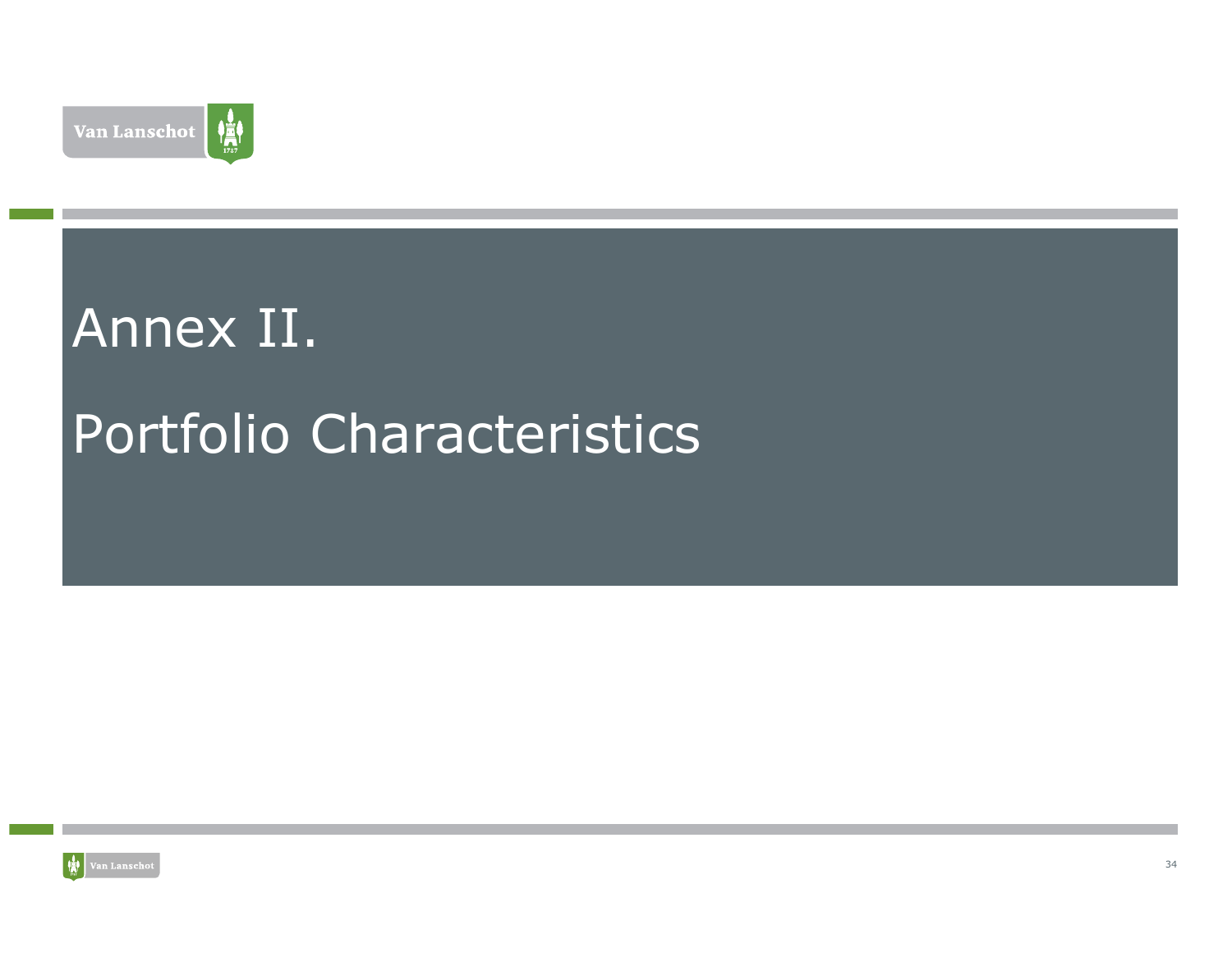### Pool characteristics (I/II)





#### Geographical distribution



蘭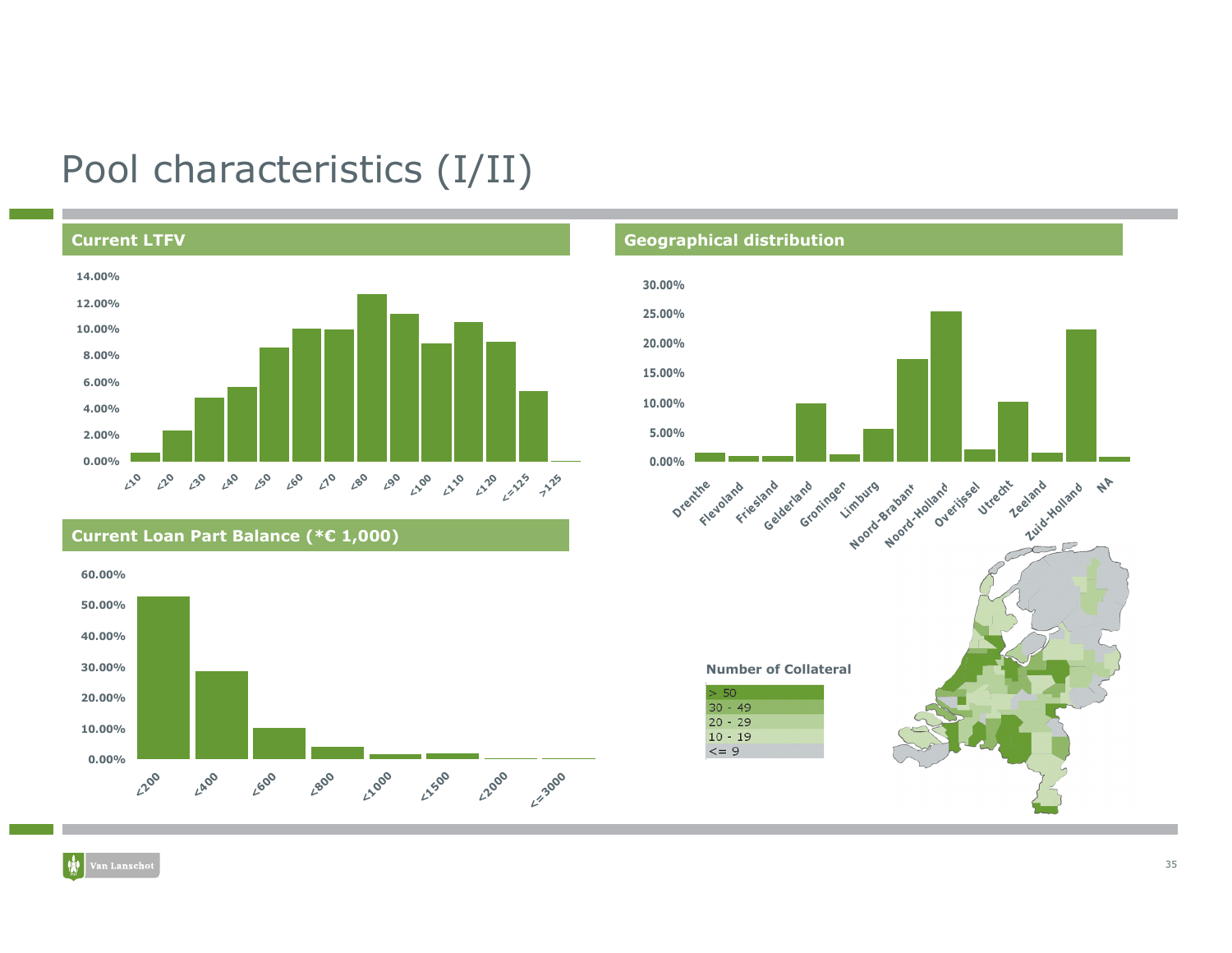### Pool characteristics (II/II)



#### Interest Rate (%)



#### Year of Origination



#### Interest Rate Reset Date

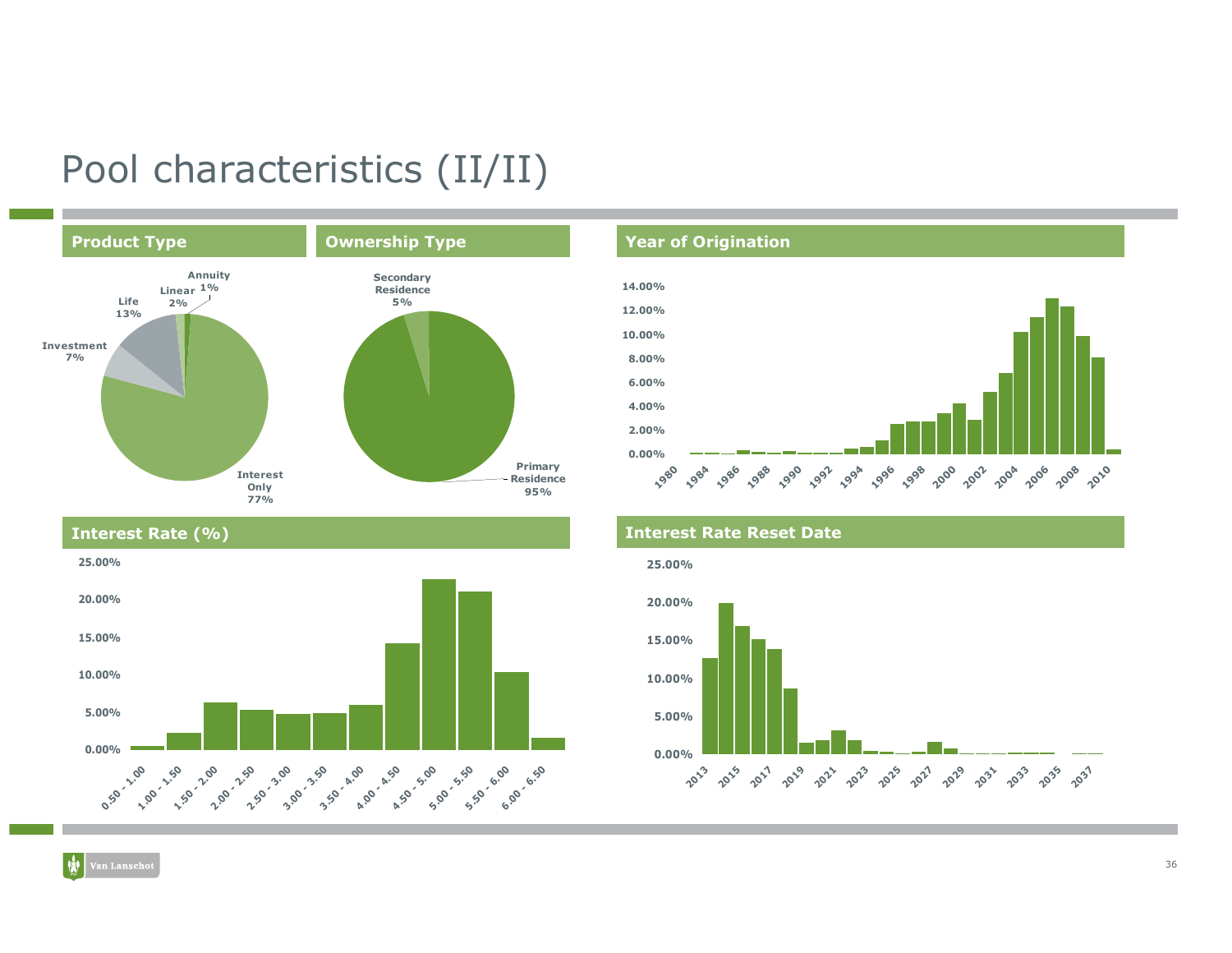# Annex III.

# Transaction Structure

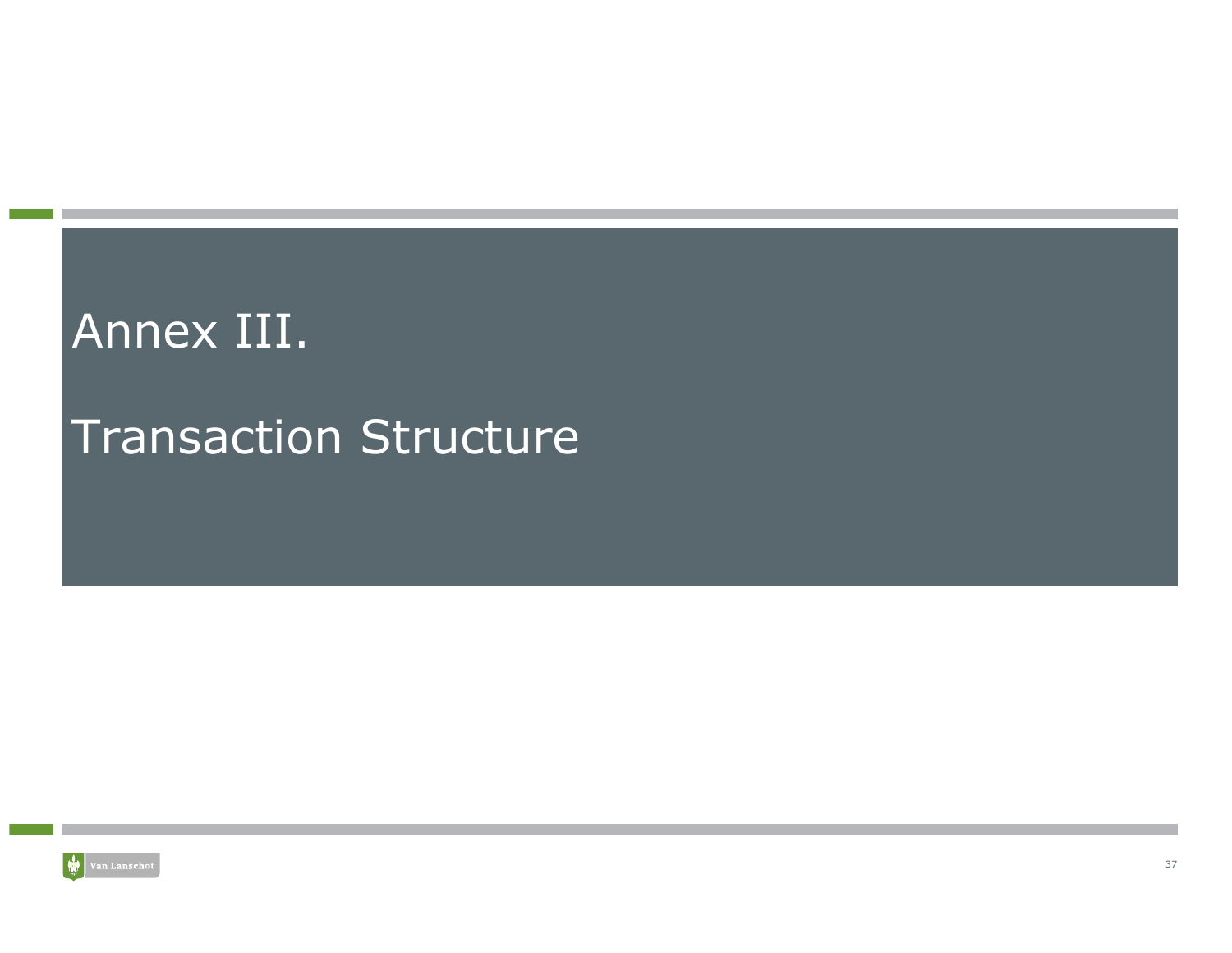# Transaction parties

#### Issuer Citadel 2010-II B.V.

Orginator, Seller and Servicer F. van Lanschot Bankiers N.V. (BBB+ (negative) / A- (negative), S&P/Fitch ) Security Trustee Stichting Security Trustee Citadel 2010-II Administrator ATC Financial Services BV **Shareholder**  Stichting Citadel 2010-II Holding **Directors**  ATC Management BV / Amsterdamsch Trustee's Kantoor B.V. **Arranger BNP Paribas S.A.** Paying Agent BNP Paribas Securities Services, Luxembourg BranchReference Agent BNP Paribas Securities Services, Luxembourg BranchListing Agent BNP Paribas Securities Services, Luxembourg BranchSwap Counterparty Rabobank International (AA-/Aa2/AA) GIC Provider Bank Nederlandse Gemeenten (AAA/Aaa/AAA) Liquidity Facility Provider Cooperatieve Centrale Raiffeisen-Boerenleenbank B.A. (AA-/Aa2/AA) Common Safekeeper Euroclear (Senior Class A Notes) / BNP Paribas Securities Services Rating agencies Standard & Poor's / Fitch Ratings Listing Irish Stock Exchange Irish Stock Exchange

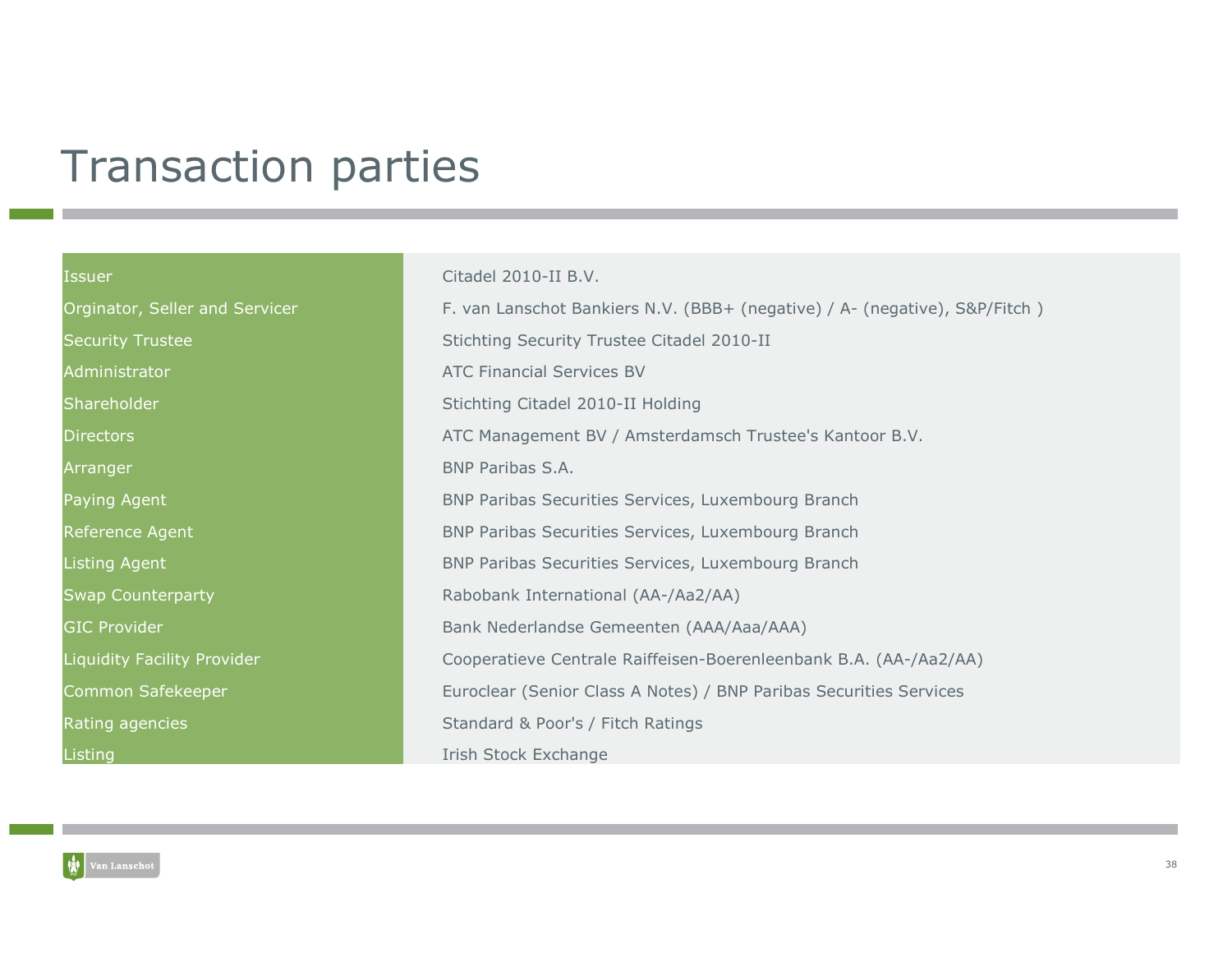# Legal structure

#### •Purchase mechanism

 Silent assignment by way of a registered deed of assignment without notification to borrowersп

#### •The Seller will repurchase Mortgage Loans when

- The mortgage loan did not conform or does no longer conform to the Mortgage Loan criteria as result of amendment (unless  $\bar{\phantom{a}}$ amendment is due to deterioration of credit quality)
- ×. The seller has granted a further advance and there is insufficient principle to fund such an advance

#### •Notification trigger

- ш At loss of BBB+/BBB+ rating by Van Lanschot (amongst others) then all borrowers will be notified of the sale of their mortgage loans to the SPV, all borrowers will be required to pay to the SPV directly and Van Lanschot pledges all its security rights to the SPV
- It is anticipated to lower the assignment notification trigger to BBB-/BBB- in the very near future ш

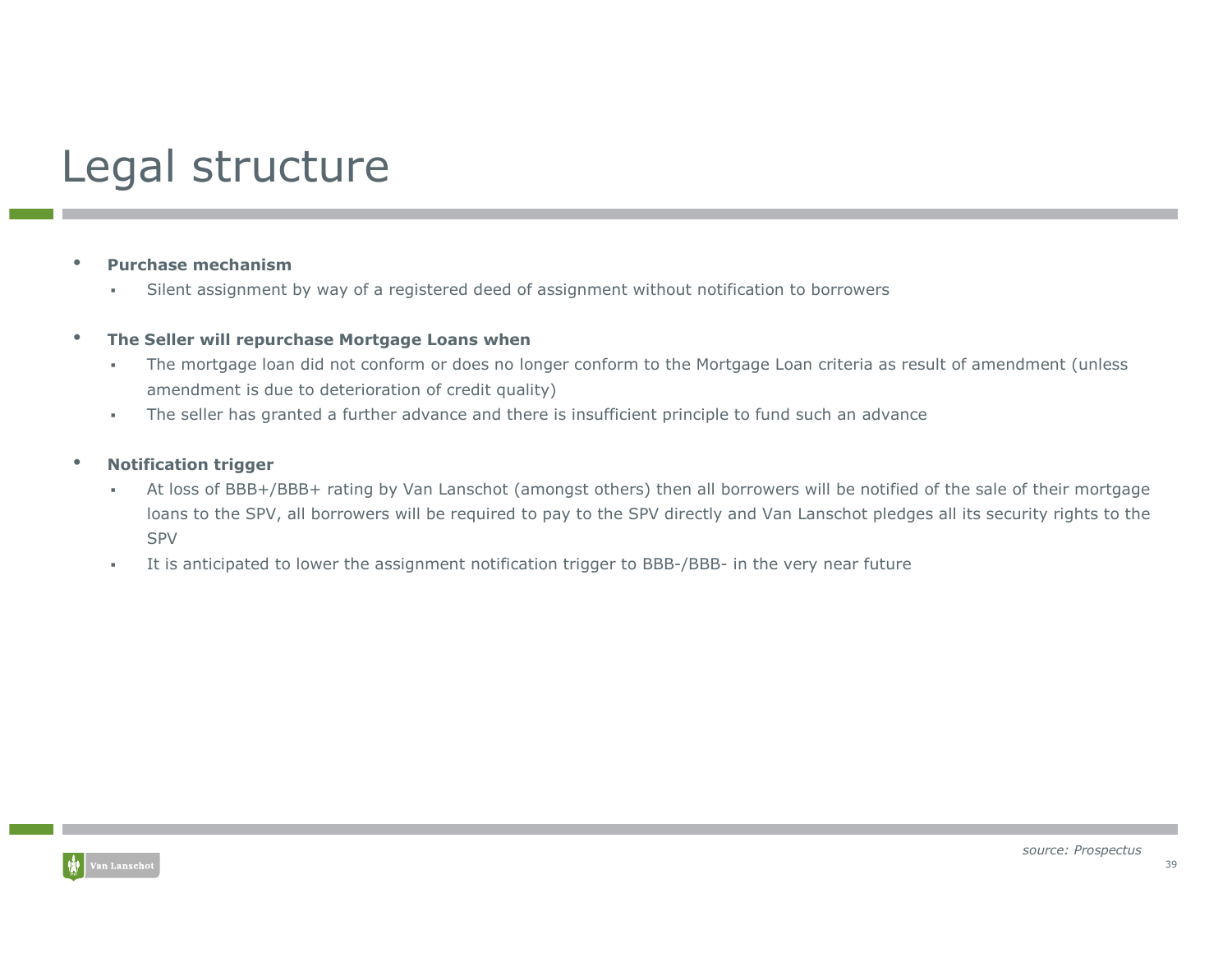# Interest rate hedging

- • The interest rate risk between the mortgage loans and the notes (except for the Class E Notes) will be fully hedged by entering into an interest rate swap between the Issuer and Rabobank as swap counterparty (AAA/Aaa/AA+)
- • In this swap the Issuer pays:
	- •Scheduled interest from the Mortgage Loans (including penalty payments)
	- •Less: Excess Spread of 50 bps (based on Class A-D Notes less PDL)
	- •Less: senior fees and expenses
- • The Swap Counterparty pays:
	- •Coupon on the Notes (outstanding amount Class A-D notes less PDL)
- • If the sum of interest actually received and interest (including penalties) recovered on the Mortgage Receivables falls short of scheduled Interest, the payment obligation of the Issuer will be reduced by an amount equal to such shortfall

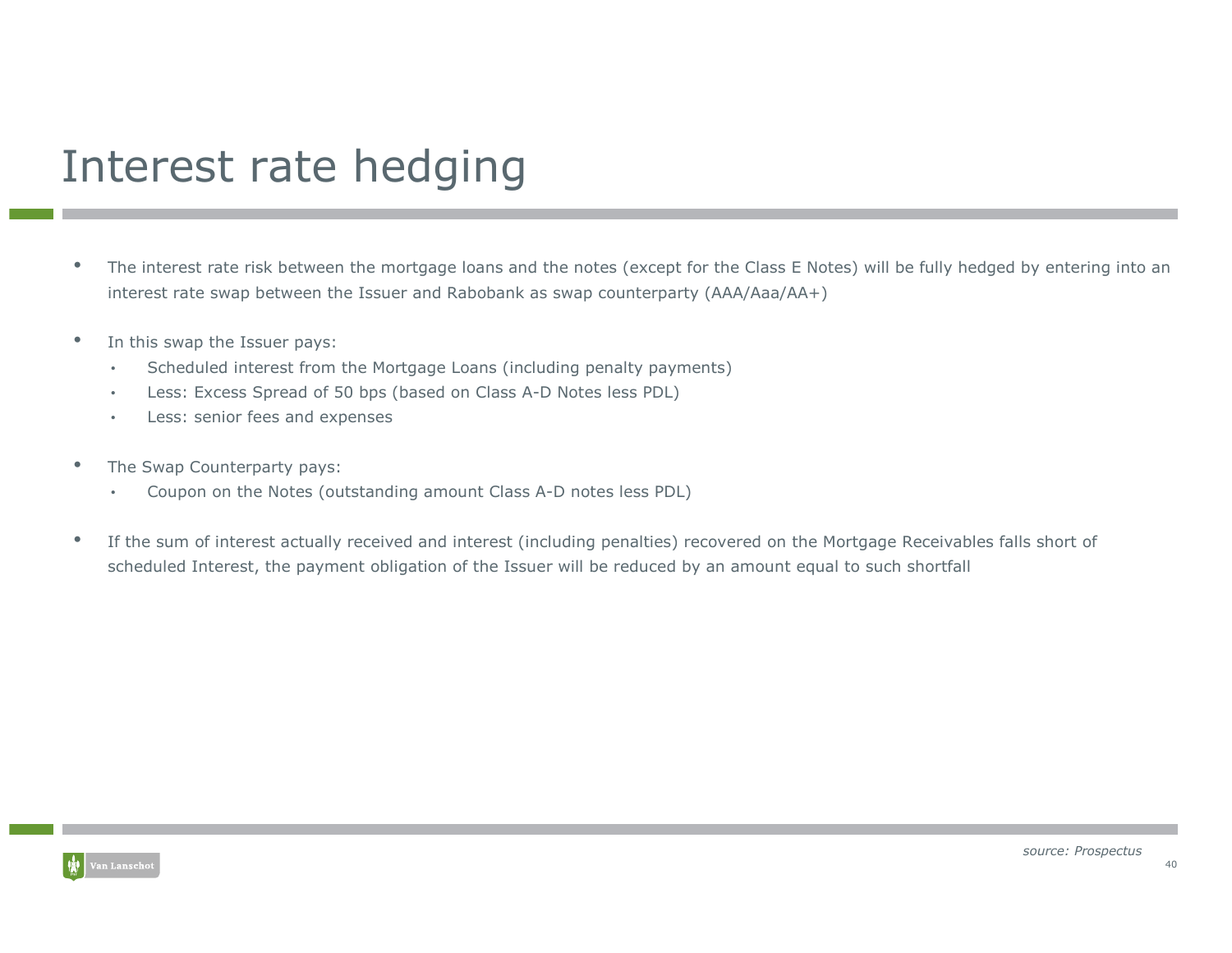# Further advances

- •Static pool, only further advances subject to strict criteria
- • The main further advance criteria are:
	- •Further advance receivable complies with the eligibility criteria
	- •No notification event has occurred
	- . The reserve fund is at its target level •
	- •The maximum loan amount does not exceed € 3,000,000
	- •The cumulative losses do not exceed 0.4%
	- The WA current LTFV cannot increase by more than 1.0% from the closing date•
	- The interest only mortgage loan percentage does not exceed 80% of the portfolio balance •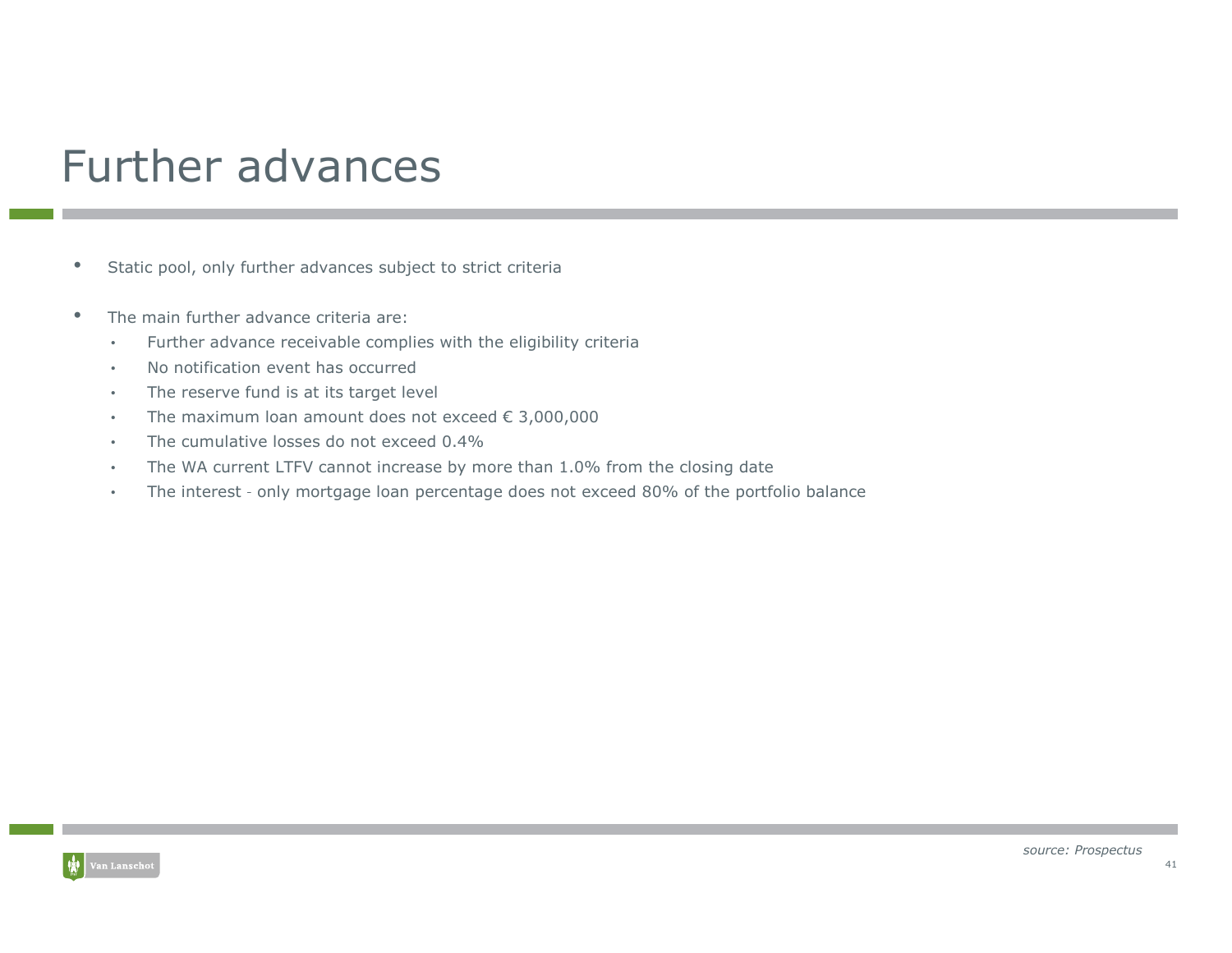### Interest priority of payments

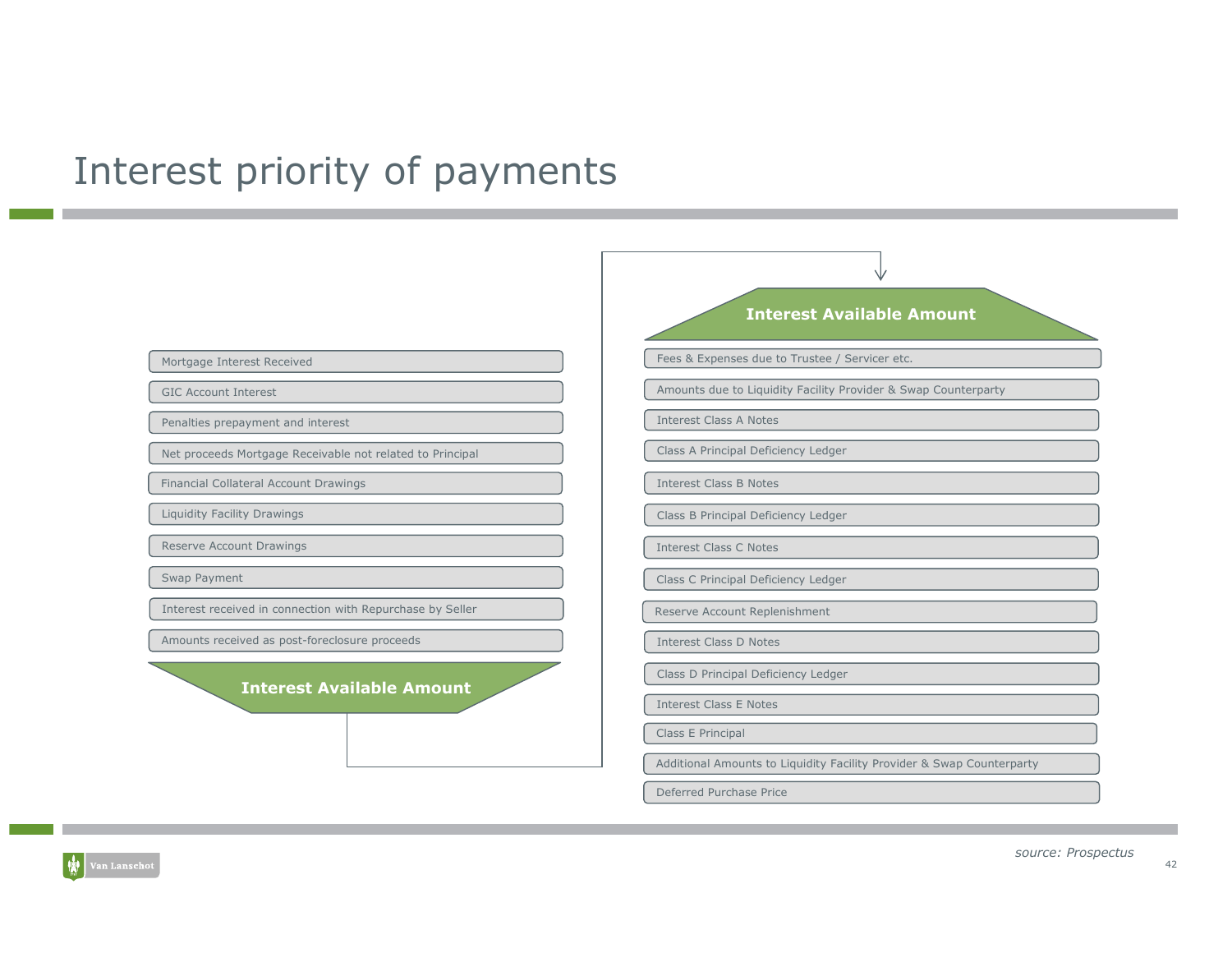# Principal priority of payments

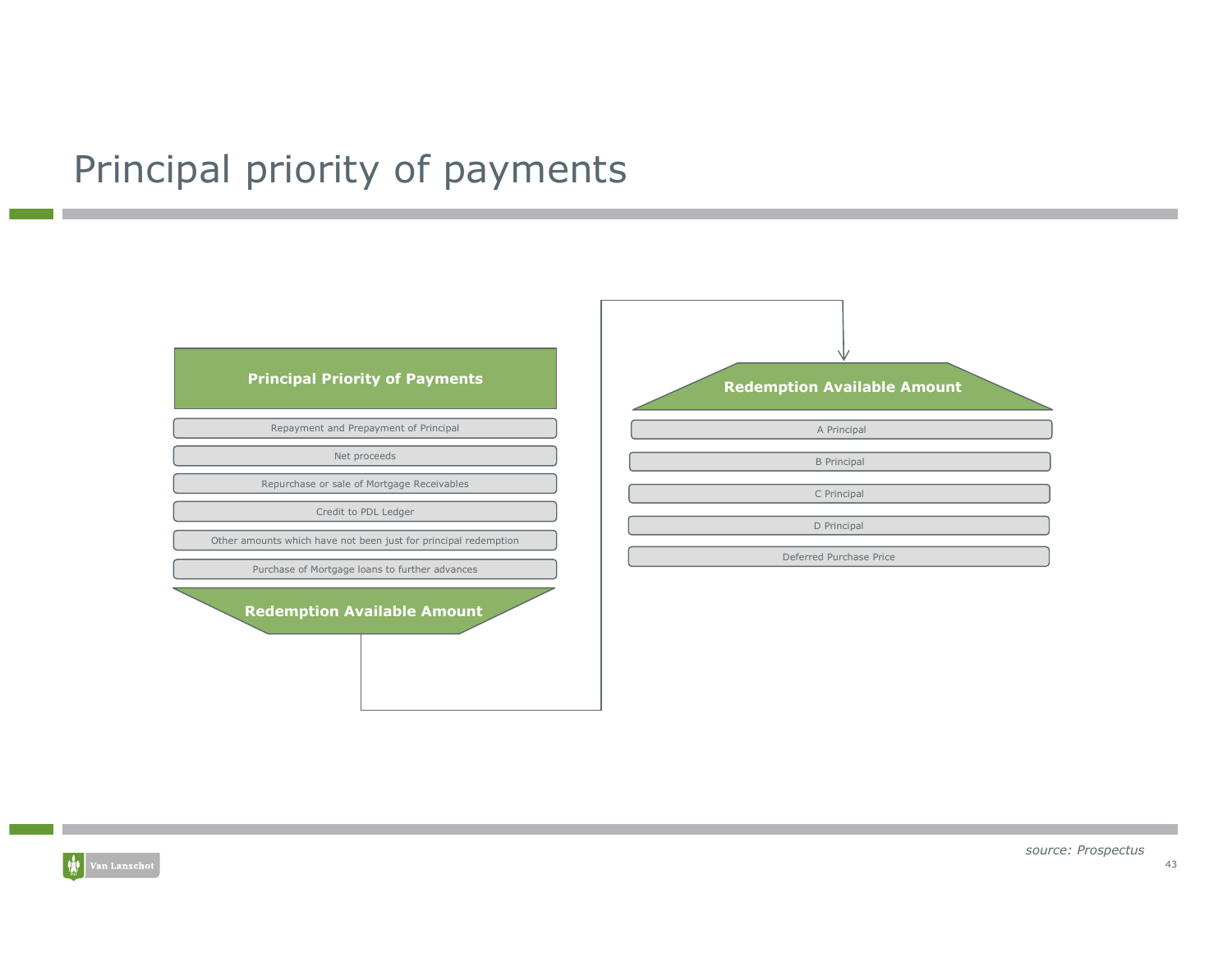## Post-enforcement priority of payments



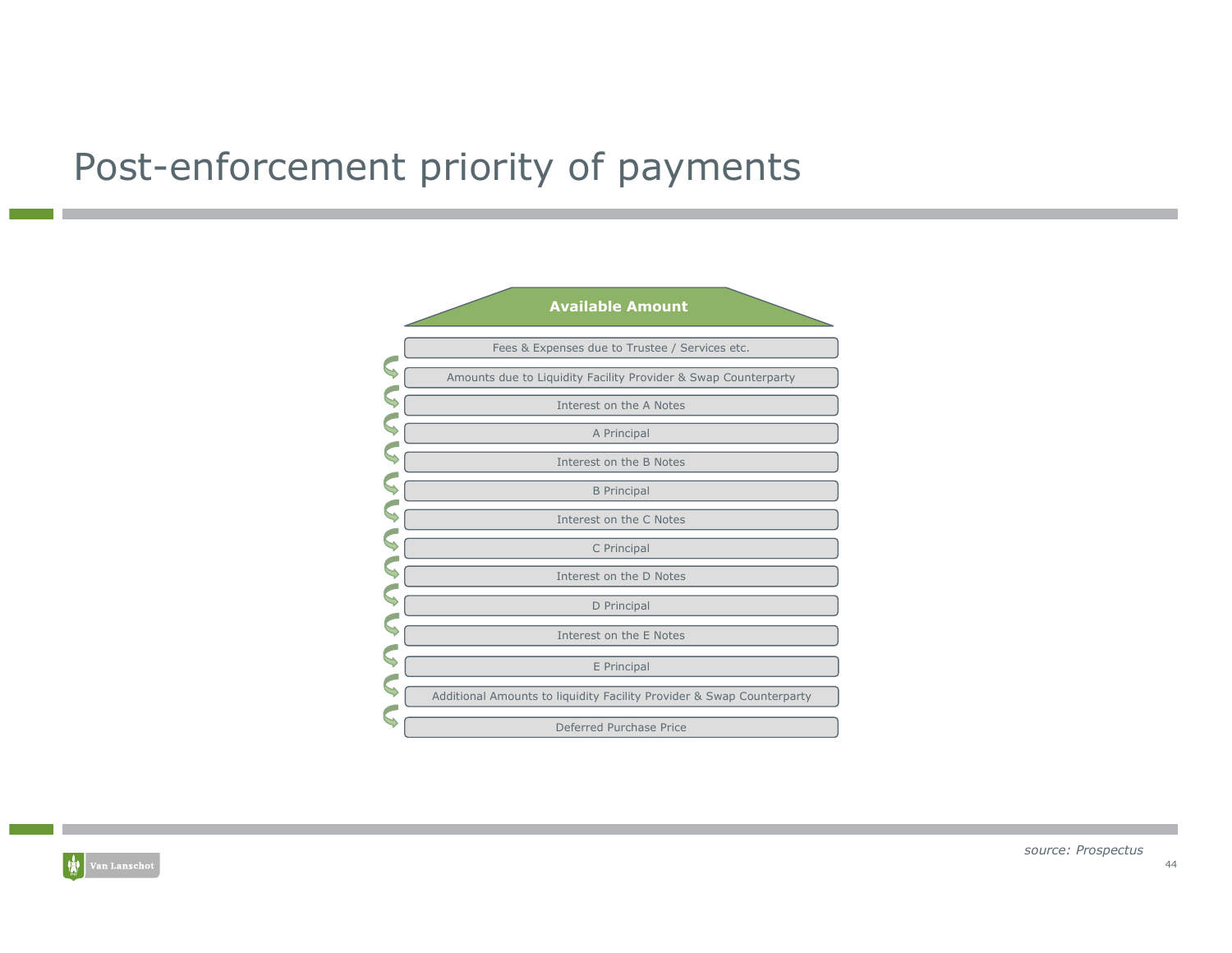

# Annex IV.Dutch Economy and Housing Market

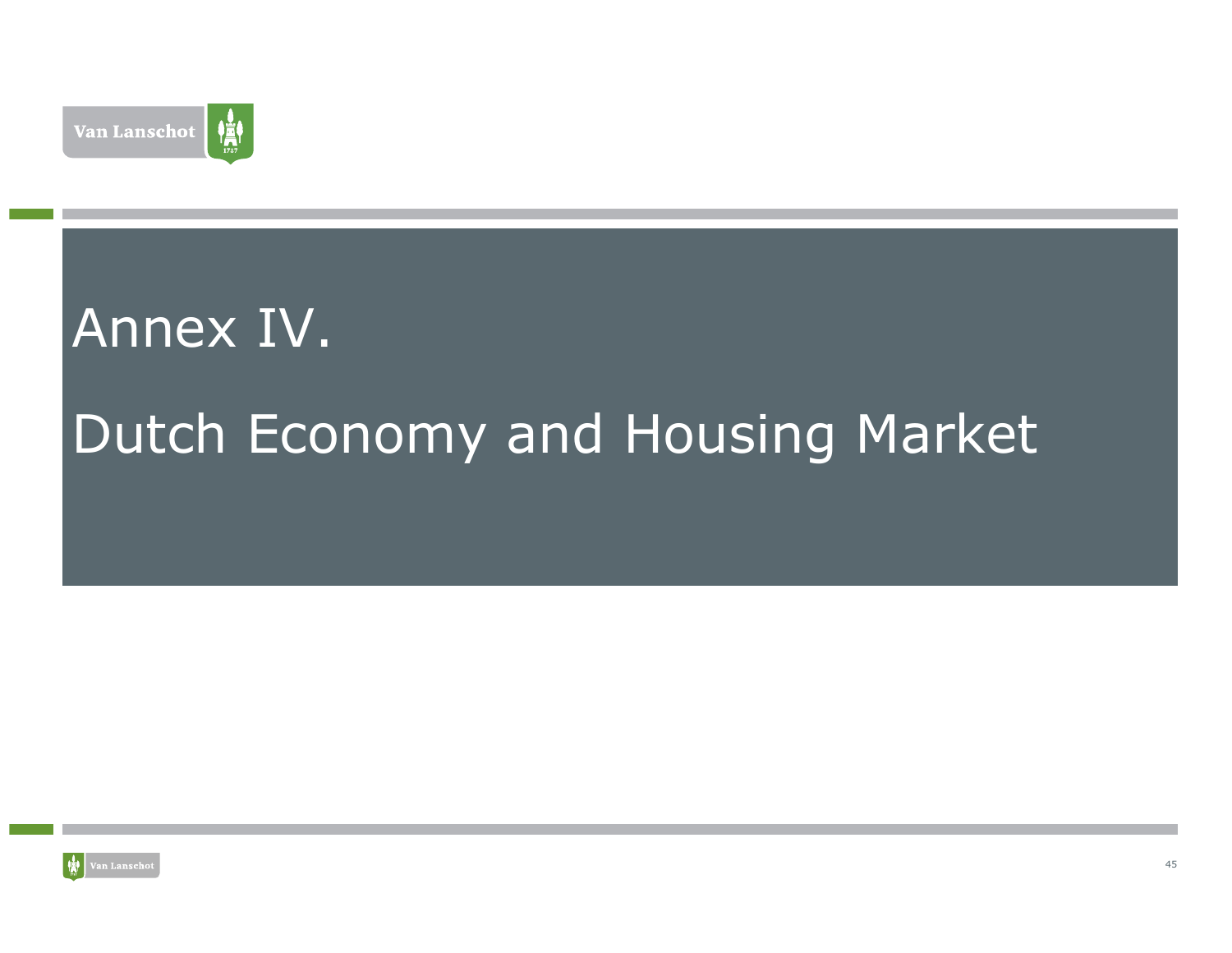### Dutch economy

- • The Dutch economic contraction in last quarter 2012 was lower than in the preceding quarters:
	- GDP declined in Q4 2012 by -0.2% qoq; this was an improvement to the Q3 2012 GDP decline (-1.0% qoq) and compares better than the Q4 2012 GDP contraction (-0.6% qoq) in the eurozone
	- Q4 2012 showed a modest increase in exports  $(+0.6\%$  qoq) after a decline of -1.8% qoq in Q3<br>Private consumption shrapk in Q4.2012 by just over -1% aog and -2.3% yoy. •
	- •Private consumption shrank in Q4 2012 by just over -1% qoq and -2.3% yoy
	- The unemployment rate (international definition) rose from 5.3% (Q3 2012) to 5.6% (Q3 2012)
- Dutch government debt (68.2% of GDP in 2012) is lower than in most western European countries
- •The Netherlands has a very open economy. Export have historically been an important driver to economic growth in the Netherlands.



•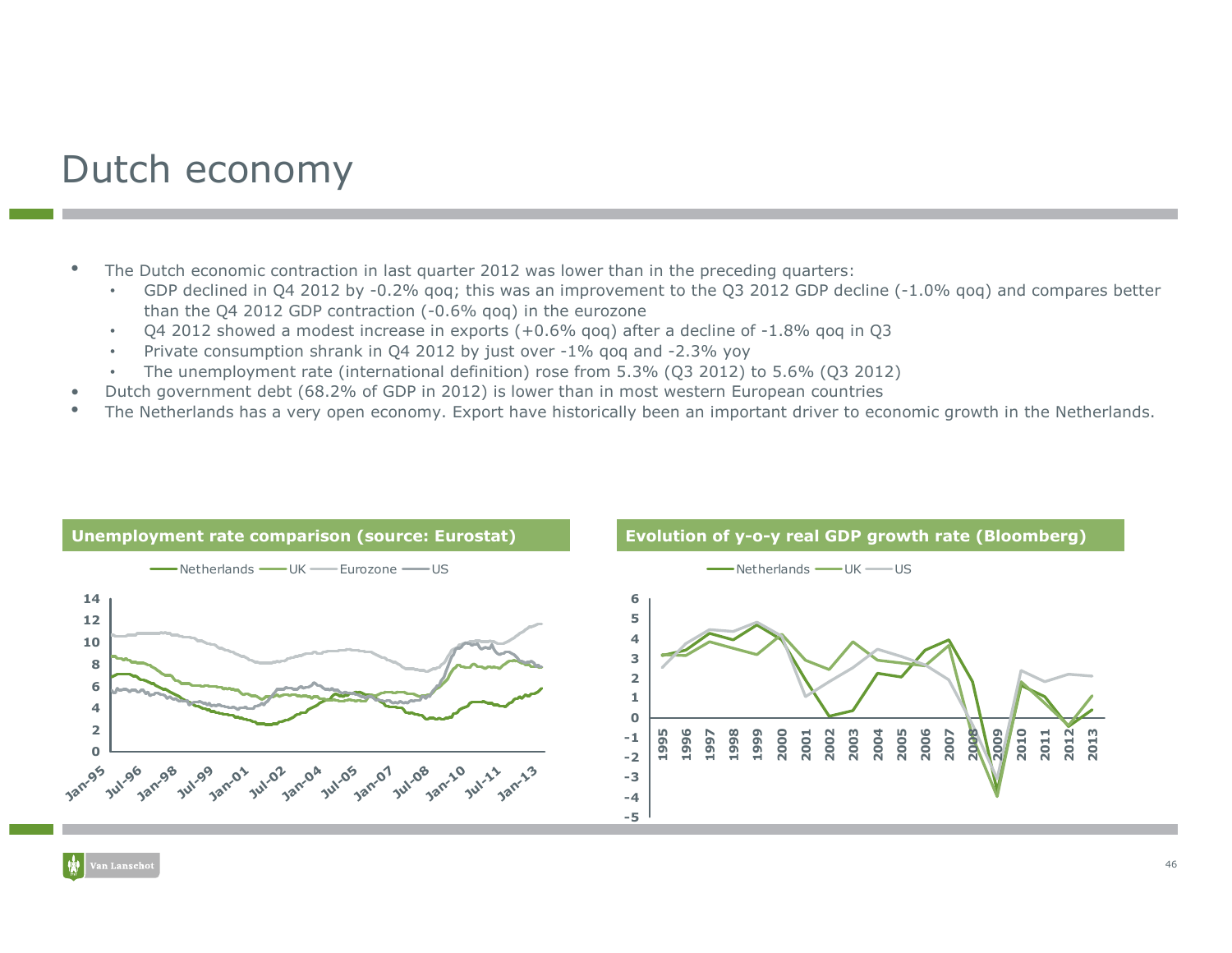### Dutch economy

#### Sovereign debt, % of GDP (source: IMF)



Gross national savings, % of GDP (source: IMF)



#### Government deficit / surplus, % of GDP (source: IMF)



#### 5 year CDS sovereign spread (source: Bloomberg)

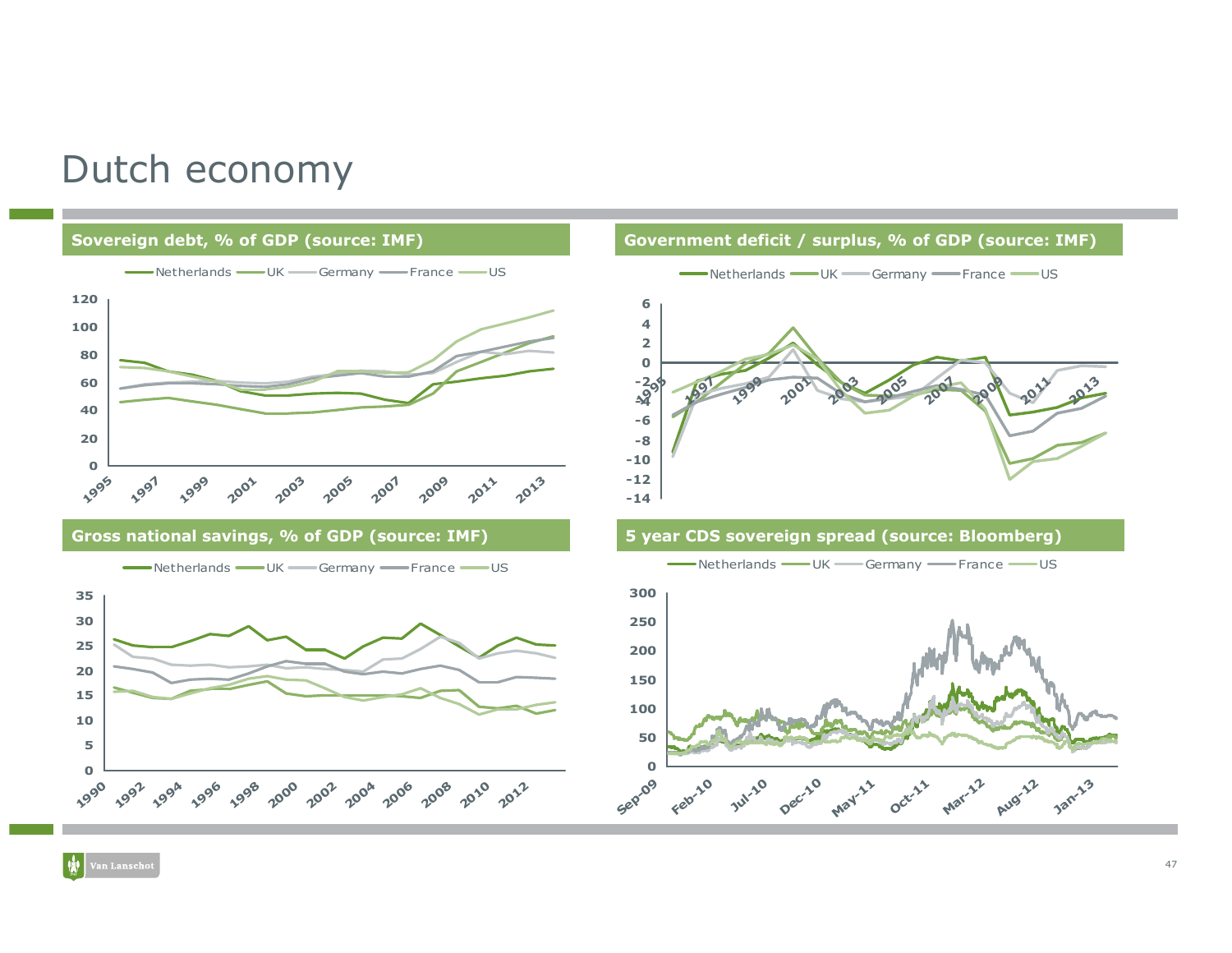# Dutch household debt and wealth composition

- •The growth of the total Dutch pension asset value since 2009 has been steeper than the increase of Dutch household mortgage debt.
- • The total Dutch household assets (pension assets, deposits and life insurance) covered total Dutch household debt 2.33x times as per Q3 2012
- The total value of Dutch pensions assets covered total Dutch household mortgage debt 1.59x times as per Q3 2012. •
- •Household debt other than mortgage debt is relatively low in The Netherlands: total outstanding consumer credit is  $\epsilon$  26.8 bln (Q3 2012)

Dutch household debt and wealth (source: DNB)\*

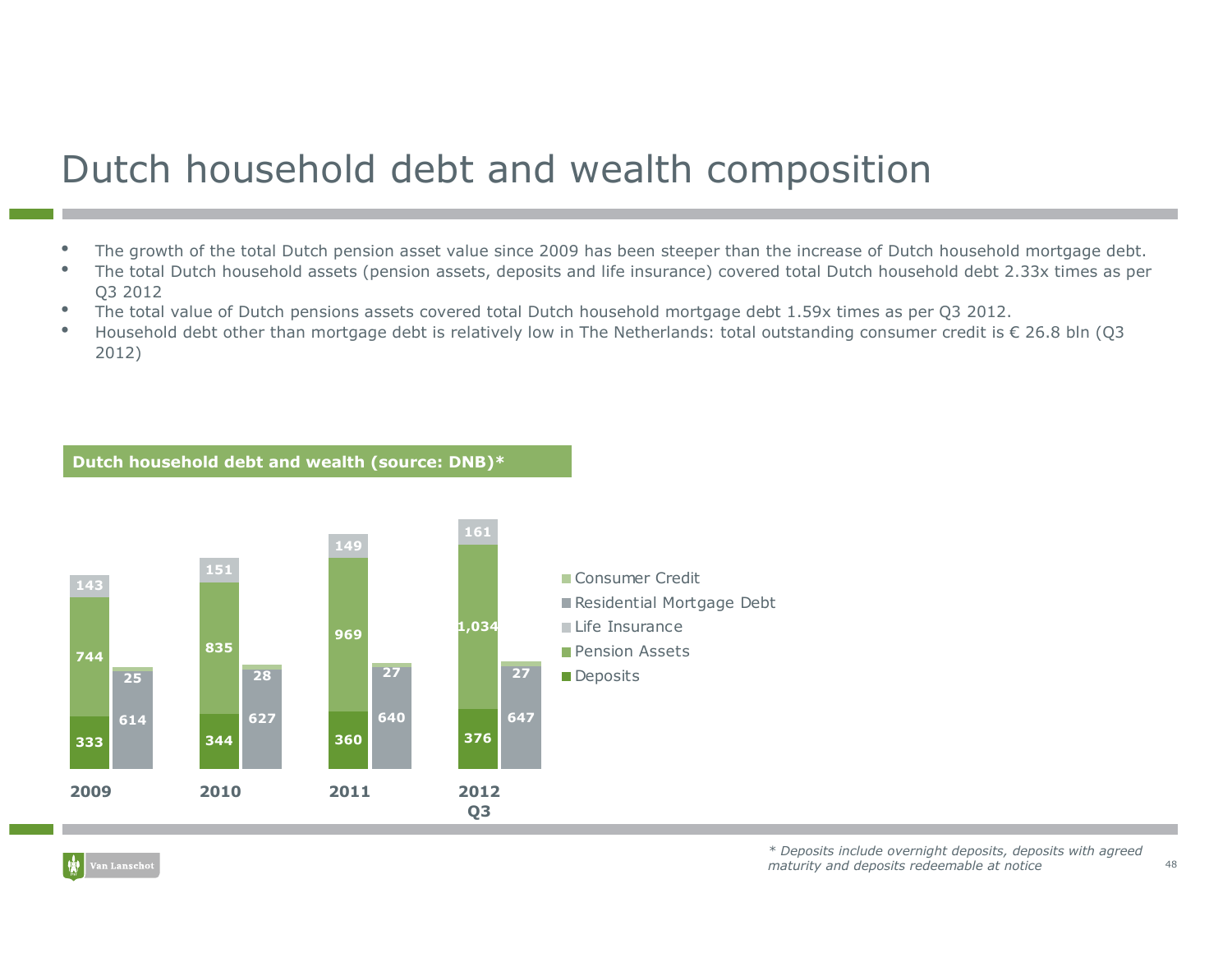### House price developments

- $\bullet$  In 2012 the Dutch house price index dropped by 9.6% from 95.3 (as per 1/1/2012) to 86.1 (1/1/2013) (source: Statistics Netherlands; 2010=100)
- The difference between the NVM registered executed house sale price and the last offered house price increased to 9% in 2012  $\bullet$ (source: NVM)
- The number of house sale transactions dropped in 2012 to 117.261 (2011: 120.739) *(source: Statistics Netherlands)*<br>The number of NVM registered residential preperties for sale remained fairly stable in 2012 (176,322 per 0  $\bullet$
- • The number of NVM registered residential properties for sale remained fairly stable in 2012 (176.322 per Q4 2012; 171.103 per Q4 2011) (source: NVM)
- The average period over which NVM registered residential properties are available for sale increased in 2012 (352 days per Q4 2012; •271 per Q4 2011) (source: NVM)

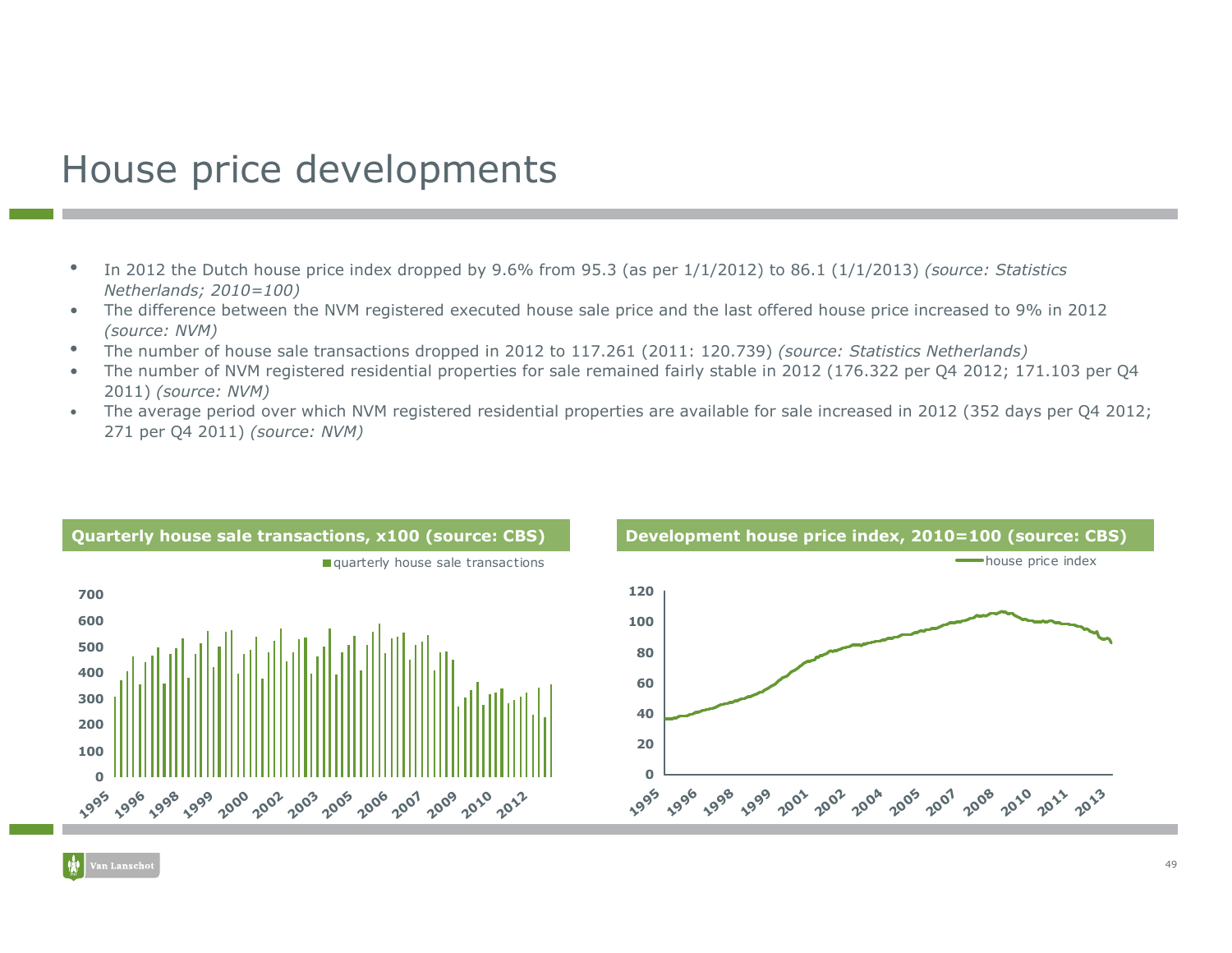### House supply developments

- • Annual supply of newly built homes (recorded by CBS up to Oct 2011) dropped by almost 26,000 from Q1 2008 (83,431) to Q3 2011 (57,703).
- The latest available TNO forecasts for new building permits •assume an average annual increase of new building permits by 1.1% for 2011-2016.
- Demographic trends over 20 years (1990-2011) point to an •increasing Dutch population and a reduction of the number of inhabitants per dwelling.
- The Dutch house shortage stood at 139,000 in 2010•
- A 2011 forecast prepared by ABF Research for the Dutch •Ministry of Domestic Affairs concludes that at least 58,000 new houses would have to be built to cover the growth of housing demand in the period 2010-2020.

#### ————————————————————<br>Dutch population (source: CBS)





<sup>1990</sup> <sup>1993</sup> <sup>1996</sup> <sup>1999</sup> <sup>2002</sup> <sup>2005</sup> <sup>2008</sup> <sup>2011</sup>

2.15

2.20

1990

Building permits and newly built homes (source: CBS)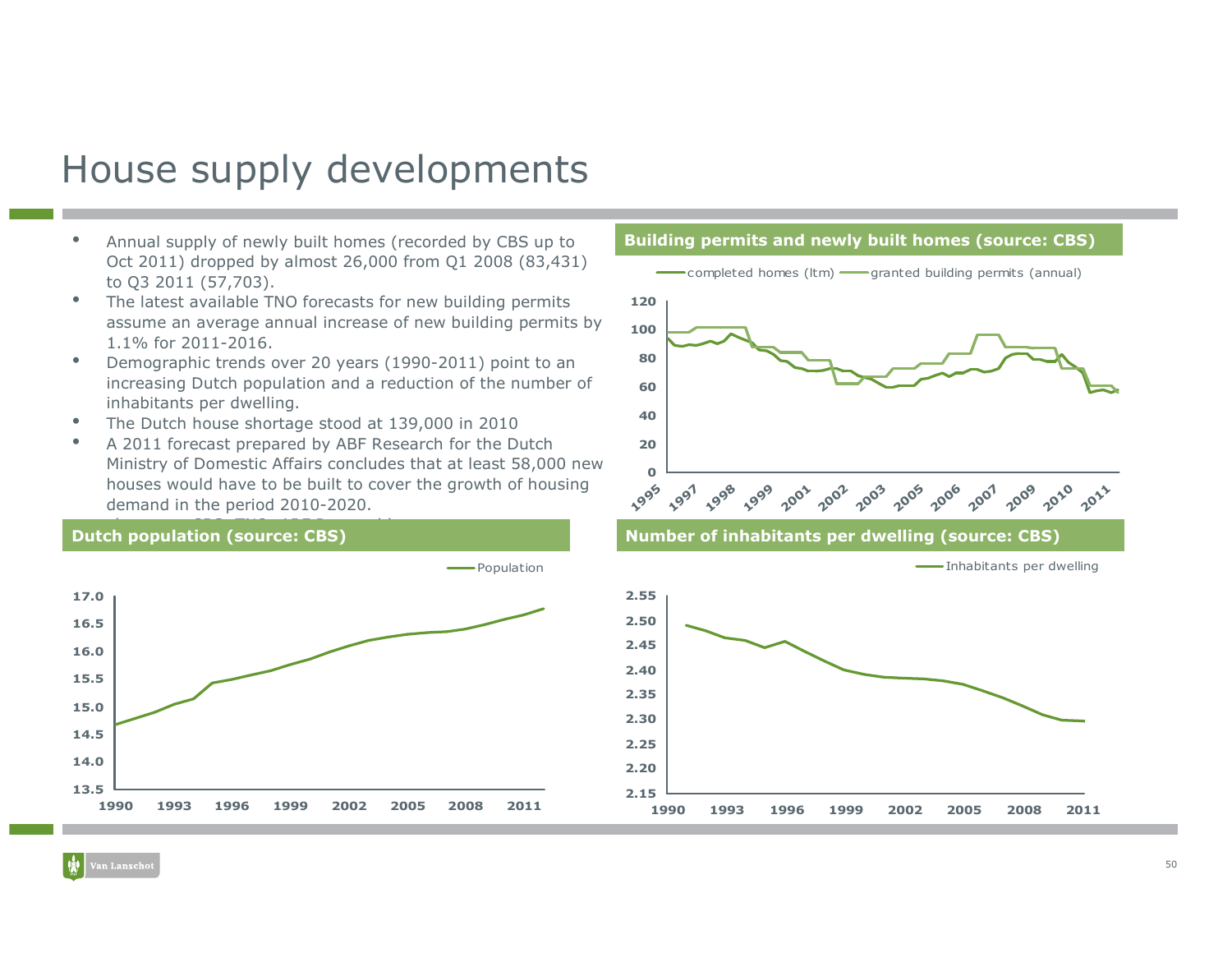### Dutch residential mortgage market

- The annual growth of the Dutch mortgage market has **we have all the contract with the region**, decreased from 7.7% in 2006 to 1.7% as per 1 Sep 2012 2012.
- Total outstanding Dutch mortgage debt as per 1 Sep 2012 was •€ 583.7 bln.
- • The Dutch Land Registry recorded a total of 1,728 forced sales during Jan – Aug 2012; this is 2.3% of total sales transactions during the same period.
- This represents a small reduction compared to forced sales in •Jan – Aug 2011 (1854); full year 2011 forced sales were 2811.





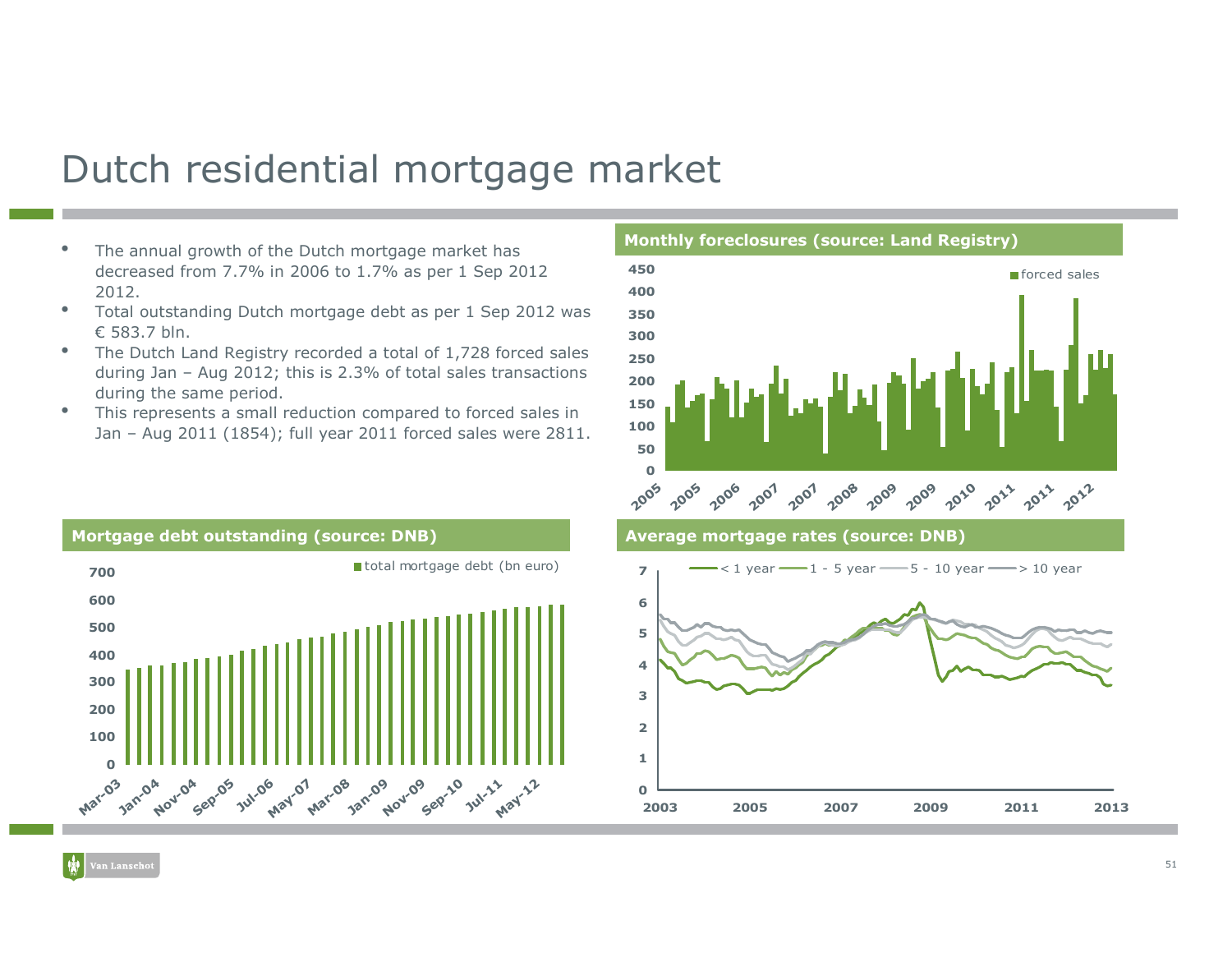# Annex V.

# Dutch Tax Regime

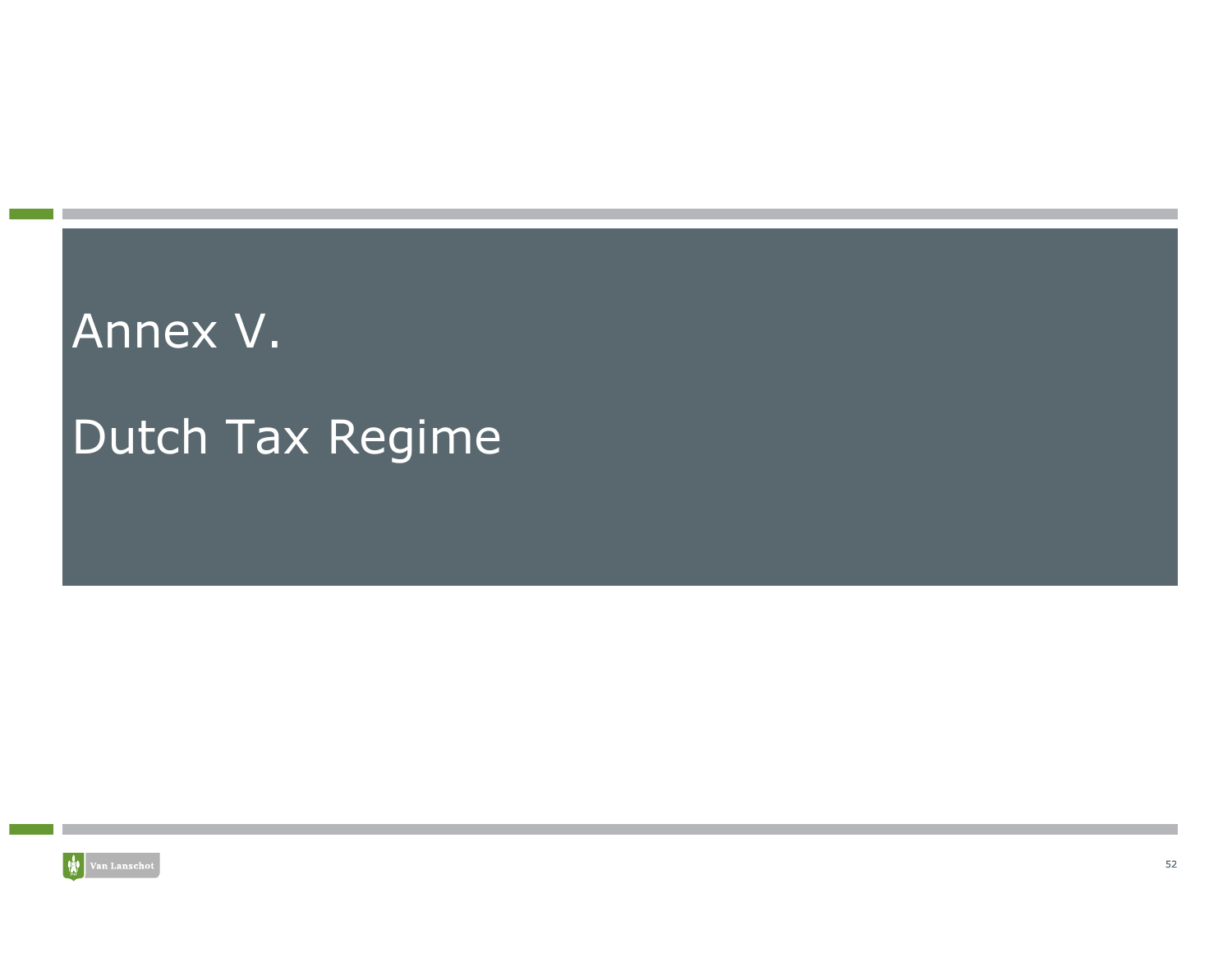### Dutch tax regime (I/II)

- • Dutch income tax law ('Wet Inkomstenbelasting 2001' and later amendments) allows for mortgage interest tax deductibility. It consists of the following main elements:
	- 1. Deductibility applies only to mortgage loans on the borrower's primary residence (not loans to finance 'second' homes or consumer loans)
	- 2. Deductibility is only allowed for a maximum period of 30 years after initial claim for deduction of mortgage interest
	- 3. In case of a house sale any profit realised on the sale of the 'old' house needs to be reinvested in the purchase of a 'new' house; otherwise the house owner loses its right to interest tax deduction over the mortgage loan amount that equals the realised profit
- •Starting 1 January 2013 interest on new mortgage loans is only deductible if these loans are amortising (30 year annuity basis).
- • For mortgage loans closed before 1 January 2013 the interest tax deduction rules do not change. This also applies to mortgage refinancing ('oversluiting').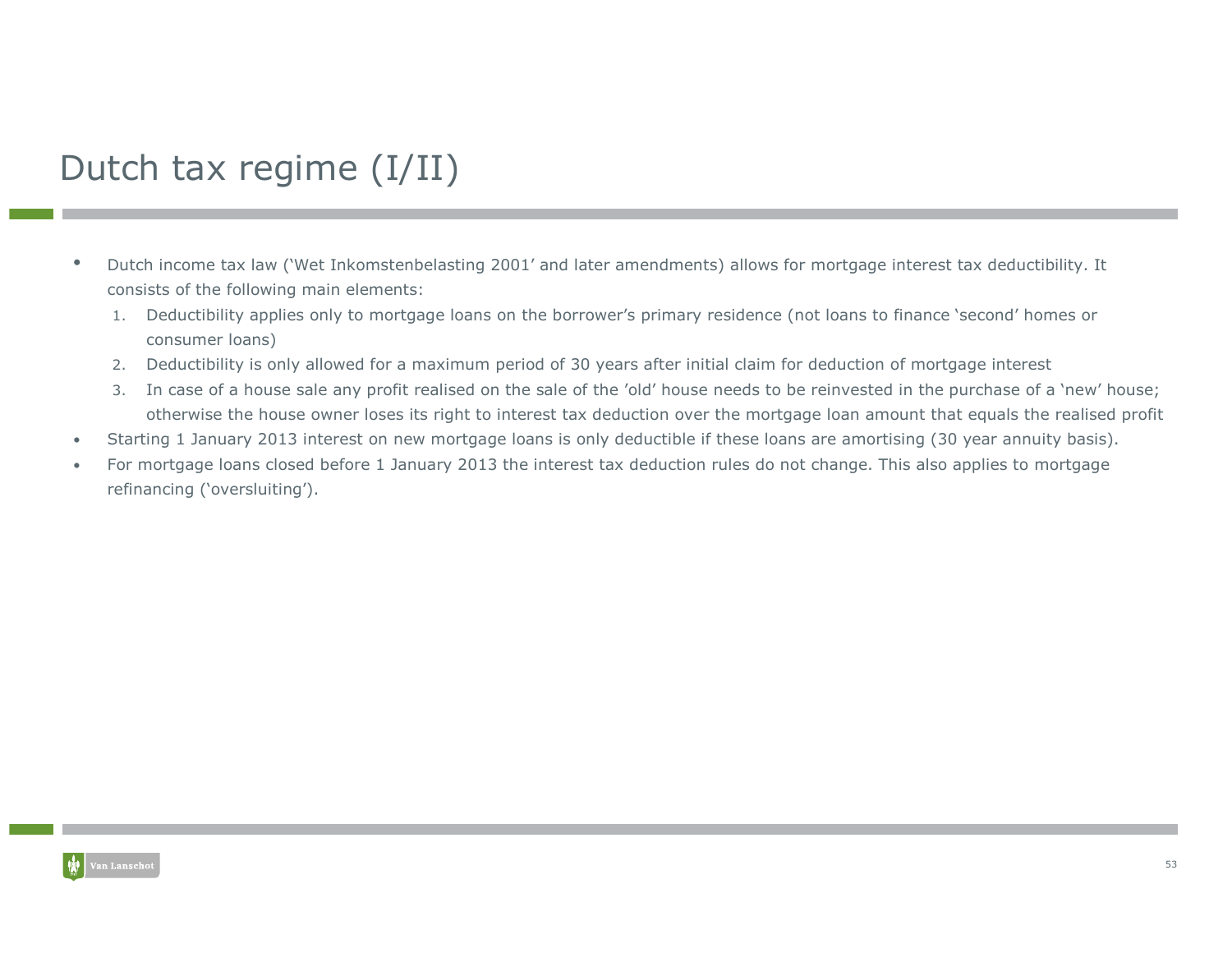# Dutch tax regime (II/II)

Under the Income Tax Act of 2001, income is divided into three separate 'boxes'

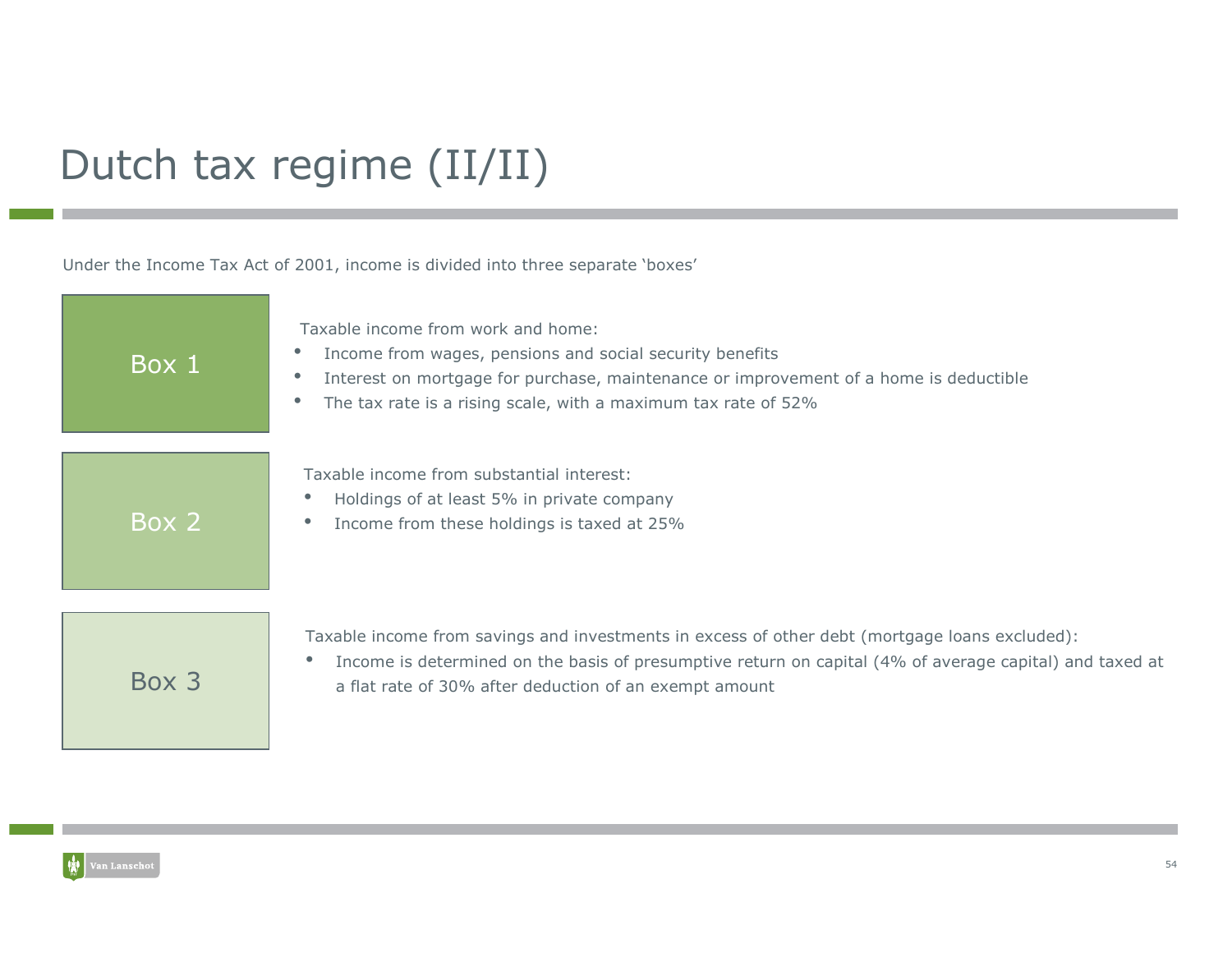# Annex VI.

# Disclaimer

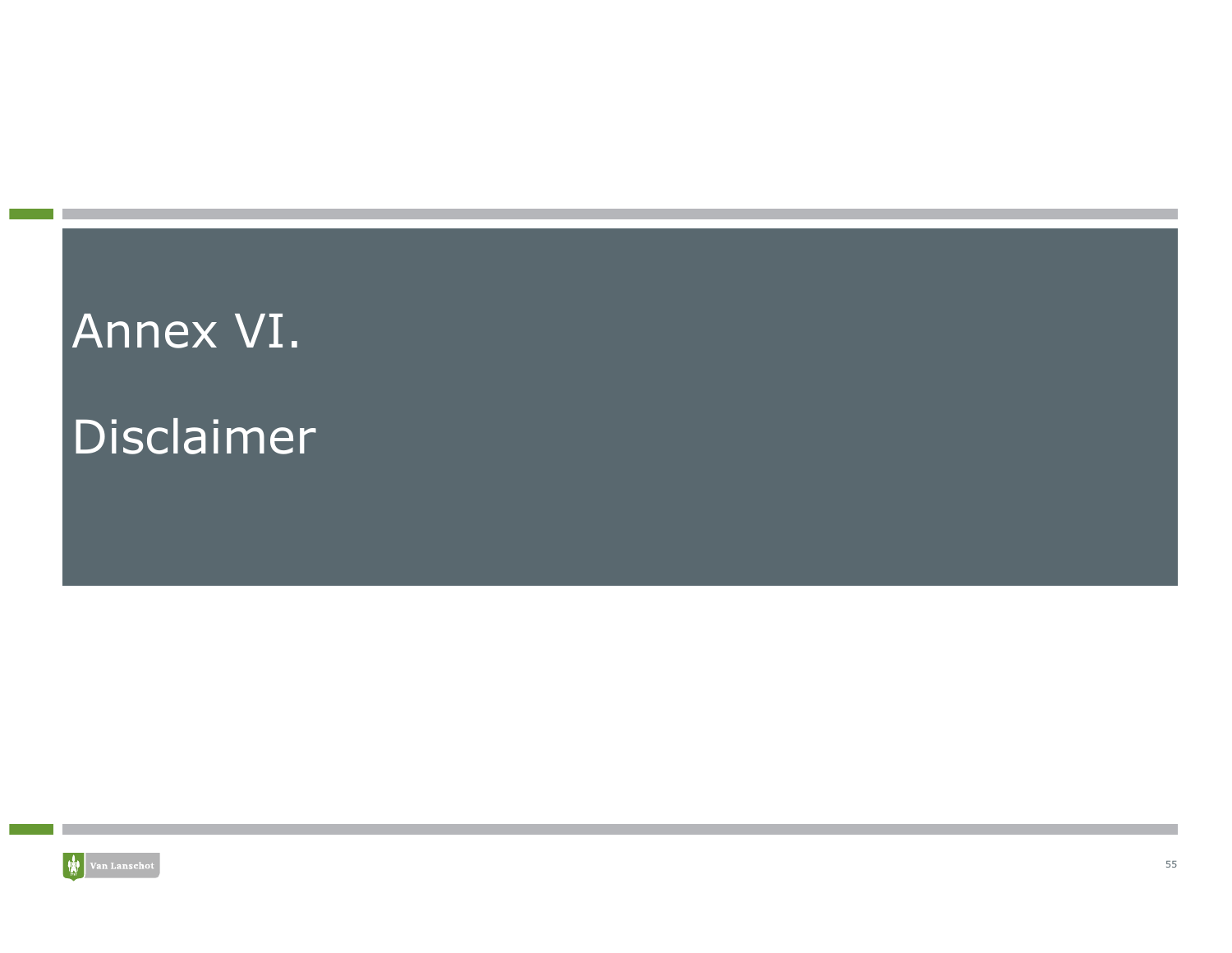### Disclaimer

This Investor Presentation contains forward looking statements concerning future events. Those forward-looking statements are based on the current information and assumptions of the Van Lanschot management concerning known and unknown risks and uncertainties.

Forward-looking statements do not relate to definite facts and are subject to risks and uncertainty. The actual results may differ considerably as a result of risks and uncertainties relating to Van Lanschot's expectations regarding such matters as the assessment of market risk and revenue growth or, more generally, the economic climate<br>and changes in the law and taxation and changes in the law and taxation.

Van Lanschot cautions that expectations are only valid on the specific dates, and accepts no responsibility for the revision or updating of any information following changes in policy, developments, expectations or the like.

The financial data regarding forward-looking statements concerning future events included in this Investor Presentation have not been audited.

This Investor Presentation is not intended to offer securities, investment advisory services, investment management services, fiduciary services, or any other financial services to any US person as such term is defined in regulations under the US Securities Act of 1933, as amended, nor to any persons who are not allowed by the laws of their jurisdiction to invest offshore. The investments and services herein are not available to such persons.

We are not registered as a broker-dealer or investment advisor by the US Securities and Exchange Commission. We cannot transact business as a broker-dealer or investment advisor in jurisdictions in which we are not exempt or excluded from such requirements.

The information provided is not intended to effect any transaction in securities nor is it an offer to buy or sell securities. We are supplying the entire content of this communication solely for general informational purposes. This Investor Presentation does not constitute an offer or solicitation to anyone in any jurisdiction in which such an offer or solicitation is not authorized, or to any person to whom it is unlawful to make such an offer or solicitation.

The information given in this Investor Presentation does not constitute legal or accounting advice or opinion, and should not be relied upon for any planning purposes. It is provided solely and exclusively for general, non-specific informational purposes, and to advise the reader of the nature of the services and products offered by us.

You should neither construe any of the material contained herein as business, financial, investment, hedging, trading, legal, regulatory, tax, or accounting advice nor make this<br>service the primary basis for any investment service the primary basis for any investment decisions made by you and you may want to consult your business advisor, attorney, and tax and accounting advisors concerning<br>any contemplated transactions any contemplated transactions.

We expressly disclaim any and all liability for any representations (whether express or implied) contained in, or any omissions from, this Investor Presentation or any other<br>written or oral communications transmitted to th written or oral communications transmitted to the recipient in the course of the recipient's evaluation of the services offered hereby. We expressly disclaim any and all liability<br>which may be based on such information, er which may be based on such information, errors therein or omissions therefrom. The information in this Investor Presentation may become unreliable because of subsequent market conditions, economic circumstances, new legal developments or for other reasons. We disclaim any intent or obligation to update these statements. Moreover, there is no assurance that any projections, predictions, forward-looking statements or forecasts will be realized.

The information contained herein must not be distributed by the viewer and is not intended for use in any jurisdiction where its use would be unlawful.

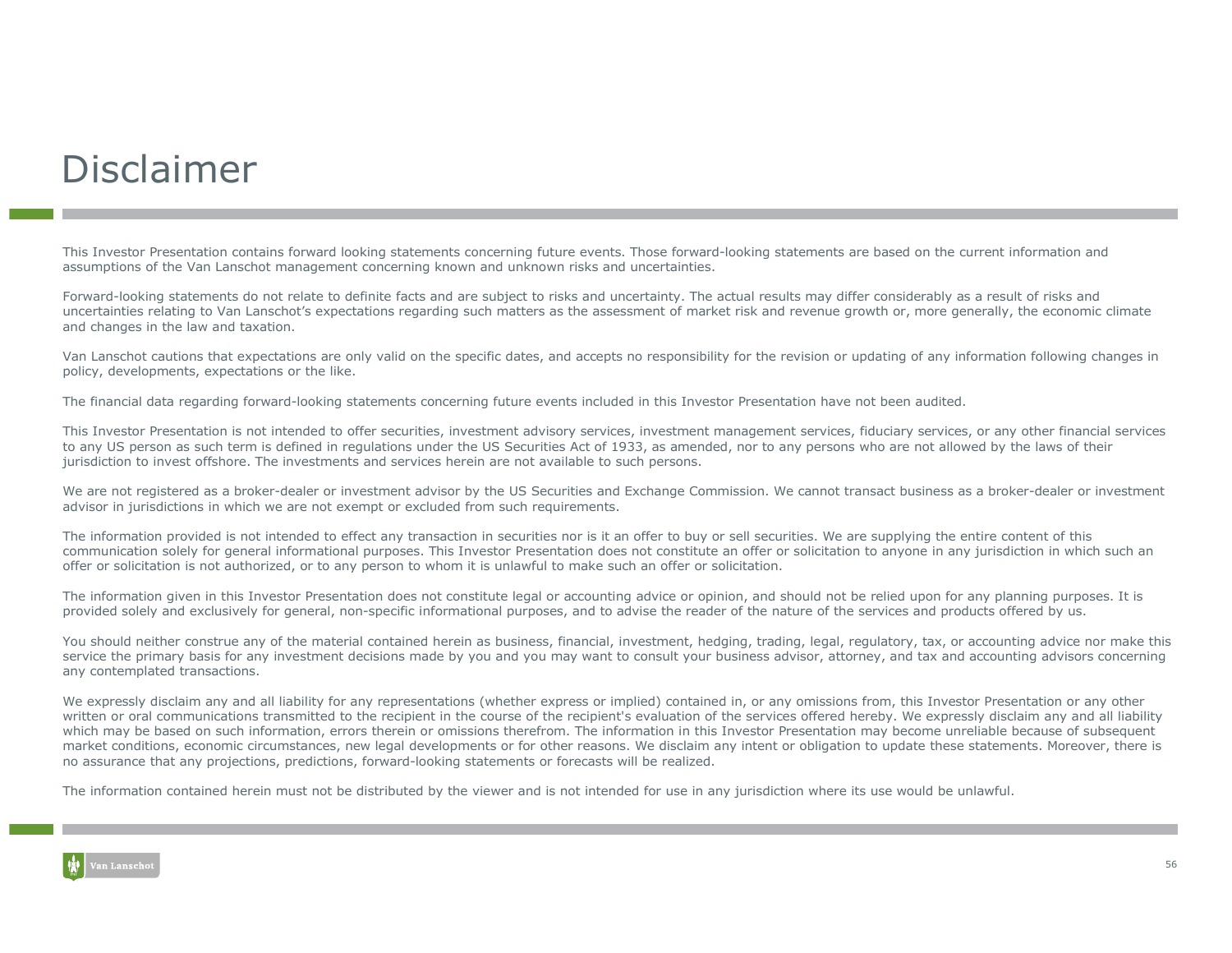# Annex VII.

# Stratification Tables

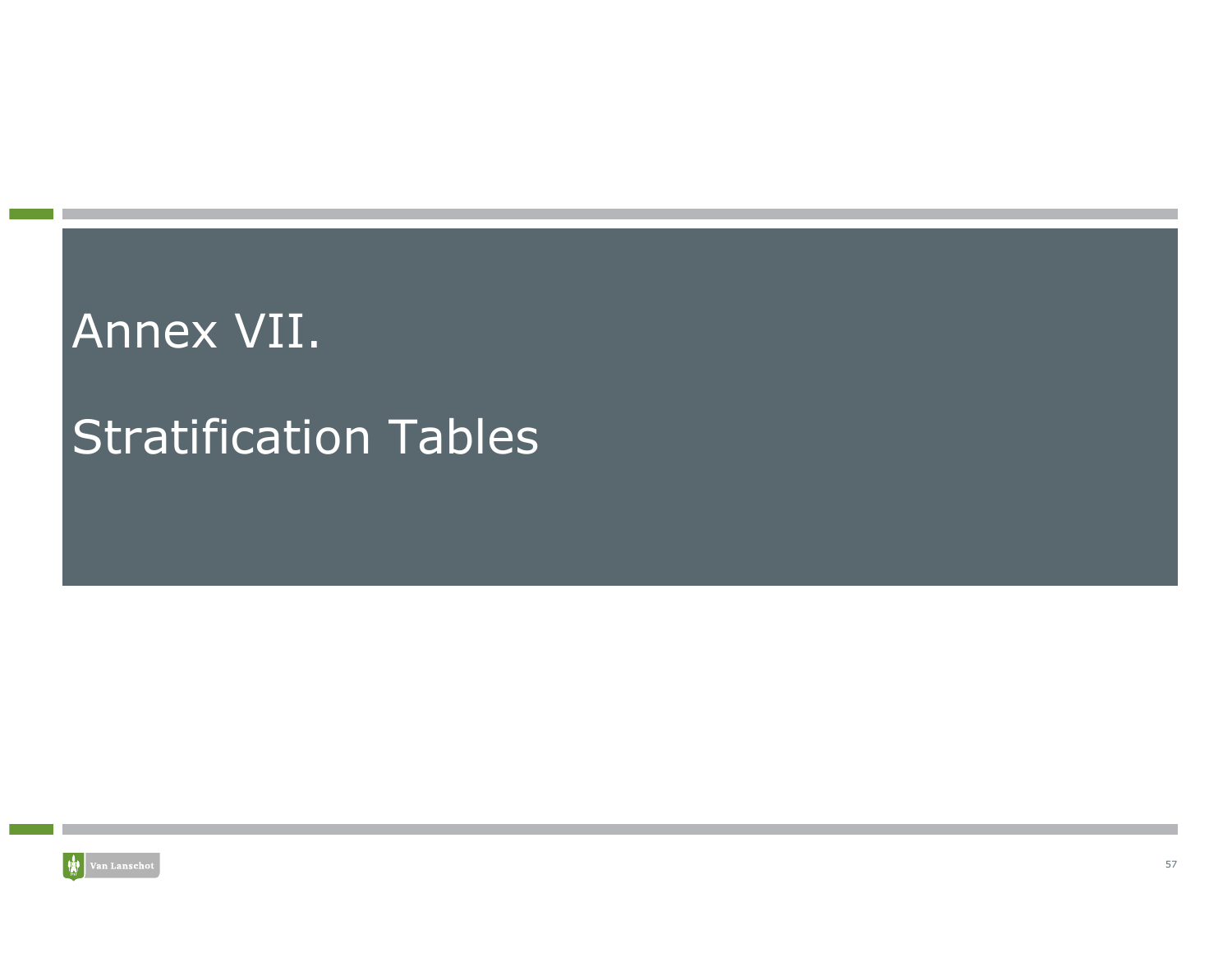# Stratification tables (I/V)

| <b>Current Loan to Foreclosure Value</b> |                  |                  |                           |                        |
|------------------------------------------|------------------|------------------|---------------------------|------------------------|
|                                          | <b>Number of</b> | <b>Number of</b> | <b>Current Balance in</b> | <b>Current Balance</b> |
| <b>Current LTFV (%)</b>                  | <b>Contracts</b> | Contracts in %   | <b>EUR</b>                | in $%$                 |
| $0\% - 10\%$                             | 28               | 0.69%            | 1,036,059.48              | 0.10%                  |
| 10% - 20% [                              | 93               | 2.30%            | 11,042,251.67             | 1.08%                  |
| 20% - 30% [                              | 195              | 4.83%            | 30.483.164.06             | 2.97%                  |
| 30% - 40% [                              | 227              | 5.63%            | 40.320.029.85             | 3.93%                  |
| 40% - 50% [                              | 349              | 8.65%            | 73,213,198.58             | 7.14%                  |
| 50% - 60% [                              | 408              | 10.11%           | 94.567.760.08             | 9.23%                  |
| 60% - 70% [                              | 404              | 10.01%           | 101,409,943.70            | 9.90%                  |
| 70% - 80% [                              | 512              | 12.69%           | 140.215.262.02            | 13.68%                 |
| 80% - 90% [                              | 451              | 11.18%           | 130.295.148.28            | 12.72%                 |
| 90% - 100% [                             | 361              | 8.95%            | 110,841,191.83            | 10.82%                 |
| 100% - 110% [                            | 426              | 10.56%           | 118,729,027.44            | 11.59%                 |
| 110% - 120% [                            | 365              | 9.05%            | 107.028.982.06            | 10.44%                 |
| 120% - 125% [                            | 211              | 5.23%            | 63,647,743.83             | 6.21%                  |
| 125% - 150% [                            | 3                | 0.07%            | 675,000.00                | 0.07%                  |
| 150% - 200%                              | $\overline{c}$   | 0.05%            | 1.189.072.52              | 0.12%                  |
| Total                                    | 4,035            | 100.00%          | 1,024,693,835.40          | 100.00%                |
| Minimum Current LTFV (%)                 | 0.83%            |                  |                           |                        |
| Maximum Current LTFV (%)                 | 176.16%          |                  |                           |                        |
| Weighted Average Current LTFV (%)        | 80.50%           |                  |                           |                        |

| <b>Current Balance</b>        |                  |                  |                                           |         |
|-------------------------------|------------------|------------------|-------------------------------------------|---------|
|                               | <b>Number of</b> | <b>Number of</b> | <b>Current Balance in Current Balance</b> |         |
| <b>Current Balance (EUR)</b>  | <b>Contracts</b> | Contracts in %   | <b>EUR</b>                                | in %    |
| $I$ 0 - 100,000 $I$           | 1,033            | 25.60%           | 56.557.750.27                             | 5.52%   |
| [ 100,000 - 200,000 [         | 1,108            | 27.46%           | 157,781,475.33                            | 15.40%  |
| 200,000 - 300,000 [           | 704              | 17.45%           | 168.423.811.73                            | 16.44%  |
| $1300,000 - 400,000$          | 449              | 11.13%           | 151, 193, 234.58                          | 14.75%  |
| 400,000 - 500,000 [           | 262              | 6.49%            | 114.132.773.99                            | 11.14%  |
| 500,000 - 600,000 [           | 153              | 3.79%            | 81.511.460.01                             | 7.95%   |
| 600,000 - 700,000 [           | 109              | 2.70%            | 69,725,103.60                             | 6.80%   |
| 700.000 - 800.000 l           | 57               | 1.41%            | 41.767.360.69                             | 4.08%   |
| 800,000 - 900,000 [           | 39               | 0.97%            | 32.619.077.48                             | 3.18%   |
| $[900,000 - 1,000,000]$       | 26               | 0.64%            | 24.171.293.28                             | 2.36%   |
| [1,000,000 - 1,500,000 [      | 74               | 1.83%            | 85,294,433.10                             | 8.32%   |
| [1,500,000 - 2,000,000 [      | 13               | 0.32%            | 22.466.061.34                             | 2.19%   |
| [2,000,000 - 3,000,000 ]      | 8                | 0.20%            | 19.050.000.00                             | 1.86%   |
| Total                         | 4,035            | 100.00%          | 1,024,693,835.40                          | 100.00% |
| Minimum Current Balance (EUR) | 1,618.56         |                  |                                           |         |
| Maximum Current Balance (EUR) | 2.900.000.00     |                  |                                           |         |
| Average Current Balance (EUR) | 253,951.38       |                  |                                           |         |

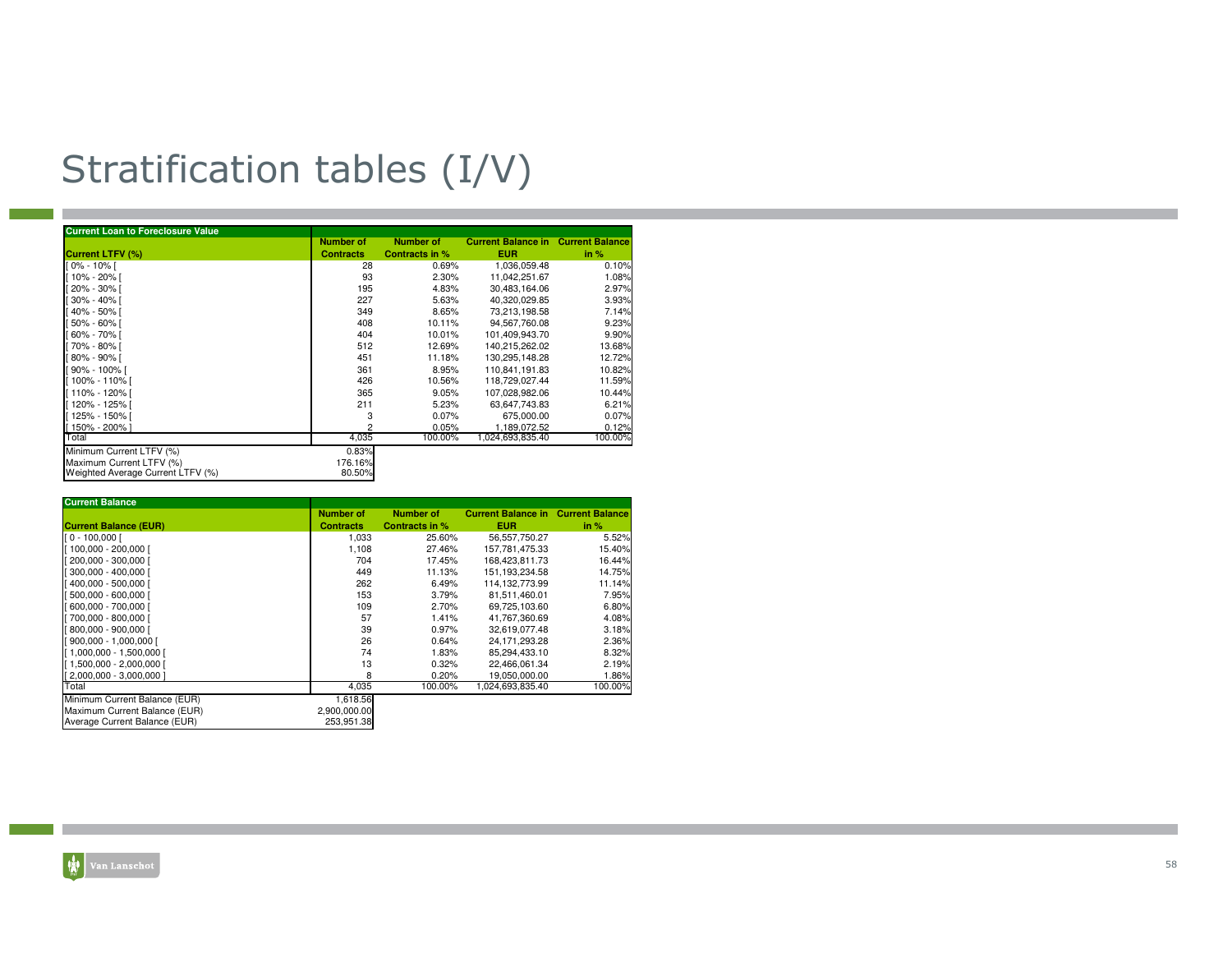# Stratification tables (II/V)

| <b>Product Type</b> |                                      |                             |                                                         |         |
|---------------------|--------------------------------------|-----------------------------|---------------------------------------------------------|---------|
| <b>Product Type</b> | <b>Number of</b><br><b>Contracts</b> | Number of<br>Contracts in % | <b>Current Balance in Current Balance</b><br><b>EUR</b> | in %    |
| Annuity             | 53                                   | 1.31%                       | 6.545.616.67                                            | 0.64%   |
|                     |                                      |                             |                                                         |         |
| Interest Only       | 3.144                                | 77.92%                      | 836.395.719.89                                          | 81.62%  |
| Investment          | 266                                  | 6.59%                       | 70,180,076.59                                           | 6.85%   |
| Life                | 508                                  | 12.59%                      | 99,929,638.56                                           | 9.75%   |
| Linear              | 64                                   | 1.59%                       | 11.642.783.69                                           | 1.14%   |
| Total               | 4.035                                | 100.00%                     | 1.024.693.835.40                                        | 100.00% |

| <b>Interest Rate</b>               |                  |                  |                                           |         |
|------------------------------------|------------------|------------------|-------------------------------------------|---------|
|                                    | <b>Number of</b> | <b>Number of</b> | <b>Current Balance in Current Balance</b> |         |
| <b>Interest Rate (%)</b>           | <b>Contracts</b> | Contracts in %   | <b>EUR</b>                                | in $%$  |
| $[0.00\% - 0.50\%]$                | 0                | 0.00%            |                                           | 0.00%   |
| $[0.50\% - 1.00\%]$                | 24               | 0.59%            | 15,380,500.00                             | 1.50%   |
| [1.00% - 1.50% [                   | 90               | 2.23%            | 39,158,466.33                             | 3.82%   |
| [1.50% - 2.00% [                   | 252              | 6.25%            | 76.147.013.83                             | 7.43%   |
| [2.00% - 2.50% [                   | 216              | 5.35%            | 56.596.351.50                             | 5.52%   |
| [2.50% - 3.00% [                   | 192              | 4.76%            | 42,411,524.40                             | 4.14%   |
| [3.00% - 3.50% [                   | 197              | 4.88%            | 46.338.955.22                             | 4.52%   |
| Г 3.50% - 4.00% Г                  | 244              | 6.05%            | 69.707.806.38                             | 6.80%   |
| 4.00% - 4.50%                      | 574              | 14.23%           | 140.974.461.41                            | 13.76%  |
| [4.50% - 5.00% [                   | 914              | 22.65%           | 220,592,388.19                            | 21.53%  |
| 5.00% - 5.50% [                    | 851              | 21.09%           | 206,009,059.25                            | 20.10%  |
| Г 5.50% - 6.00% Г                  | 419              | 10.38%           | 102.548.412.72                            | 10.01%  |
| $[6.00\% - 6.50\%]$                | 62               | 1.54%            | 8.828.896.17                              | 0.86%   |
| Total                              | 4,035            | 100.00%          | 1,024,693,835.40                          | 100.00% |
| Minimum Interest Rate (%)          | 0.71%            |                  |                                           |         |
| Maximum Interest Rate (%)          | 6.50%            |                  |                                           |         |
| Weighted Average Interest Rate (%) | 4.11%            |                  |                                           |         |

| <b>Seasoning</b>                    |                  |                |                           |                        |
|-------------------------------------|------------------|----------------|---------------------------|------------------------|
|                                     | Number of        | Number of      | <b>Current Balance in</b> | <b>Current Balance</b> |
| <b>Seasoning (Months)</b>           | <b>Contracts</b> | Contracts in % | <b>EUR</b>                | in %                   |
| $30 - 60$ [                         | 709              | 17.57%         | 225,402,053.89            | 22.00%                 |
| $60 - 90$ [                         | 1,266            | 31.38%         | 352.110.019.39            | 34.36%                 |
| $90 - 120$ [                        | 924              | 22.90%         | 215.392.471.94            | 21.02%                 |
| 120 - 180 l                         | 763              | 18.91%         | 173.562.400.11            | 16.94%                 |
| 180 - 240 l                         | 308              | 7.63%          | 52.761.798.45             | 5.15%                  |
| 240 - 300 l                         | 30               | 0.74%          | 3.170.313.05              | 0.31%                  |
| $300 - 3601$                        | 32               | 0.79%          | 2.163.882.22              | 0.21%                  |
| $360 - 420$                         | 3                | 0.07%          | 130.896.35                | 0.01%                  |
| Total                               | 4,035            | 100.00%        | 1.024.693.835.40          | 100.00%                |
| Minimum Seasoning (Months)          | 33.17            |                |                           |                        |
| Maximum Seasoning (Months)          | 391.00           |                |                           |                        |
| Weighted Average Seasoning (Months) | 94.42            |                |                           |                        |

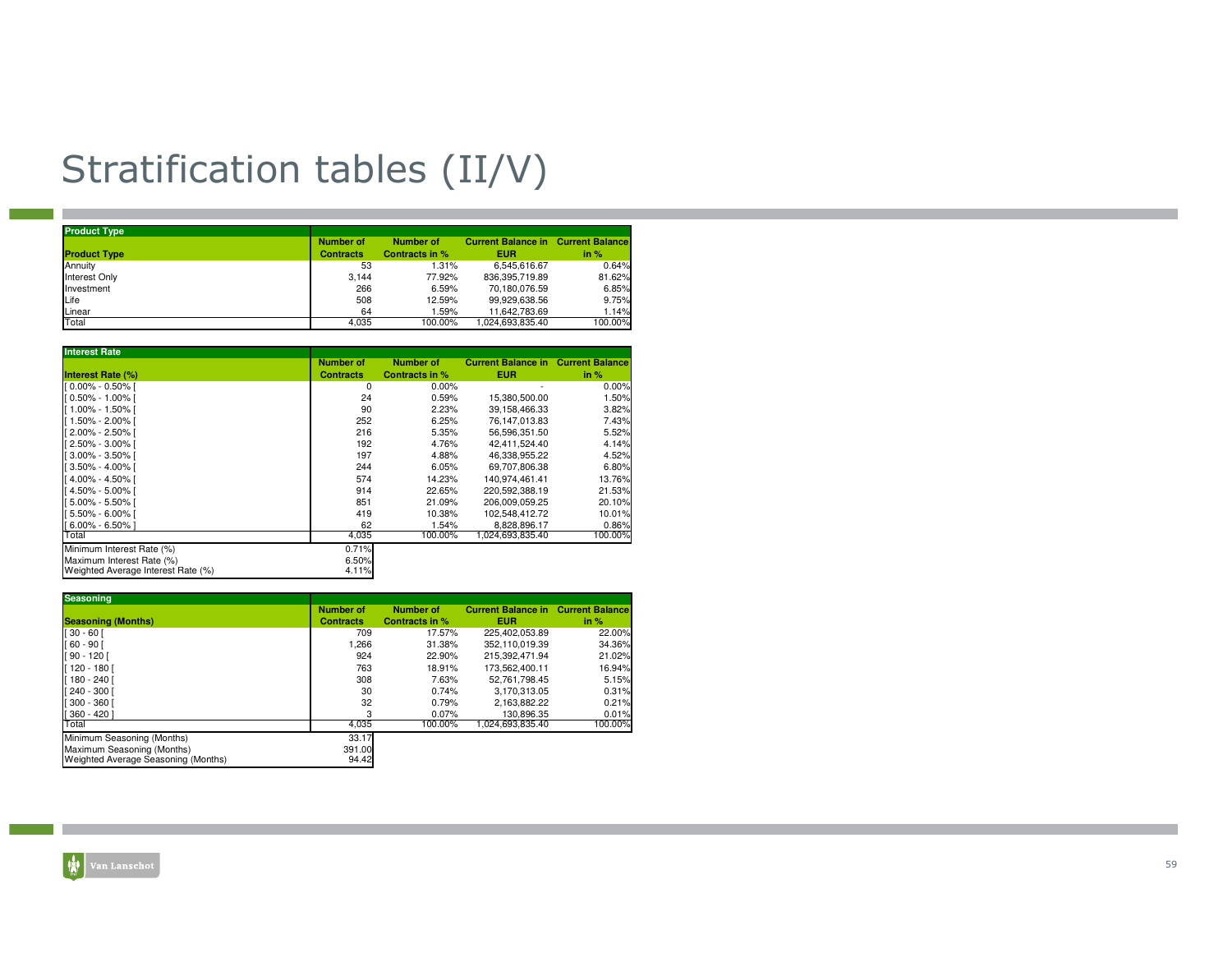# Stratification tables (III/V)

| <b>Year of Origination</b> |                  |                  |                           |                        |
|----------------------------|------------------|------------------|---------------------------|------------------------|
|                            | <b>Number of</b> | <b>Number of</b> | <b>Current Balance in</b> | <b>Current Balance</b> |
| <b>Year of Origination</b> | <b>Contracts</b> | Contracts in %   | <b>EUR</b>                | in %                   |
| 1980                       | 1                | 0.02%            | 26,526.90                 | 0.00%                  |
| 1983                       | 5                | 0.12%            | 346,687.96                | 0.03%                  |
| 1984                       | 6                | 0.15%            | 564,445.82                | 0.06%                  |
| 1985                       | $\overline{c}$   | 0.05%            | 28.795.10                 | 0.00%                  |
| 1986                       | 12               | 0.30%            | 703,979.07                | 0.07%                  |
| 1987                       | 9                | 0.22%            | 624,343.72                | 0.06%                  |
| 1988                       | 4                | 0.10%            | 319,861.73                | 0.03%                  |
| 1989                       | 11               | 0.27%            | 1.214.449.69              | 0.12%                  |
| 1990                       | 5                | 0.12%            | 616,434.56                | 0.06%                  |
| 1991                       | 4                | 0.10%            | 297,888.18                | 0.03%                  |
| 1992                       | 6                | 0.15%            | 721,678.89                | 0.07%                  |
| 1993                       | 19               | 0.47%            | 2,628,407.15              | 0.26%                  |
| 1994                       | 24               | 0.59%            | 3,361,740.54              | 0.33%                  |
| 1995                       | 46               | 1.14%            | 7,172,916.79              | 0.70%                  |
| 1996                       | 101              | 2.50%            | 15,661,488.01             | 1.53%                  |
| 1997                       | 110              | 2.73%            | 22,917,148.04             | 2.24%                  |
| 1998                       | 113              | 2.80%            | 26.063.046.64             | 2.54%                  |
| 1999                       | 138              | 3.42%            | 26,850,474.49             | 2.62%                  |
| 2000                       | 173              | 4.29%            | 37,931,478.16             | 3.70%                  |
| 2001                       | 117              | 2.90%            | 31,346,869.05             | 3.06%                  |
| 2002                       | 212              | 5.25%            | 48,122,964.69             | 4.70%                  |
| 2003                       | 274              | 6.79%            | 60,433,087.07             | 5.90%                  |
| 2004                       | 412              | 10.21%           | 98.405.492.06             | 9.60%                  |
| 2005                       | 464              | 11.50%           | 110,075,073.03            | 10.74%                 |
| 2006                       | 527              | 13.06%           | 149,507,120.72            | 14.59%                 |
| 2007                       | 499              | 12.37%           | 142,692,383.45            | 13.93%                 |
| 2008                       | 398              | 9.86%            | 129,739,695.33            | 12.66%                 |
| 2009                       | 327              | 8.10%            | 103,468,548.60            | 10.10%                 |
| 2010                       | 16               | 0.40%            | 2,850,809.96              | 0.28%                  |
| Total                      | 4.035            | 100.00%          | 1,024,693,835.40          | 100.00%                |

| <b>Remaining Loan Term</b>                    |                  |                  |                                           |         |
|-----------------------------------------------|------------------|------------------|-------------------------------------------|---------|
|                                               | <b>Number of</b> | <b>Number of</b> | <b>Current Balance in Current Balance</b> |         |
| <b>Remaining Loan Term (Months)</b>           | <b>Contracts</b> | Contracts in %   | <b>EUR</b>                                | in %    |
| $[0 - 30]$                                    | 18               | 0.45%            | 2.218.281.55                              | 0.22%   |
| $[30 - 60]$                                   | 47               | 1.16%            | 4,690,409.94                              | 0.46%   |
| $[60 - 90]$                                   | 27               | 0.67%            | 3.561.136.85                              | 0.35%   |
| $[90 - 120]$                                  | 34               | 0.84%            | 5,804,439.33                              | 0.57%   |
| [120 - 180 ]                                  | 303              | 7.51%            | 52.731.136.35                             | 5.15%   |
| $[180 - 240]$                                 | 812              | 20.12%           | 192.623.311.26                            | 18.80%  |
| $[240 - 300]$                                 | 2,102            | 52.09%           | 544.261.683.05                            | 53.11%  |
| $[300 - 360]$                                 | 692              | 17.15%           | 218.803.437.07                            | 21.35%  |
| Total                                         | 4,035            | 100.00%          | 1.024.693.835.40                          | 100.00% |
| Minimum Remaining Loan Term (Months)          | 2.00             |                  |                                           |         |
| Maximum Remaining Loan Term (Months)          | 327.00           |                  |                                           |         |
| Weighted Average Remaining Loan Term (Months) | 261.59           |                  |                                           |         |

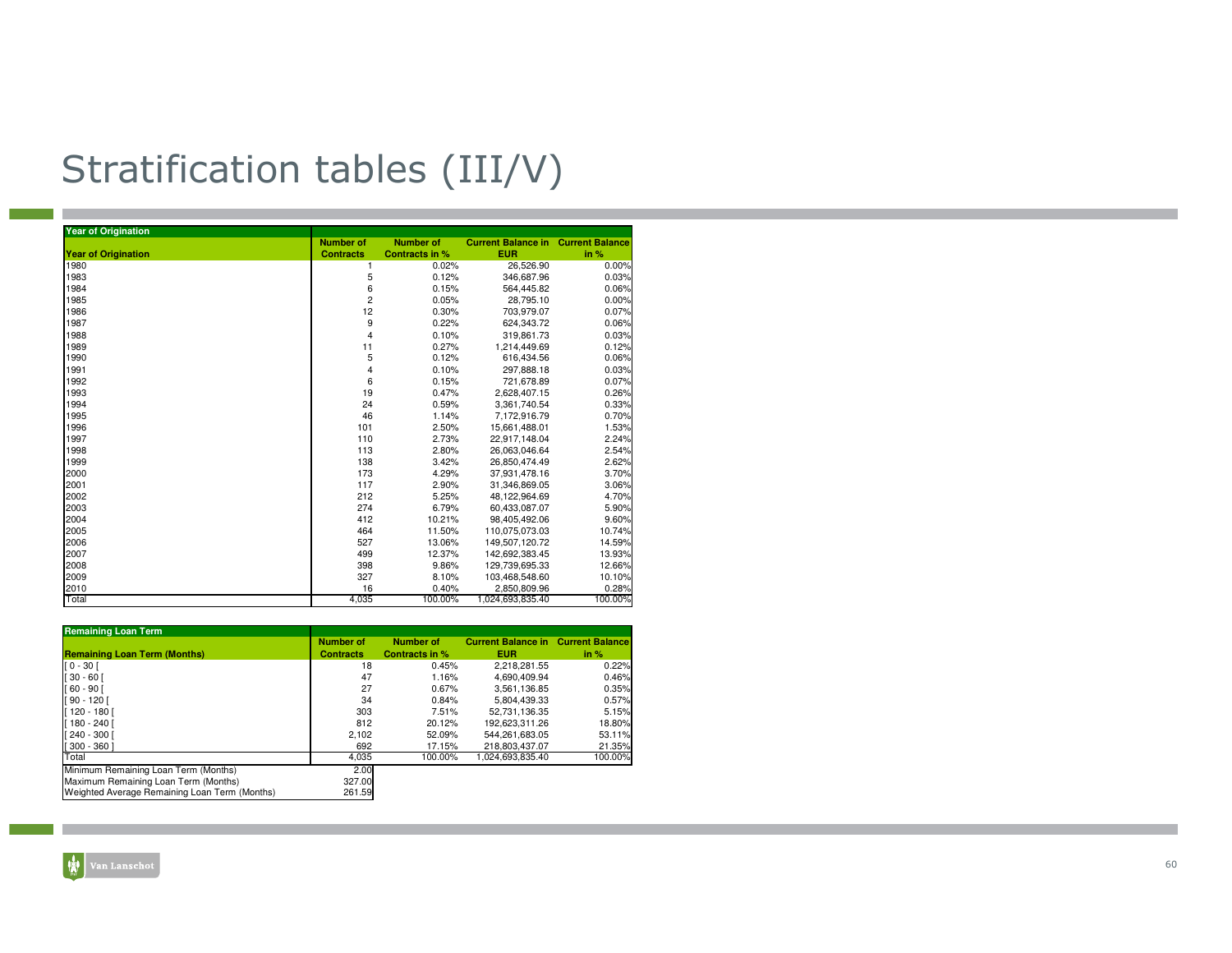# Stratification tables (IV/V)

| <b>Interest Reset Year</b> |                         |                  |                                           |         |
|----------------------------|-------------------------|------------------|-------------------------------------------|---------|
|                            | <b>Number of</b>        | <b>Number of</b> | <b>Current Balance in Current Balance</b> |         |
| <b>Interest Reset Year</b> | <b>Contracts</b>        | Contracts in %   | <b>EUR</b>                                | in %    |
| 2013                       | 507                     | 12.57%           | 119.507.072.98                            | 11.66%  |
| 2014                       | 802                     | 19.88%           | 202,054,474.37                            | 19.72%  |
| 2015                       | 680                     | 16.85%           | 158.359.652.51                            | 15.45%  |
| 2016                       | 614                     | 15.22%           | 157.652.744.60                            | 15.39%  |
| 2017                       | 561                     | 13.90%           | 139, 122, 185. 27                         | 13.58%  |
| 2018                       | 350                     | 8.67%            | 101,145,683.70                            | 9.87%   |
| 2019                       | 62                      | 1.54%            | 18.200.937.51                             | 1.78%   |
| 2020                       | 74                      | 1.83%            | 21.573.549.99                             | 2.11%   |
| 2021                       | 126                     | 3.12%            | 29.948.545.18                             | 2.92%   |
| 2022                       | 74                      | 1.83%            | 18,366,005.36                             | 1.79%   |
| 2023                       | 17                      | 0.42%            | 5,118,266.50                              | 0.50%   |
| 2024                       | 11                      | 0.27%            | 1.336.886.52                              | 0.13%   |
| 2025                       | 4                       | 0.10%            | 1,165,238.19                              | 0.11%   |
| 2026                       | 12                      | 0.30%            | 2,946,606.47                              | 0.29%   |
| 2027                       | 65                      | 1.61%            | 17,882,825.95                             | 1.75%   |
| 2028                       | 28                      | 0.69%            | 10,231,145.71                             | 1.00%   |
| 2029                       | 4                       | 0.10%            | 1,146,727.61                              | 0.11%   |
| 2030                       | 6                       | 0.15%            | 1,272,567.87                              | 0.12%   |
| 2031                       | $\overline{\mathbf{4}}$ | 0.10%            | 998,823.08                                | 0.10%   |
| 2032                       | $\overline{7}$          | 0.17%            | 3.326.517.52                              | 0.32%   |
| 2033                       | 9                       | 0.22%            | 1.457.700.00                              | 0.14%   |
| 2034                       | 8                       | 0.20%            | 3,570,000.00                              | 0.35%   |
| 2035                       | $\overline{c}$          | 0.05%            | 546,678.51                                | 0.05%   |
| 2036                       | 4                       | 0.10%            | 5,950,000.00                              | 0.58%   |
| 2037<br>Total              | 4                       | 0.10%            | 1,813,000.00                              | 0.18%   |
|                            | 4,035                   | 100.00%          | 1,024,693,835.40                          | 100.00% |

| <b>Remaining Term to Reset</b>                                                                |                  |                |                                           |         |
|-----------------------------------------------------------------------------------------------|------------------|----------------|-------------------------------------------|---------|
|                                                                                               | <b>Number of</b> | Number of      | <b>Current Balance in Current Balance</b> |         |
| <b>Remaining Term to Reset (Months)</b>                                                       | <b>Contracts</b> | Contracts in % | EUR                                       | in $%$  |
| $[0.00 - 60.00]$                                                                              | 3.164            | 78.41%         | 776.696.129.73                            | 75.80%  |
| [60.00 - 120.00 [                                                                             | 686              | 17.00%         | 189,234,721.74                            | 18.47%  |
| [120.00 - 180.00 [                                                                            | 109              | 2.70%          | 28.449.823.63                             | 2.78%   |
| 180.00 - 240.00 1                                                                             | 76               | 1.88%          | 30.313.160.30                             | 2.96%   |
| Total                                                                                         | 4.035            | 100.00%        | 1.024.693.835.40                          | 100.00% |
| Minimum Remaining Term to Reset (Months)                                                      |                  |                |                                           |         |
| Maximum Remaining Term to Reset (Months)<br>Weighted Average Remaining Term to Reset (Months) | 298.00<br>48.60  |                |                                           |         |